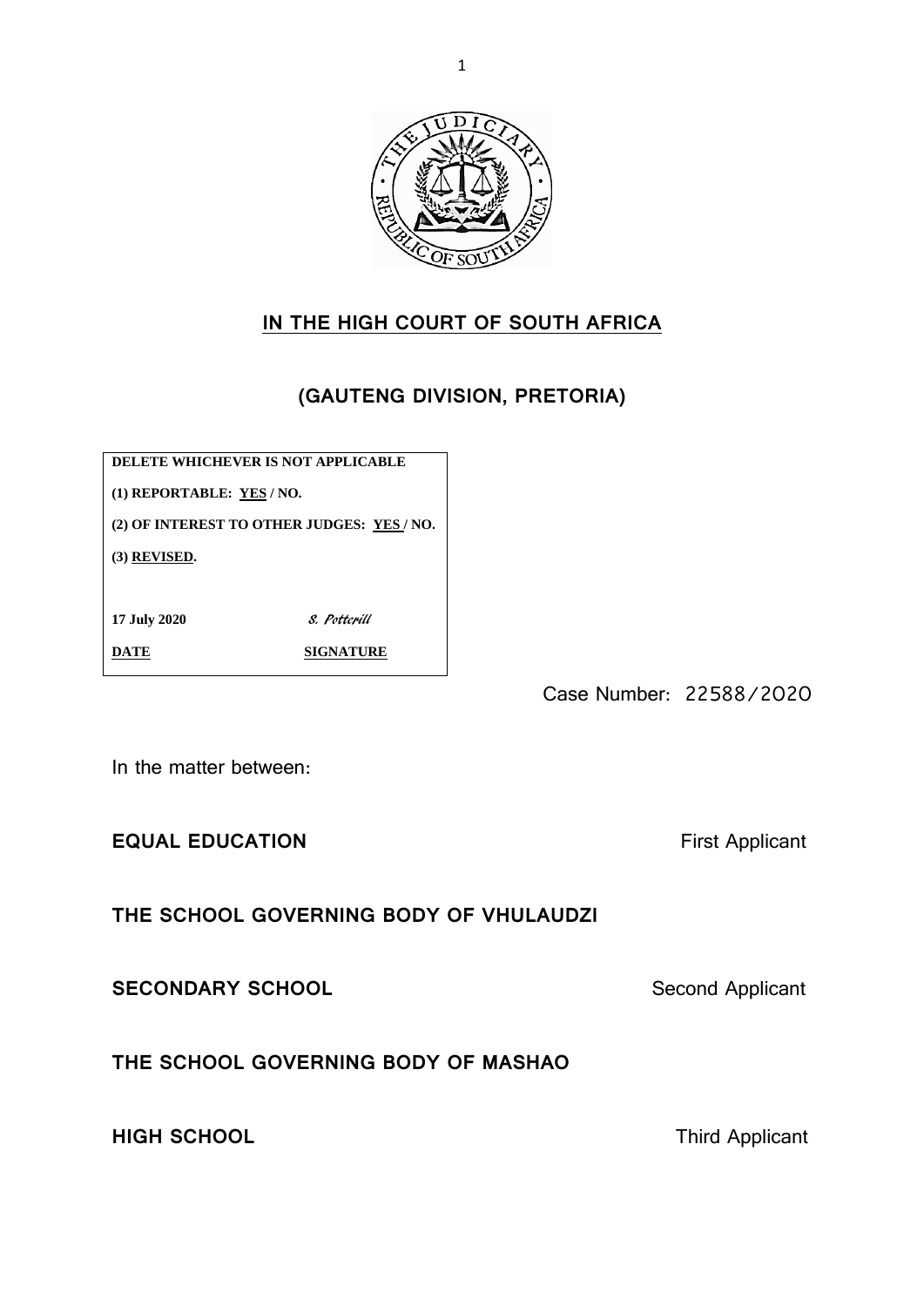and

| <b>MINISTER OF BASIC EDUCATION</b>  | <b>First Respondent</b>  |
|-------------------------------------|--------------------------|
| <b>MEC EDUCATION, EASTERN CAPE</b>  | Second Respondent        |
| <b>MEC EDUCATION, FREE STATE</b>    | <b>Third Respondent</b>  |
| <b>MEC EDUCATION, GAUTENG</b>       | <b>Fourth Respondent</b> |
| MEC EDUCATION, KWAZULU-NATAL        | <b>Fifth Respondent</b>  |
| <b>MEC EDUCATION, LIMPOPO</b>       | Sixth Respondent         |
| <b>MEC EDUCATION, MPUMALANGA</b>    | Seventh Respondent       |
| <b>MEC EDUCATION, NORTHERN CAPE</b> | <b>Eighth Respondent</b> |
| <b>MEC EDUCATION, NORTH WEST</b>    | Ninth Respondent         |
| <b>MEC EDUCATION, WESTERN CAPE</b>  | <b>Tenth Respondent</b>  |

**CHILDREN'S INSTITUTE** Amicus Curiae

JUDGMENT

**POTTERILL ADJP**

**Background**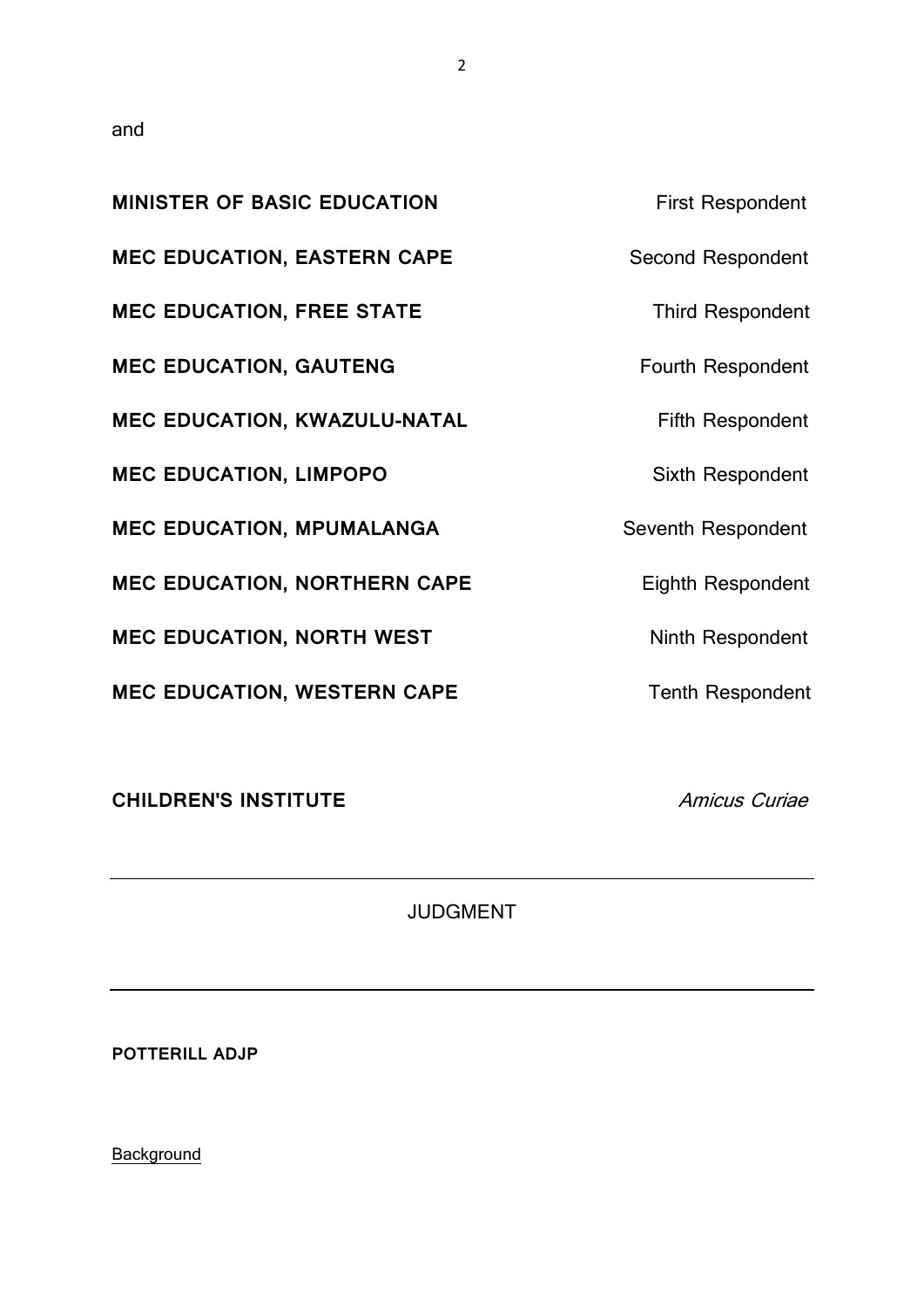- [1] The essence of this matter aptly can be captured as: "For now I ask no more than the justice of eating."
- [2] The applicants are on an urgent basis seeking declaratory orders against the Minister of Basic Education [ the Minister] and the MEC's of Education of eight provinces of South Africa [the MEC's] declaring that they are in breach of their constitutional and statutory duty to ensure that the National School Nutrition Programme [NSNP] provides a daily meal to all qualifying learners whether they are attending school or studying away from school as a result of the Coivd-19 pandemic. No relief is sought against the MEC of the Western Cape, the ninth province because the Western Cape provincial government had publicly committed and directed to immediately provide a daily meal to all qualifying learners, whether they have returned to class as Grade 7 or 12 learners. The breach in this application is from 8 June 2020, the date the schools were to be reopened and not for the entire period the schools were closed.
- [3] The applicants also seek an order against the Minister and the eight MEC's that they without delay ensure that the NSNP is implemented in such a manner that it provides a daily meal to all qualifying learners.

 $<sup>1</sup>$  Pablo Neruda, Chilean poet and Nobel Prize winner</sup>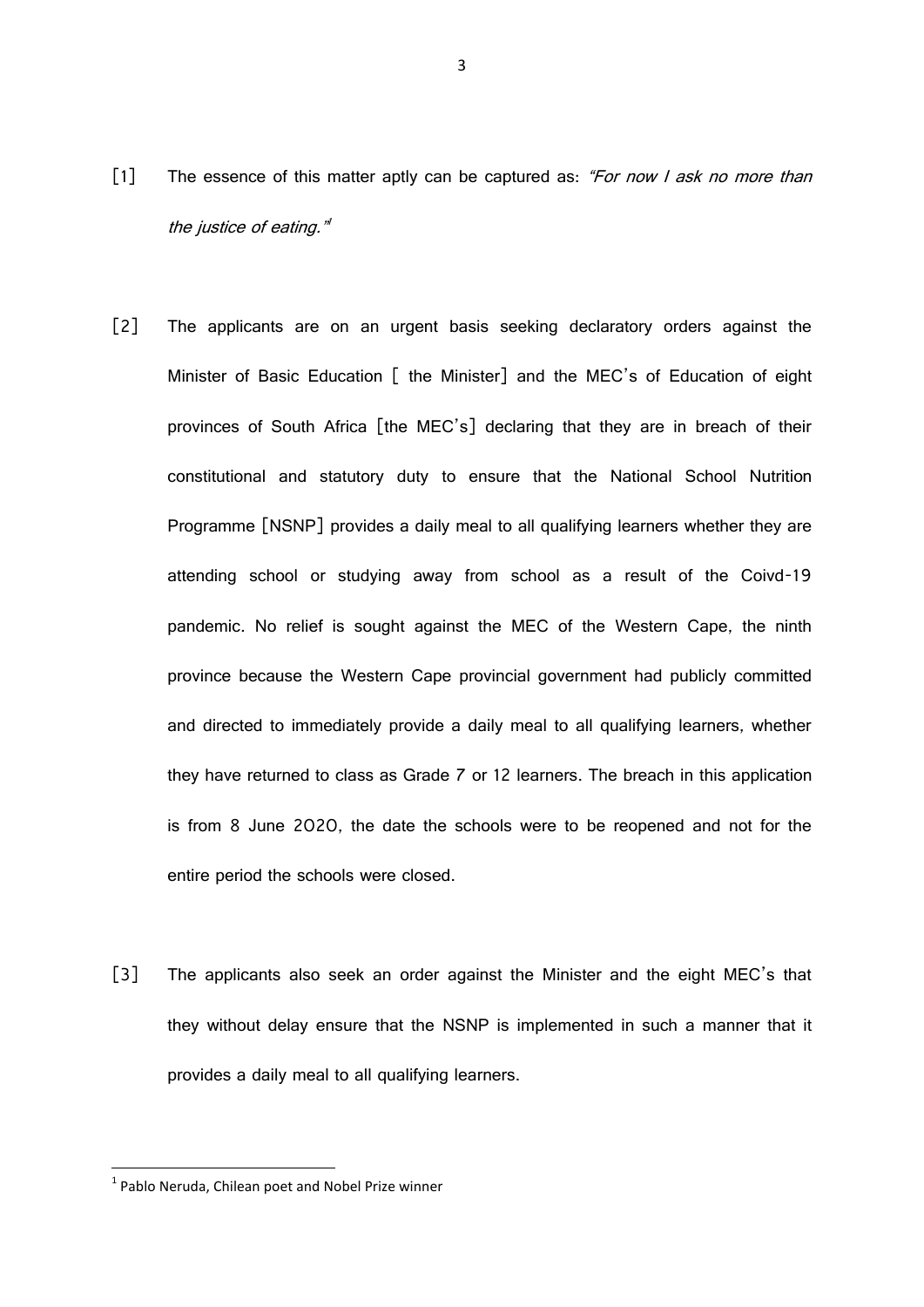- [4] The applicants further seek a supervisory interdict effectively seeking judicial supervision against the Minister and the MEC's with a step by step plan as to how the NSNP will be implemented with such plan to be submitted to the Court within 5 days and with follow up reports every fifteen days until the order is discharged by the Court. The applicants also seek an order that on the same papers, supplemented if necessary, they may approach the Court again on whether the plans comply with the respective duties and whether there was compliance with this Court order.
- [5] The Court admitted, as unopposed, the Children's Institute represented by the Centre for Child Law as Amicus Curiae; a friend of the Court. This Court admitted into evidence the affidavit of Ms Hall, a senior researcher of the Children's Institute, a research unit based in the Faculty of Health Sciences at the University of Cape Town. I did so as the evidence was relevant to the issue before Court and a Court should be slow to refuse evidence that may assist in arriving at a just outcome, in particular those relating to vulnerable groups like children who are the subjects of this application.<sup>2</sup> In terms of s173 of the Constitution Act 108 of 1996 [the Constitution] this Court can regulate its own process and admit the evidence. And, in any event, the evidence was not objected to.

1

<sup>2</sup> *The Children's Institute v Presiding Officer of the Children's Court District of Krugersdorp and three others*  2013 (2) SA 620 (CC) par 33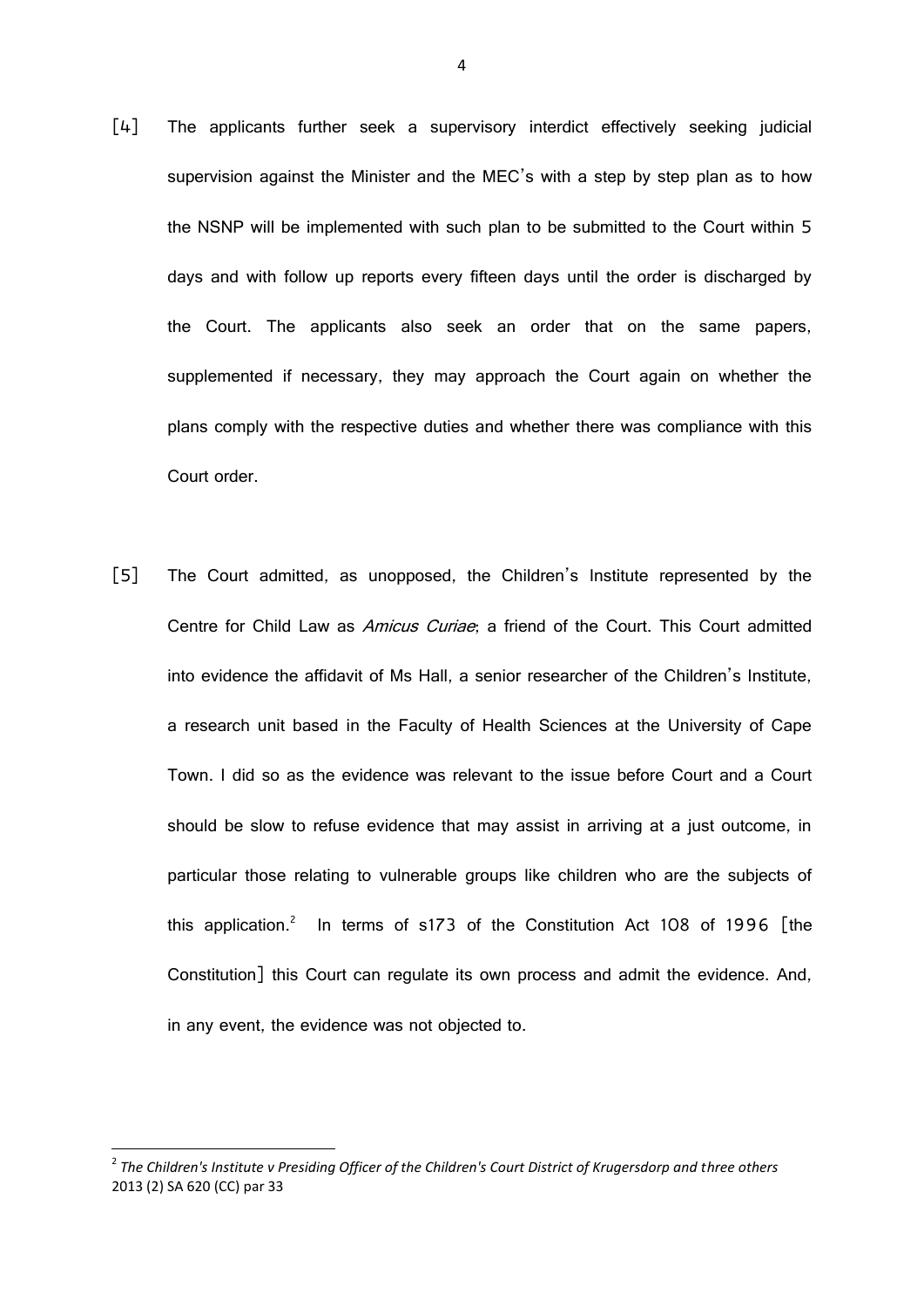- [6] There was no objection to the hearsay evidence that the applicants presented on affidavit and I admitted the evidence in terms of  $s3(1)(c)$  of the Law of Evidence Amendment Act 45 of 1988.
- [7] The urgency of the application and the standing of the applicants are undisputed. The fact that the application is brought in the interest of the rights of the learners to basic education and basic nutrition, in the interest of the parents of the learners, and in the public interest are also not disputed.

#### Issues to be decided

- [8] In argument the issues before Court crystallised as to whether the applicants had set up a factual foundation for the remedy they sought because the Ministers and the MEC's never **refused** to implement the NSNP; in fact, they were implementing same. It was also argued that the remedy sought as a supervisory interdict is inappropriate. In the papers the Minister and MEC's also denied that their constitutional duty to provide basic education included the duty to provide basic nutrition.
- [9] It is thus not in dispute that the Minister and the MEC's had to roll- out the NSNP to all learners when the school reopened.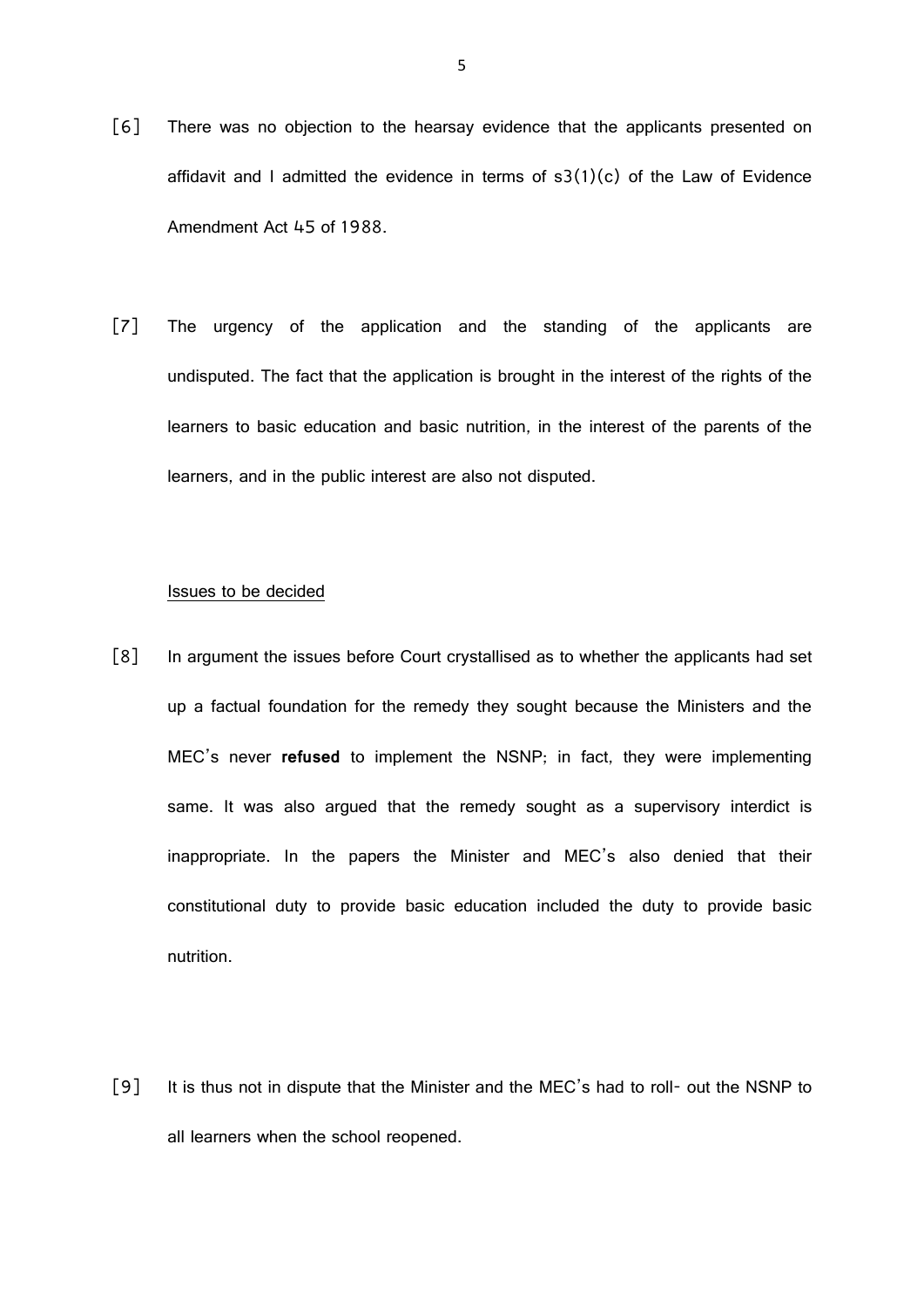#### Is there a factual basis for the application?

- [10] In the very short heads of argument on behalf of the Minister and the MEC's only one point is taken. The point is that the crux of the applicants' case is a **"refusal"** to roll out the NSNP and there has never been a refusal by the Minister and MEC's to do so. The factual basis for the whole application thus does not exist. In the replying affidavit a new factual foundation, that not all qualifying learners are yet receiving daily meals, is set up as a salvage attempt. This kind of litigation is litigation by ambush and is impermissible. $3$
- [11] In support of this argument the Court is referred to 9 instances in the founding affidavit where the word "refusal" is used as well as the crux of the applicant's case set out in par 170 which reads as follows:

"The **refusal** of the respondents to resume the NSNP for all qualifying learners, and to carry out their constitutional obligations effectively, diligently and without delay, constitutes a continuing violation of the rights of learners across the country. It requires urgent intervention."[my emphasis]

<sup>3</sup> *Administrator, Transvaal v Theletsane* [1991] 4 All SA 132 (AD) 133-134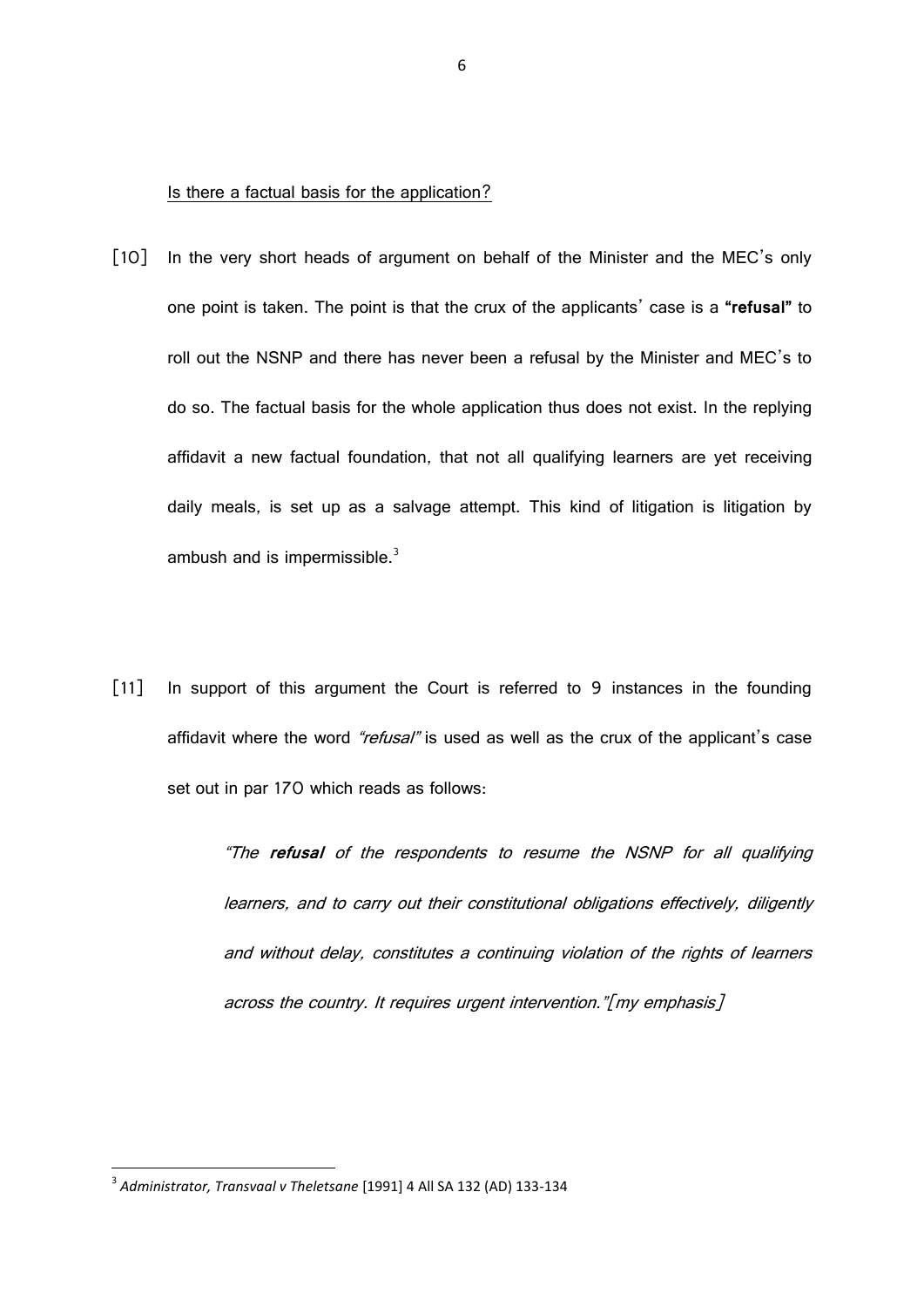- [12] The purpose of pleadings, or in applications the affidavits, is for the opposition to know what case they are to meet. The Minister and the MEC's clearly knew what they had to meet; their non-action of rolling out the NSNP when the schools opened to all learners. They understood this and answer to the very crux of the matter with; they have rolled out the NSNP, and to some learners it will be with a phased in approach.
- [13] In reply the applicants answer with, well you have not rolled out the NSNP to all learners and a phased in approach is not what was undertaken and not in accordance with the Minister's and MEC's constitutional duties. The applicants refer to specific instances where there has been no roll out of the NSNP. This is a direct reply to the answering affidavit and sets out a continued non-action of the NSNP being rolled out to all qualifying learners when the schools were opened. This reply does not constitute a new cause of action. The Minister and MEC's had ample opportunity in the answering affidavit to set out why that had not managed to roll out to all schools.
- [14] A Court is not blinded by a word choice, but looks to context and the totality of the evidence presented. It is disingenuous of the defence to be pinned on one word, "refusal", used in nine paragraphs out of a total of 171. If regard is had to the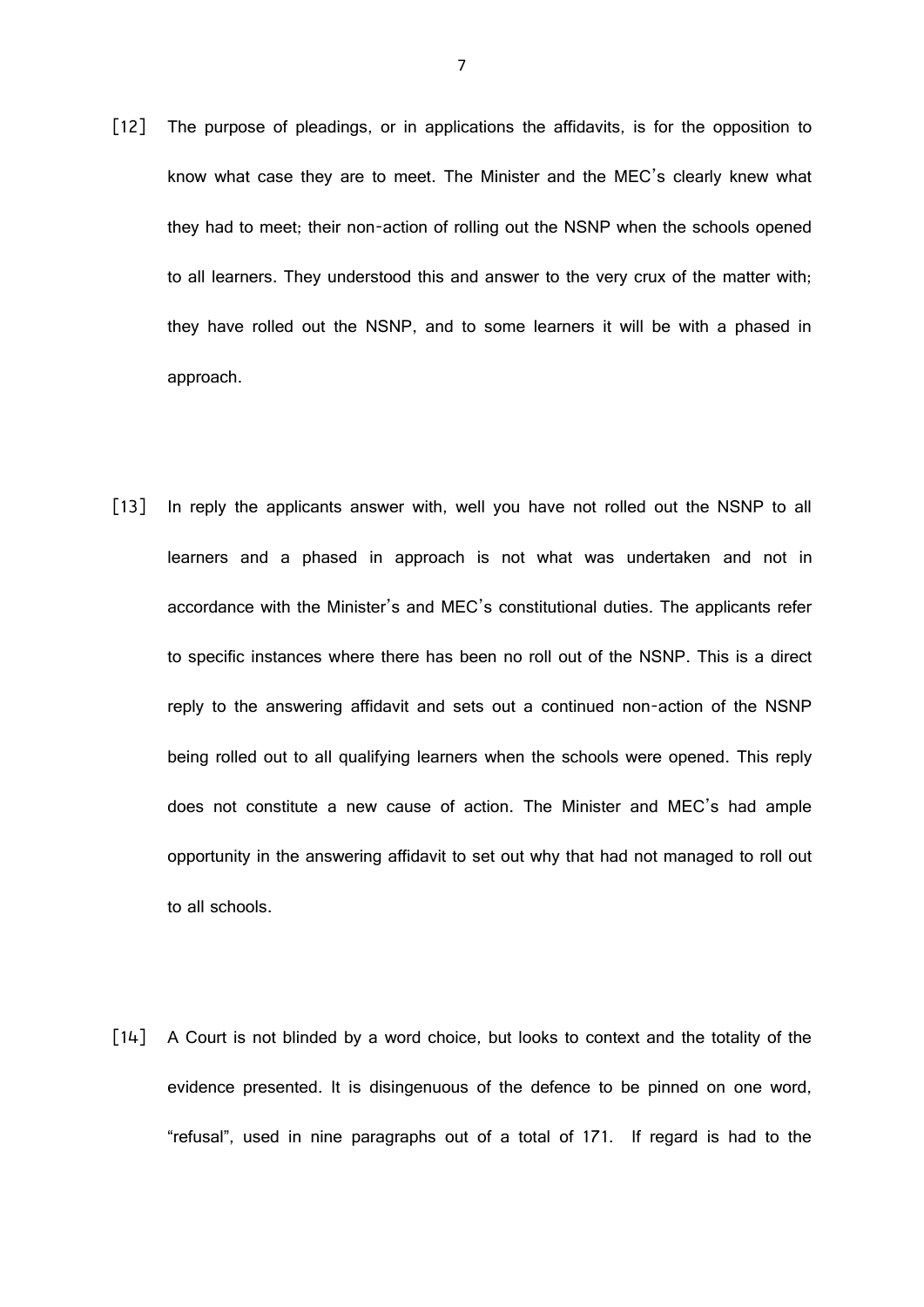context of the paragraphs, then the refusal relates to provision of the meals; not the Minister's and MEC's refusal. The argument went that the crux of the case is to be found in par 170 [quoted above]. Read in context and correctly the refusal "... to resume the NSNP "..., therein lies the refusal. In para 145 once again the refusal lies in: "to provide meals to all learners is inconsistent with the section 195 requirements ..." In par 46 the refusal lies in "to resume the NSNP for all learners amounts to an unreasonable and unjustifiable limitation of the rights …"

- [15] The order sought is in line with the factual basis set out; the NSNP has not been rolled out to all learners, it must be rolled out and should have been rolled out when the schools were opened to all learners whether physically attending school or not.
- [16] This semantic defence is rejected as being in bad in law and contrived.

#### The NSNP

[17] In 1994 the first post-apartheid democratic government of South Africa initiated the NSNP. It is a programme that flows from the Reconstruction and Development Programme with the NSNP's main aim to improve the quality of education by enhancing learning capacity, school attendance and punctuality as well as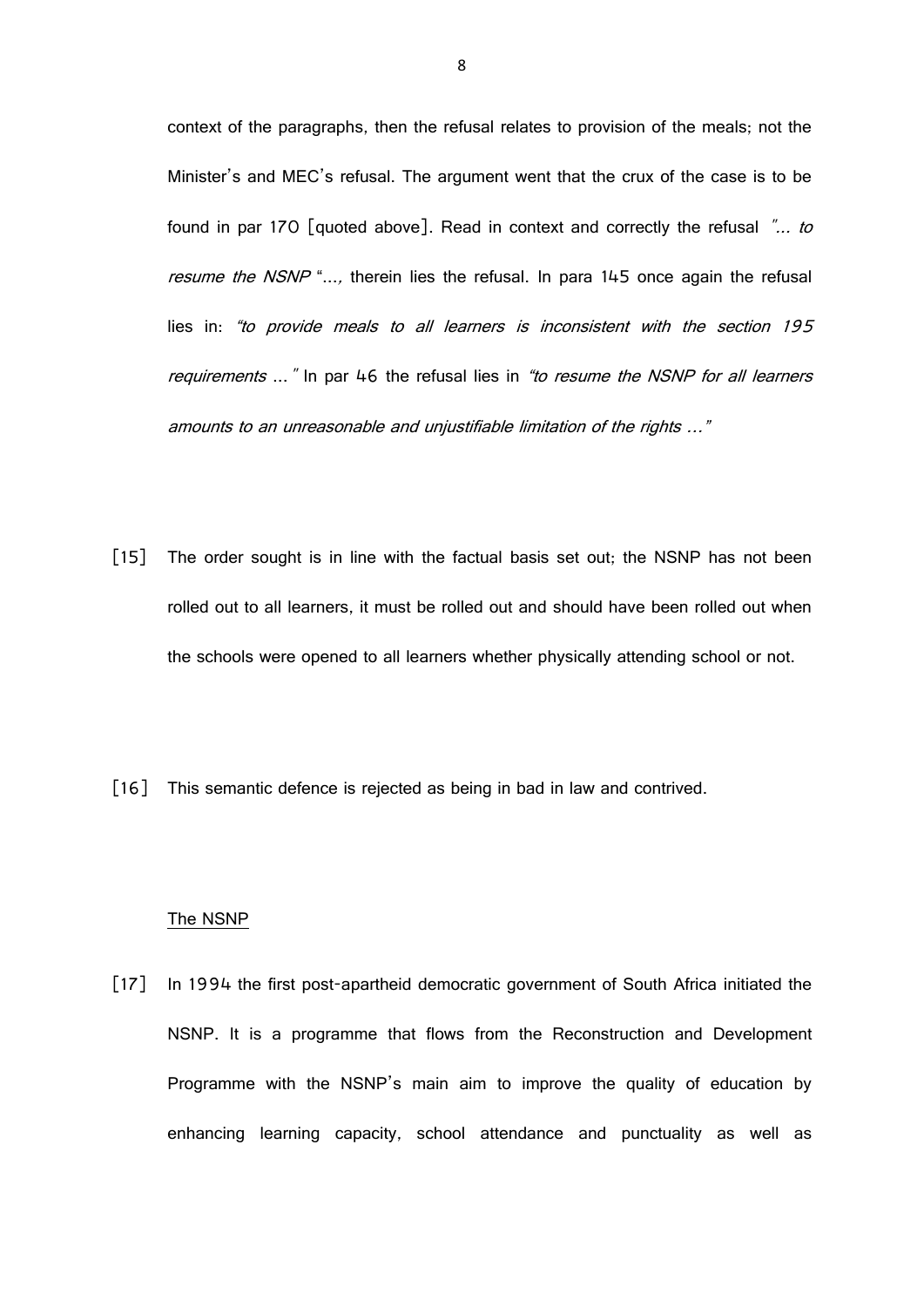contributing to general health development by alleviating hunger.<sup>4</sup> The NSNP evolved and in 2004 it was expanded to all school going children under the auspices of the Department of Education with the programme now targeting all learners at schools from disadvantaged communities. It has been running for 26 years and is funded by the Government by means of a conditional grant in terms of the Division of Revenue Bill.

[18] In the words of the Director-General of the Department of Basic Education [the DG] Mr Mweli, the deponent to the opposition of this application: "Where it was implemented, the Programme was shown to improve punctuality, regular school attendance, concentration and the general well-being of participating learners. Whilst learners were being provided with nutritious meals, they were taught to establish and maintain good eating and lifestyle habits for life. Nutrition education also provided educators with resource materials to support the curriculum and to make every school a healthy school. Furthermore schools were encouraged to establish food gardens from which they could obtain fresh produce to supplement the menu in line with South African Food Based Dietary Guidelines.<sup>"5</sup>

1

<sup>4</sup> White Paper on Reconstruction Development 1994

<sup>&</sup>lt;sup>5</sup> Par 5 of answering affidavit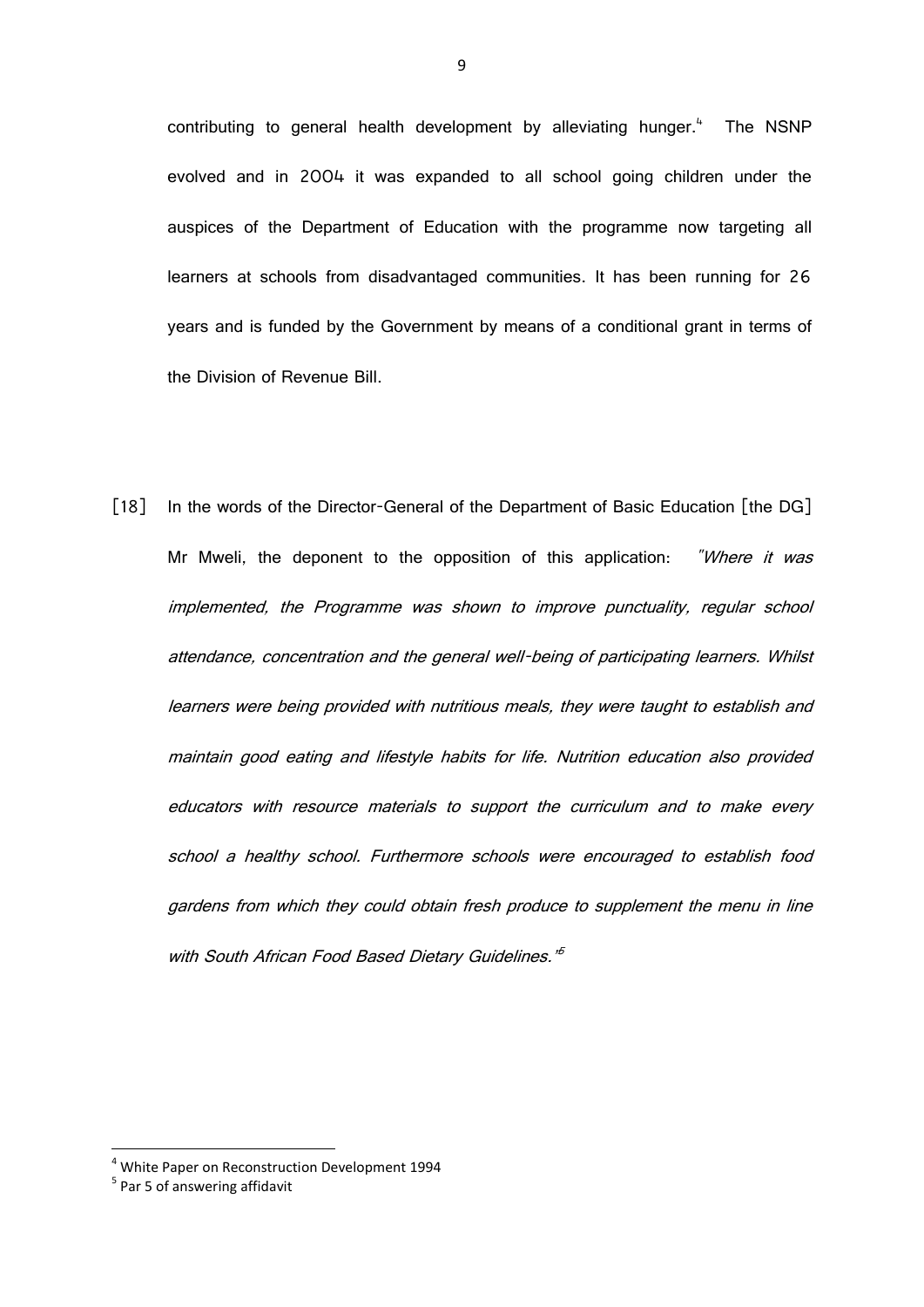[19] It is thus literally a lifesaving programme for the poorest of the poor child by providing them with at least one nutritious meal a day while being educated. A programme that must be saluted.

#### The COVID-19 pandemic and the impact thereof on the NSNP

- [20] In the months since the outbreak of the Covid-19 pandemic Courts have extensively pronounced on what the pandemic is, the devastation thereof and what the government did to address the COVID-19 pandemic.<sup>6</sup> Enough being said, all that remains to be said is that in this matter Covid-19 had the devastating effect of denying 9 million school going children at least one nutritious meal a day, leaving many, many children hungry and unfed while attempting to learn.
- [21] In South Africa the schools were closed for a period of 12 weeks of which 2 weeks were holiday weeks, prior to this application. The children do not receive food over holiday periods. The children were encouraged to in the time of closure learn remotely through the use of broadcast and online resources made available by the Department.

 $\overline{a}$ 

 $^{66}$  One South Africa Movement and another v President of the Republic of South Africa and others (24259/2020) [2020] ZAGPPHC 249 (1 July 2020); *Freedom Front Plus v President of the Republic of South Africa and others*  [2020] ZAGPPHC 266 (6 July 2020); *De Beer and Others v Minister of Cooperative Governance and Traditional Affairs* (21542/2020) [2020] ZAGPPHC 184 (2 June 2020)*; Mohamed and others v President of the Republic of South Africa* (21402/20) [2020] ZAGPPHC 120: [2020] 2 All SA 844 (GP); 2020 (7) BCLR 865 (GP) (30 April 2020)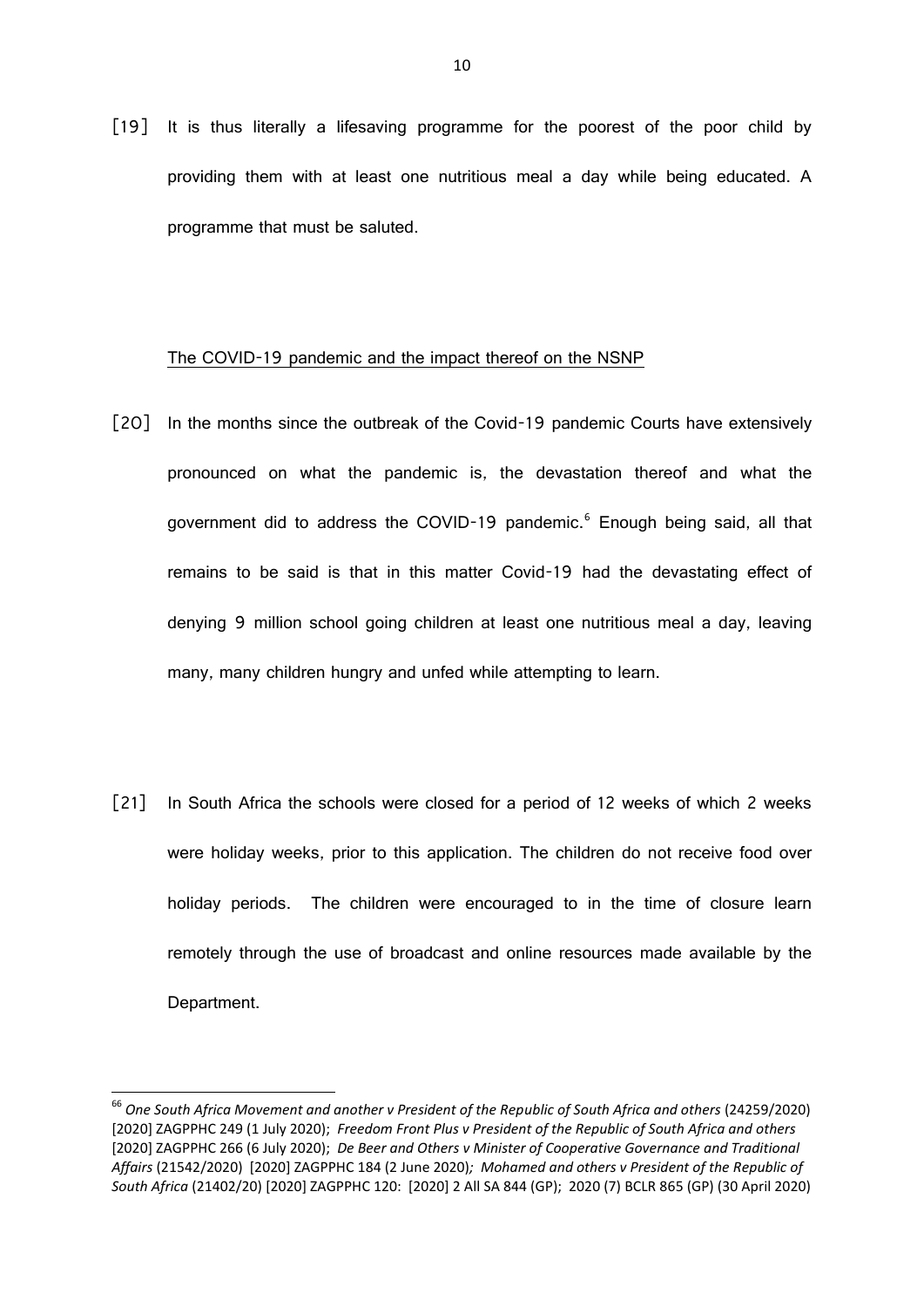- [22] The effect of the close of the schools and the NSNP not having been rolled- out during the COVID-19 period lockdown up to the date of hearing was demonstrated with reference to the Seekings report.<sup>7</sup> The purpose of the report is to provide an analysis of the efficacy and reach of the governments emergency expansion of social protection during the lockdown. Despite the criticism that the report did not take into account that the children do not receive food in the holidays the effect and reach of the government's emergency expansion of social protection was undisputed.
- [23] The Government announced measures to mitigate the loss of employment, income and suffering due to the lockdown. Although the Child Support Grant was increased to R300 in May and R500 per month from June to October, government later explained that the amount is not raised per child, but per caregiver. The old age pension was increased by R250 per month from May 2020 to October 2020. The Covid-19 Social Relief of Distress Grant is a new grant that will be paid to anyone who is unemployed but is not receiving any other form of grant or unemployment insurance. The reach of this grant was to be 8 million unemployed people but only 38 000 has received this grant.

1

<sup>&</sup>lt;sup>7</sup> Report on Social Grants and Feeding Schemes under the COVID-19 Lockdown in South Africa by Prof Jeremy Seekings, The Director of the Centre for Social Science Research at the University of Cape Town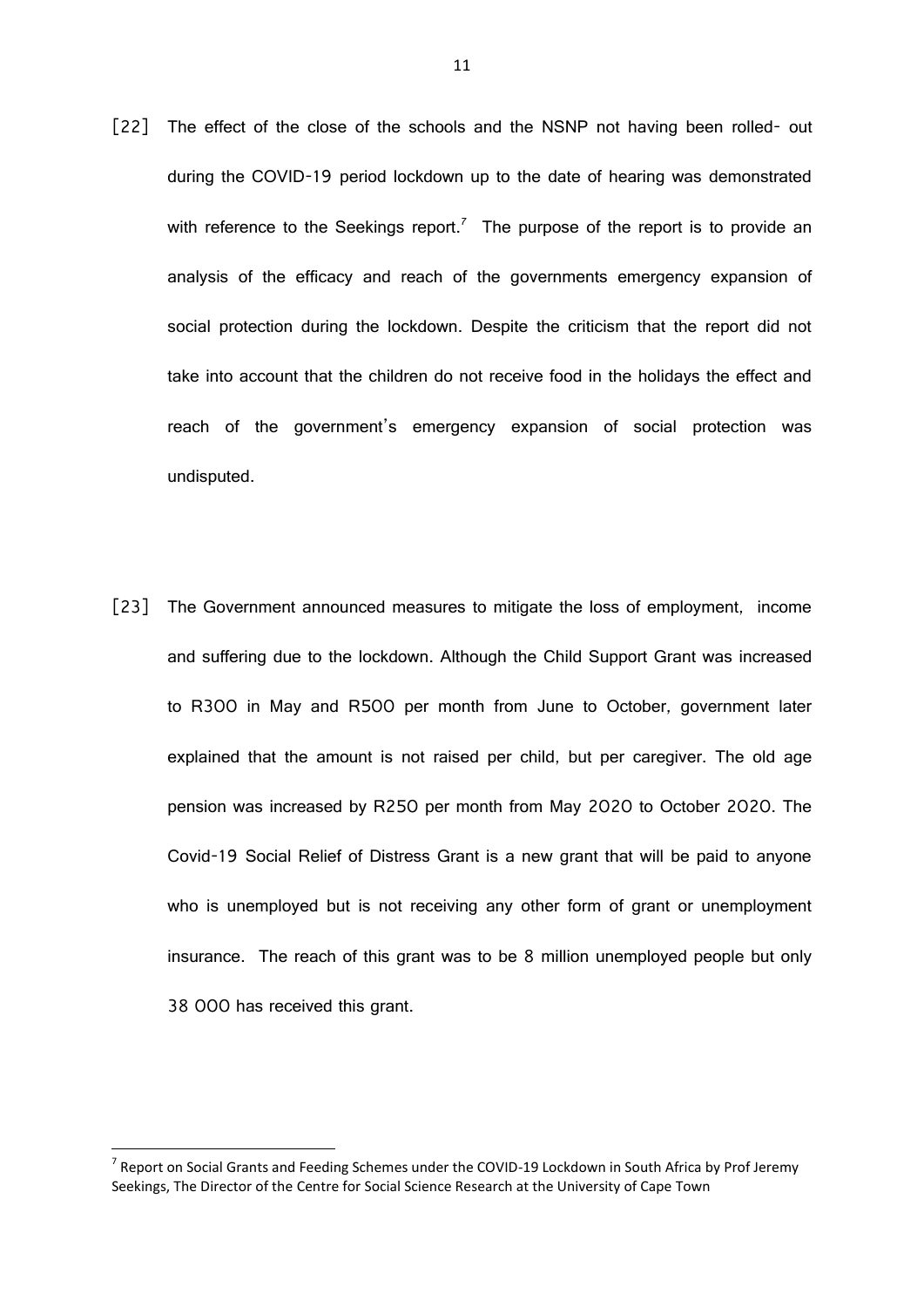- [24] Feeding schemes were implemented and after two months of lockdown the Government stated that 788 000 food parcels were delivered. It is undisputed that the NSNP would have on its own provided 45 million meals per week rendering the generous estimate of 788 000 food parcels bleak in comparison. There is, and was, no viable substitute for the NSNP for the children.
- [25] Furthermore, 77 % of undocumented children [without identity numbers] will not have benefited from the increase to Child Support Grant and have reportedly been excluded from food parcel programmes.
- [26] The report notes that the social grant reforms failed to alleviate the plight of the poor. Millions of people who are in informal employment has received no income or grants and they cannot meet their and their families' basic needs and expenses. The Report describes the suspension of the NSNP as a colossal disaster for the distribution of food to poor children. The report concludes with the disturbing fact that less food was distributed to poor families during the lockdown than before the lockdown. Despite the emergency unemployment insurance reform implemented by the government, the failure to deliver the new emergency COVID-19 grant and the net cut-back in feeding programmes mean that "many children in these households face the risk of malnutrition with possible long-term damage to their health."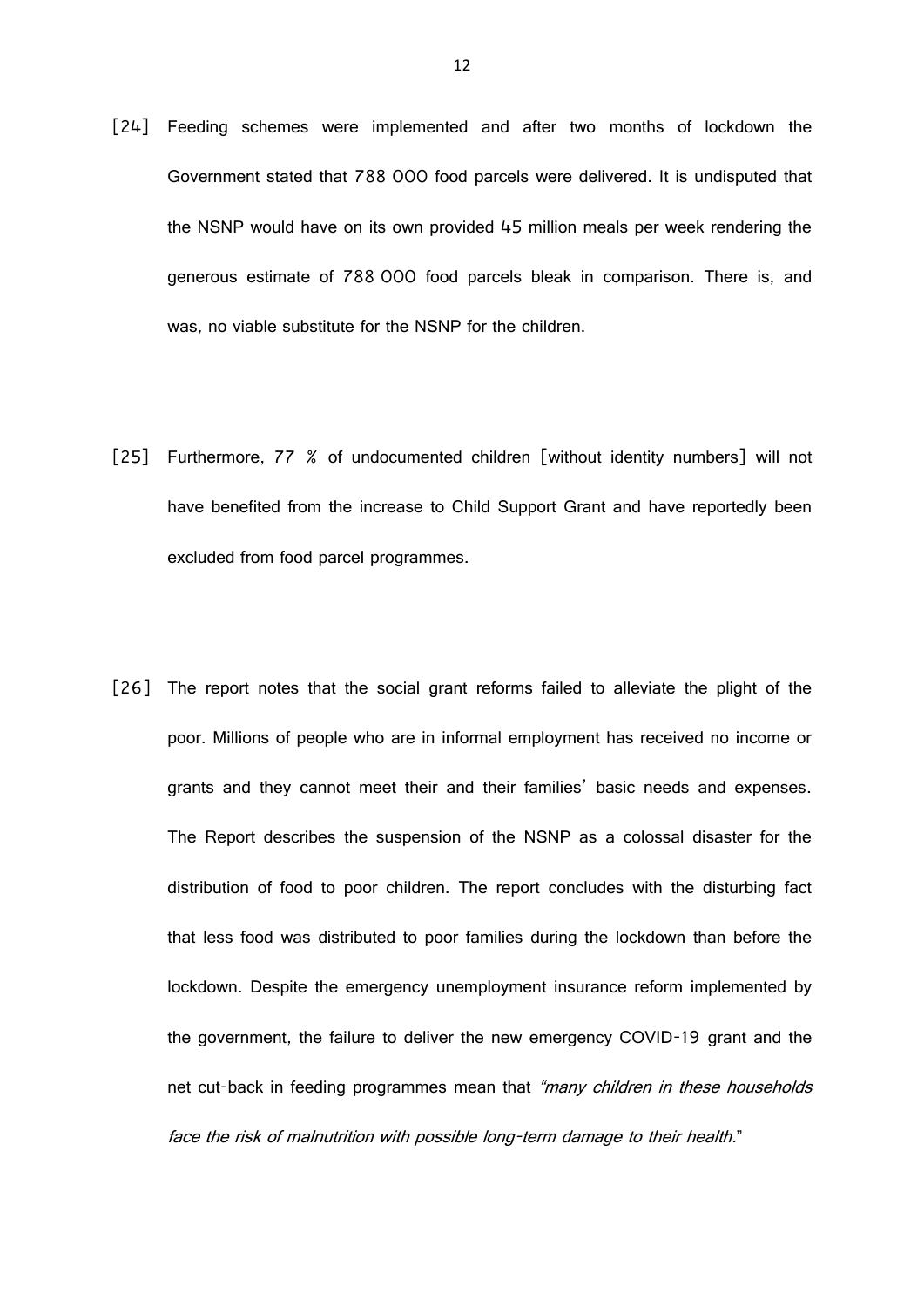- [27] The facts and figures set out above, although patently dramatic, do not capture the reality on the ground; this the affidavits of the learners, chairpersons of the school governing bodies, and parents of the hungry learners do. The Minister and MEC's take note of the content of these affidavits.
- [28] The affidavits support the facts and figures; the NSNP ensures at least one meal a day for learners who do not get regular meals at home enabling a learner to concentrate and learn and receive basic nutrition.
- [29] The nub of the affidavits expresses this sentiment and summarised set out as below. At the Mashoa High School [third applicant] there are 7 children who has no access to food outside the NSNP with educators donating at the end of each term so that these learners can eat over the school holidays. They now had no food for the entire period. A grade 12 learner and his sister lives off R500 a month rendering them to pap twice a day with no meat, vegetables, sugar or milk to go with it.<sup>8</sup> The grade 12 learners who made affidavits all say the fact that they will now receive a nutritious meal leaves them guilt ridden with the knowledge that their siblings learning from home will not receive a nutritious meal [why grade 12 will receive meals comes to

<sup>8</sup> Annexure EE7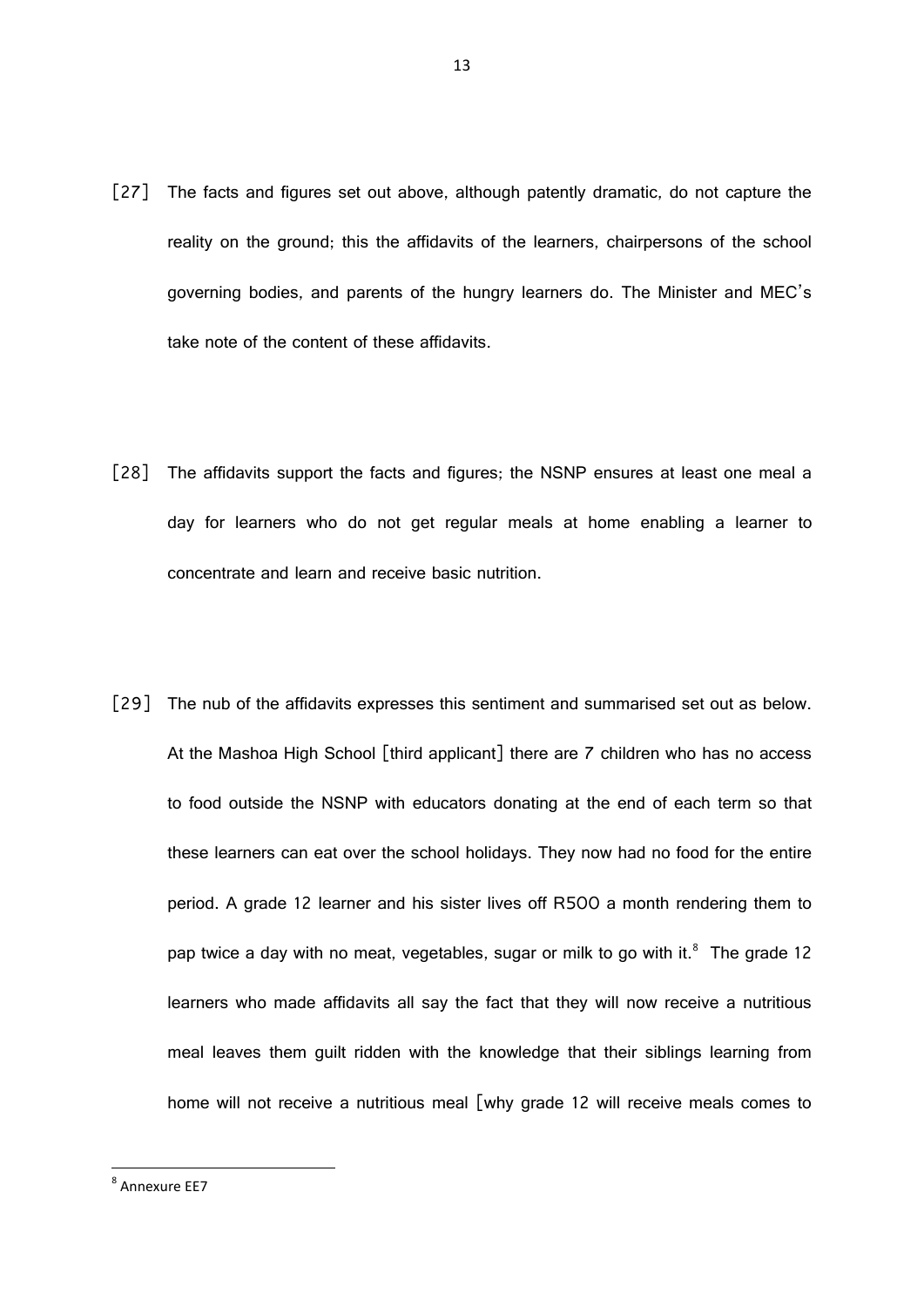light later on in the judgment]. The learners express their frustration, stress and lack of concentration as a result of the food insecurity. Some express that they have just given up on studying. "... My family fights a lot over bread and necessities. My siblings will cry and fight with each other. This impact on me emotionally."<sup>9</sup> Learning on an empty stomach is extremely difficult as energy levels are low. There is more pressure on parents because the children are at home; *When they were* fed at school, this was not a worry for me. When my children ask for food it upsets me because I cannot always provide enough. Food is more expensive now and I have to buy more to feed everyone.<sup>"
O</sup> The clinical director of The Teddy Bear Clinic for Abused Children states: "In my experience, many of the children we support have siblings. The phased re-opening of schools that commenced on Monday 8 June 2020, will result in some children only returning to school at a later stage. If these children do not benefit from the meals provided through the NSNP, they will continue to experience food insecurity."<sup>11</sup>

The affidavits make it clear that hunger is not a problem, hunger is an obscenity.

[30] The evidence of the amicus curiae is that an estimated 30% of the South African population experience severe levels of food insecurity - a far higher rate than the global average or even the average for Africa. The severity of high levels of

<sup>9</sup> Annexure NM17

<sup>&</sup>lt;sup>10</sup> Annexure NM24

<sup>&</sup>lt;sup>11</sup> Annexure NM29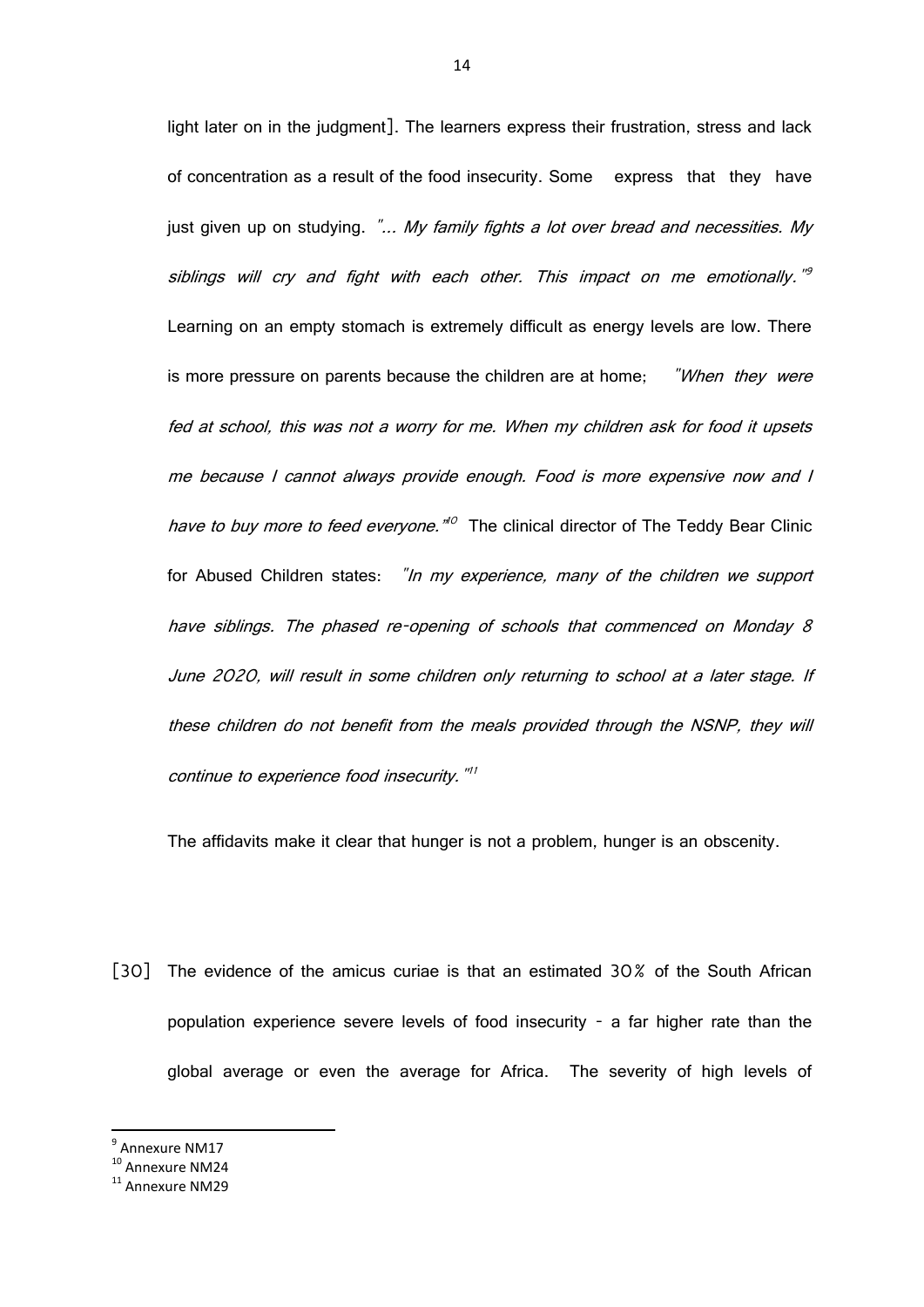unemployment leads to poverty and consequently to food insecurity. Even when employed, the income is not adequate with the informal sector employment totalling 5 million, who in turn supports 16 million people. The parents can accordingly not provide sufficient food and nutrition to their children. Children who suffer from hunger are at risk of various forms of malnutrition which include wasting, stunting, obesity and micronutrient deficiencies.

- [31] The lockdown exacerbated the growing unemployment and the existing high poverty levels where 11.6 million children live in households below the upper poverty line. Job and earnings losses are par for the course and shockingly food prices have risen in lockdown.
- [32] Of the nearly 20 million children in the country, 13 million are enrolled from grade R to Grade 12. Nine million of these children benefit from the NSNP. These are all learners in quintiles 1-3, which represent the poorest 60% of schools based on community poverty rankings including some quintile 4 schools. It enlightened the Court that the NSNP supplements the nutrition of half of all children in the country, three quarters of all learners and a fifth of the total population. The NSNP is thus well targeted to those who are poor and food insecure. The NSNP delivers micronutrients because it includes protein, vegetables and fruit. This is essential for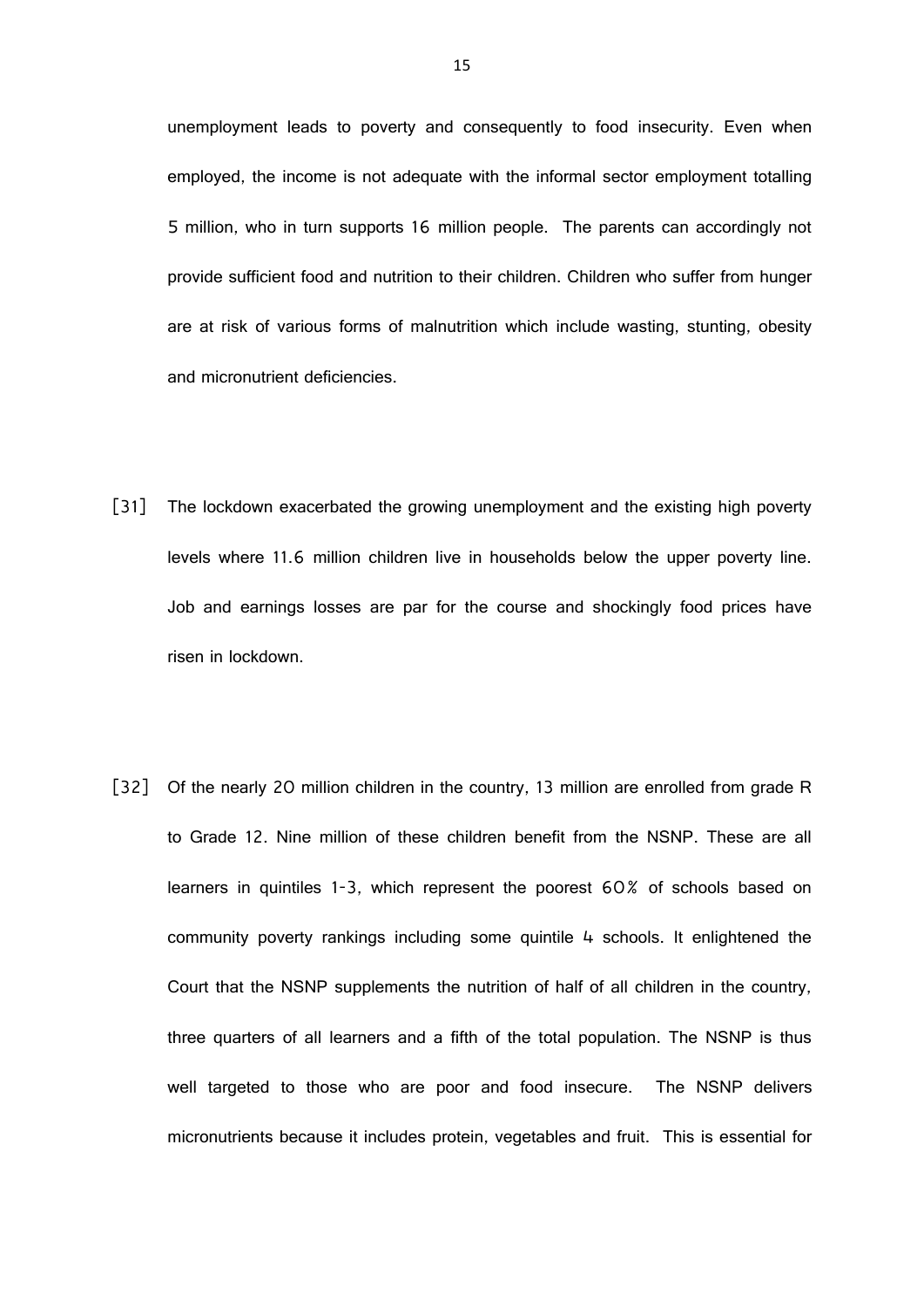the schoolchildren because it is well-established that well-nourished schoolchildren learn better.

[33] The suspension of the NSNP has had substantial consequences for children as it has increased child hunger and placed already poor households with little to no food security. The NSNP is an established programme operating for many years in almost 20 000 schools all over the country. Ninety-eight present of children go to school, despite being poor. Schools are thus the critical points of contact for reaching vulnerable children with no other state service that can connect with children on such scale and with such regularity.

## The suspension of the NSNP has infringed on the children's right to basic nutrition

[34] This Court accepts that the suspension of the NSNP has had a devastating effect on some nine million learners; overnight a reliable source of food/nutrition came to an and. The applicants submit that the Minister and MEC's have failed to fulfil their duty in terms of  $s29(1)(a)$  of the Constitution.<sup>12</sup> and  $s28(1)(c)$  a child's right to basic nutrition read with  $s27(1)(b)^{13}$  by suspending the NSNP.

<sup>12</sup> Section 29(1): *Everyone has the right - (a) to a basic education, including adult basic education*; *and (b) to further education, which the state, through reasonable measures, must make progressively available and accessible.*

<sup>13</sup> Section 28(1): *Every child has the right - (c) to basic nutrition, shelter, basic health care services and social services.*

Section 27(1)(b): *Everyone has the right to have access to (b) sufficient food and wate.r*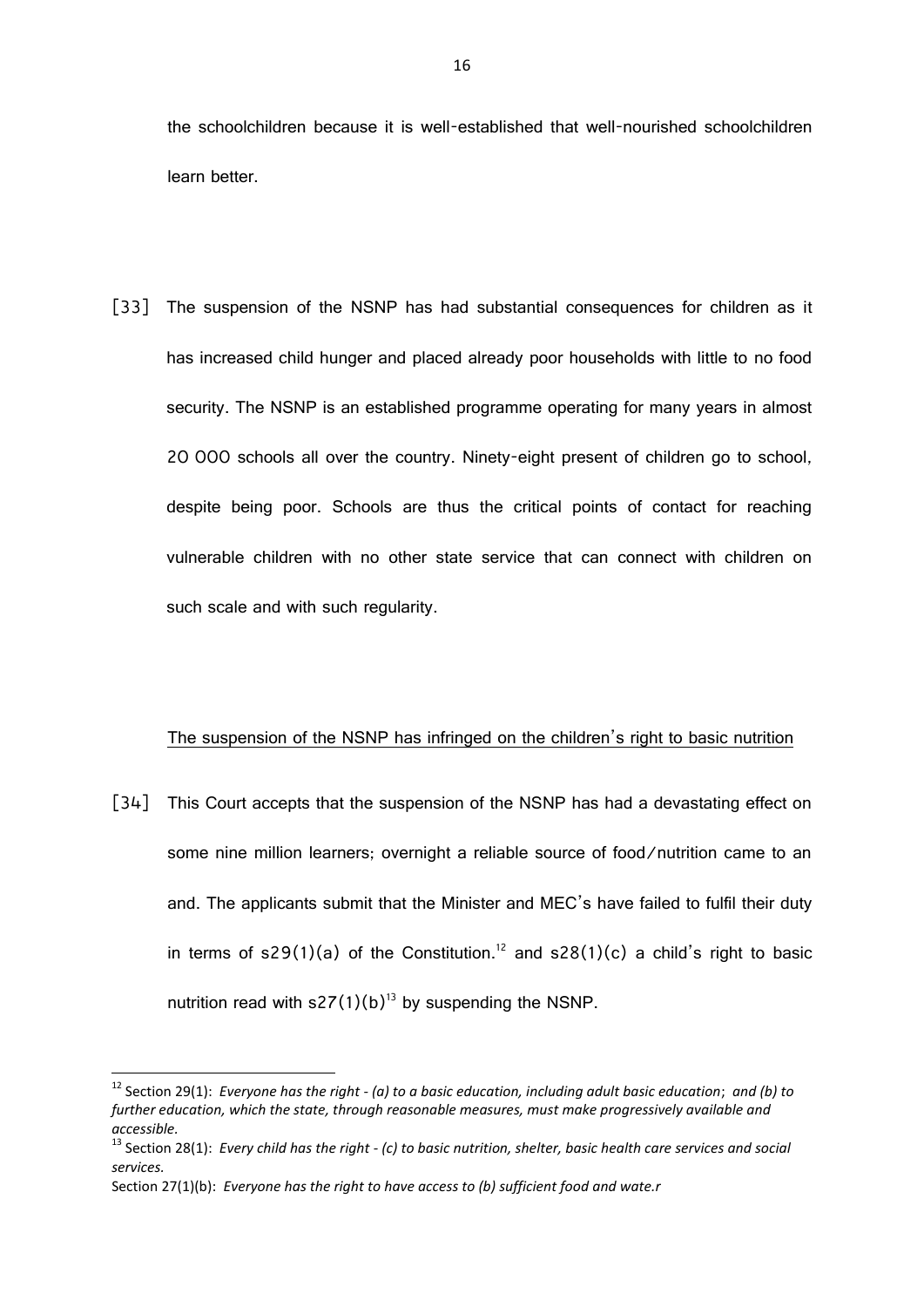[35] The Minister and MEC's say, but this duty under the NSNP they have been fulfilling, and insist they are in fact fulfilling, is just a welcome incident to their main purpose; the constitutional responsibility to provide basic education as provided for in section 29(1) of the Constitution. They have no duty in terms of  $s28(1)(c)$  of the Constitution because the right to basic nutrition is not engaged in this application. They set out that the NSNP has a historical context and was implemented to achieve substantive equality and to protect and advance children disadvantaged by unfair discrimination in terms of  $s9(2)$  of the Constitution.<sup>14</sup>

# Do the Minister and MEC's have a constitutional duty in terms of S29(1)(a) of the Constitution to provide basic nutrition?

[36] The NSNP started with these two goals:

"To contribute to the 'improvement of education quality by enhancing … learning capacity, school attendance and punctuality" and

To contribute to 'general health development by alleviating hunger."<sup>5</sup>

 14 Section 9(2): *Equality includes the full and equal enjoyment of all rights and freedoms to promote the achievement of equality, legislative and other measures designed to protect or advance persons, or categories of persons, disadvantaged by unfair discrimination may be taken.*

<sup>&</sup>lt;sup>15</sup> White paper on Reconstruction and Development 1994; par 57 of affidavit of Ms Hall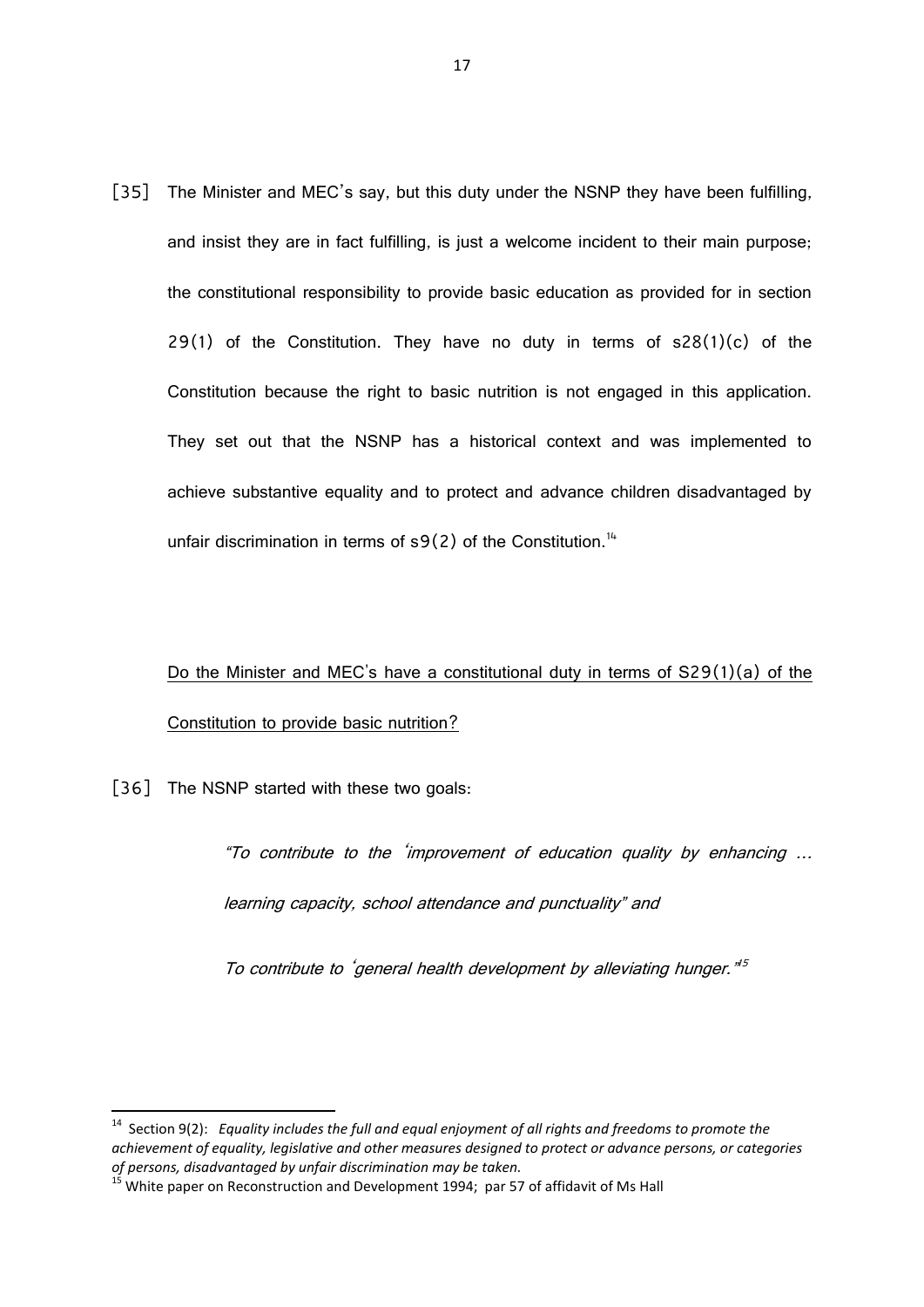- [37] The *amicus* provided the Court with the reports of the State to the treaty bodies wherein the State punts the NSNP as one of the greatest successes.
- [38] 38.1 In 2014 the NSNP was described in a report to the treaty bodies as follows:

# "**Developments to address nutrition**

- (a) School feeding is offered via the National School Nutrition Programme, providing daily meals to almost 10 million children, although provincial consultation processes highlighted the need for feeding to continue during school holidays and for better menu planning to improve nutritional value.
- (b) The National Health Act 9(2003) protects, respects, promotes and fulfils the rights of children to basic nutrition and basic health care services contemplated in in section 28(1)(c) of the Constitution."<sup>16</sup>

The report to the Committee on Economic, Social and Cultural Rights under article 11 of the International Covenant on Economic, Social and Cultural Rights which provides for the right to an adequate standard of living contained the following pertaining to the NSNP:

**<sup>.</sup>**  $16$  CRC/C/ZAF/2 page 92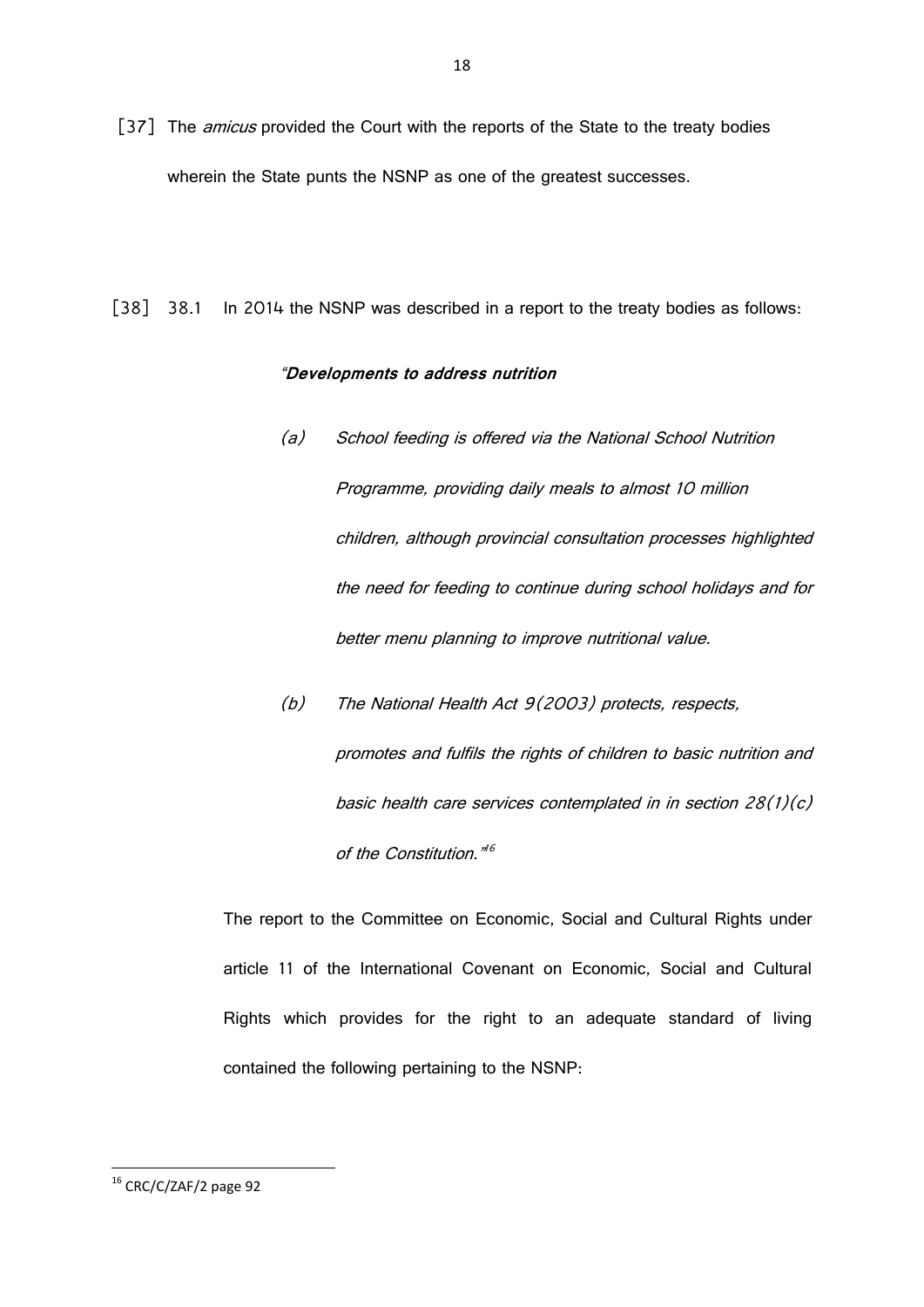"... Addressing challenges of malnutrition and stunting amongst children require a concerted effort between government, civil society and development partners. Daily meals are provided to 9 million learners in 20 000 schools through the National School Nutrition Programme. The programme aims to foster better quality education by enhancing children's active learning capacity, alleviating shortterm hunger, providing an incentive for children to attend school regularly and punctually; addressing certain micro-nutrient deficiencies. School feeding is part of the Integrated Food Security Strategy for South Africa."<sup>17</sup>

38.2 The applicants referred to the 2016 report by the Department wherein the rationale for the NSNP is explained as follows:

> "School Nutrition Programs, School Feeding Schemes, Food for Education (FFE) programs and take home rations are all responses to poverty and the poor nutritional status of children. There are two main groups of arguments in support of feeding children in schools: The first group is a nutritional one; and the second is an educational one. However, it is difficult to separate the two, since well nourished children are assumed to perform better at school."

<sup>&</sup>lt;sup>17</sup> South African's Initial State Report to the Committee on Economic, Social and Cultural rights (2017) par 106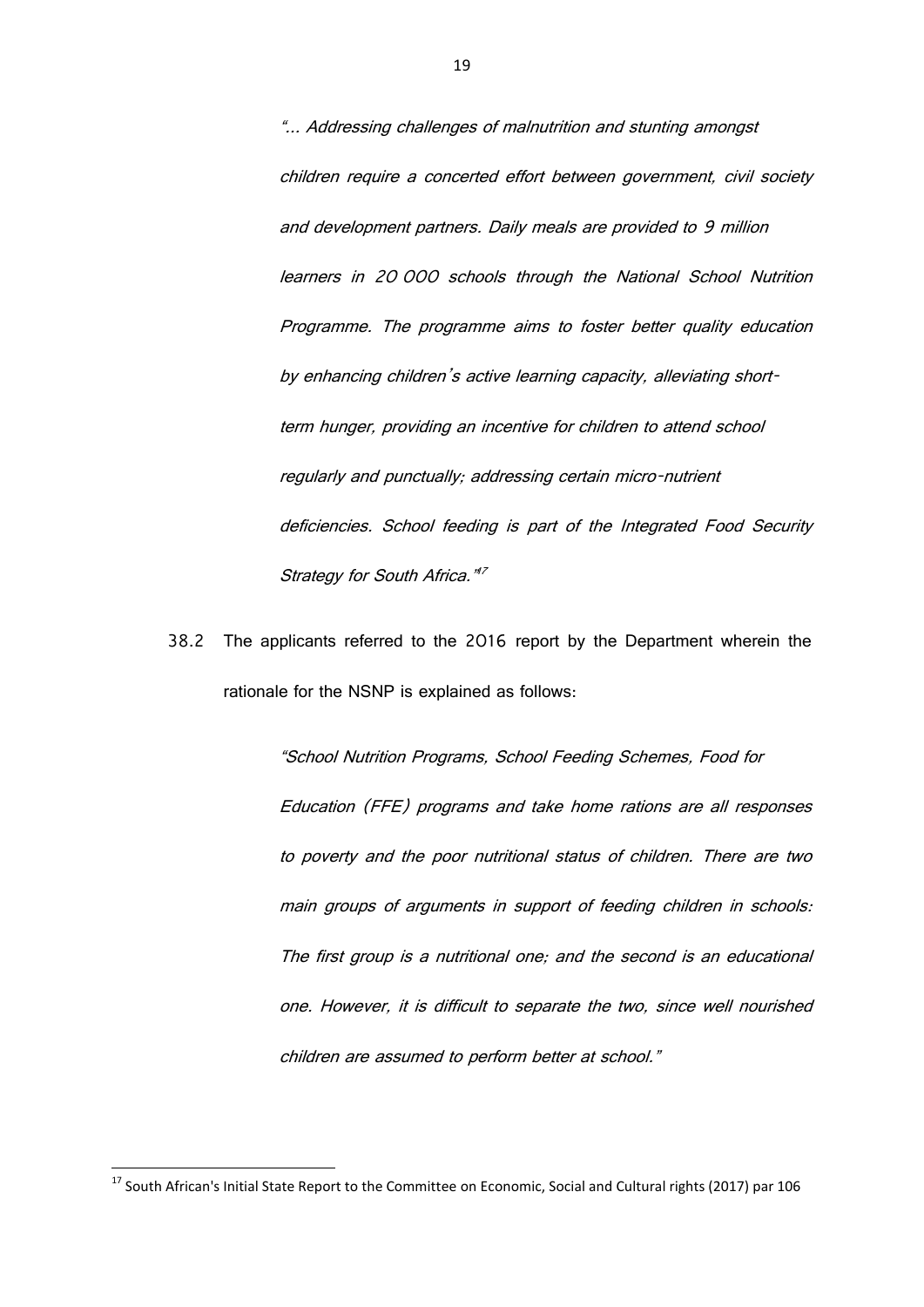- 38.3 The Five-Year Strategic Plan 2015/2016 to 2019/2020 of the Department refers to the NSNP as "a government program for poverty alleviation, specifically initiated to uphold the rights of children to basic food and education.
- $38.4$  The Division of the Revenue Bill<sup>18</sup> has as an outcome access to education and then provides for the provision of meals to all learners in quantile 1 to 3 and special schools. As well as some quantile 4 and 5 schools in line with available resources. The National Assembly has authorised and allocation of expenditure of funds to provide meals to those learners.
- [39] 39.1 Internationally Article 27(2) read with Article 27(3) of the Convention on the Rights of the Child (1990)[ the CRC] provides:

"States parties, in accordance with national conditions and within their means, shall take appropriate measures to assist parents and others responsible for the child to implement this right and shall in case of need provide material assistance and support programmes, particularly with regard to nutrition, clothing and housing."

 $18$  3 of 2020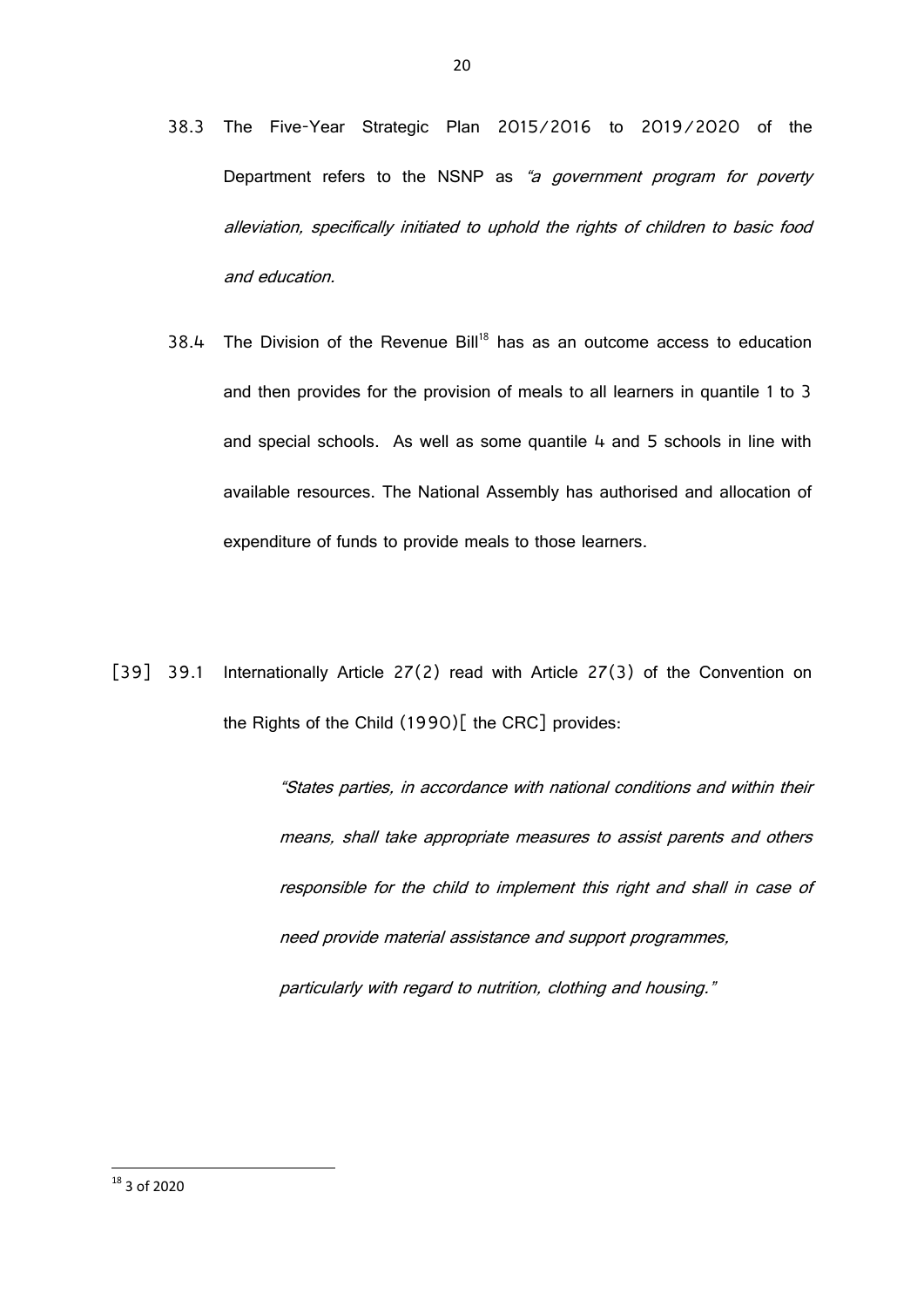39.2 General Comment No 15 on the Right of the Child to the Enjoyment of the Highest Attainable Standard of Health (art 24)(2013) CRC/C/GC/15 states that:

> "School feeding is desirable to ensure all pupils have access to a full meal every day which can also enhance children's attention to learning and increase school enrolment. The Committee recommends that this be combined with nutrition and health education, including setting up school gardens and training teachers to improve children's nutrition and healthy eating habits."

- [40] On the Departments own documents the stance that the nutritional aspects of the NSNP is just a by-product of their duty to educate is simply wrong. The Department's own policy statements reflect basic nutrition as component to basic education. State policy is instructive on the content of the right to education and in the policies the provision of basic nutrition is inextricably linked to the fulfilment of basic education.<sup>19</sup>
- [41] For many years this Department has taken on the duty to educate children in terms of  $s29(1)(a)$  and the right to basic nutrition  $[s28(1)(c)]$  through the NSNP. It is thus evident that the State through this Department and the NSNP has exercised it supplementary role to provide basic nutrition. The Department as educator listed its

<sup>&</sup>lt;sup>19</sup> Section 27 & Others v Minister of Education and Another 2013 (2) SA 40 (GNP) par 22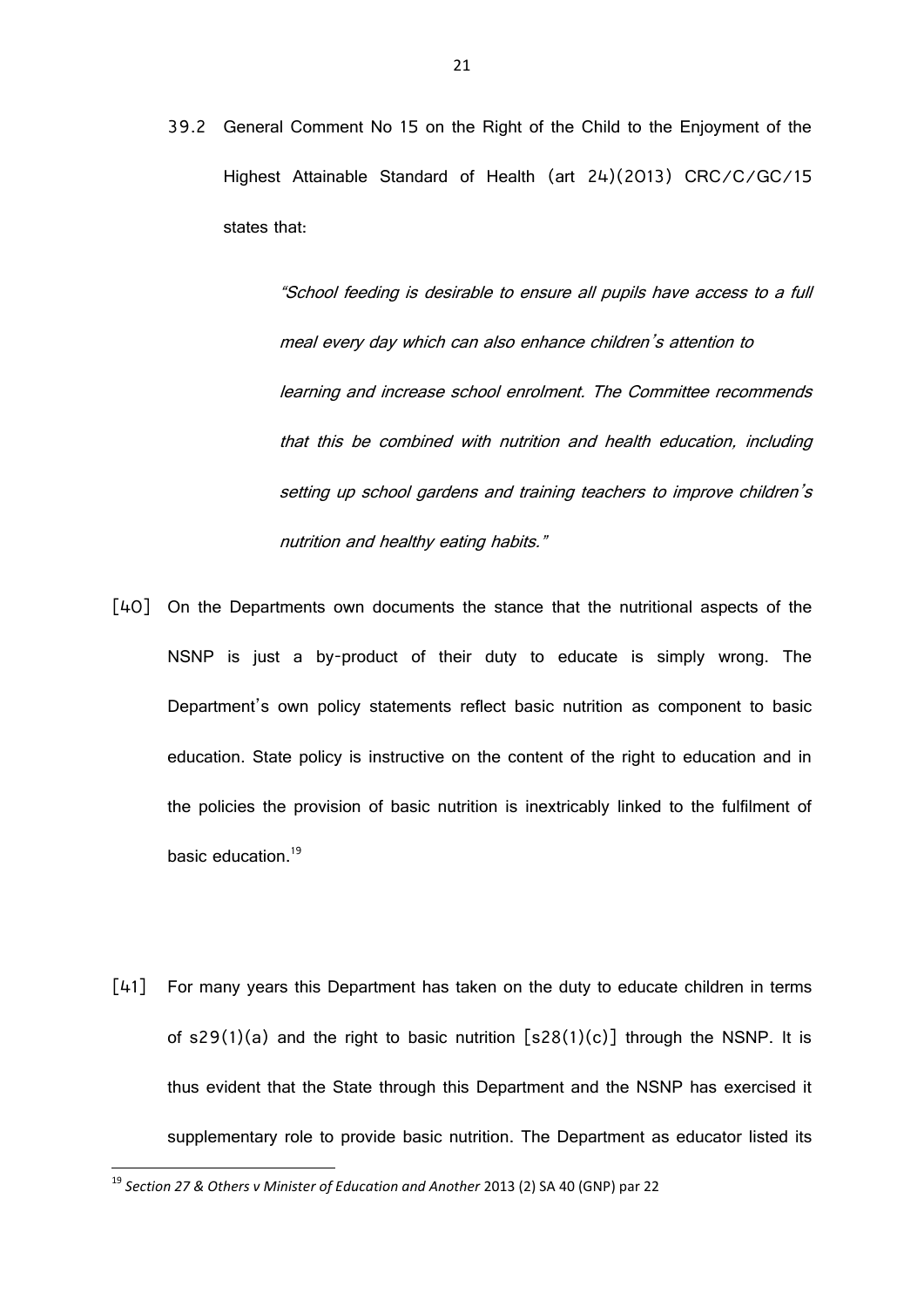[42] The Minister and MEC's have a constitutional and statutory duty to provide basic nutrition in terms of s29(1)(a).

#### Can the state impair the right to access to basic nutrition?

- [43] Section 28(1) of the Constitution is only qualified with the word "basic" and no internal qualifier. The failure to roll out the NSNP is thus justifiable only in terms of the criteria and proportionality analysis required by the general limitation clause of section 36. The rights to basic nutrition can thus also not be progressively realised.
- [44] Furthermore, the State is a bearer of positive obligations in respect of the rights contained in the Bill of Rights. But, the Constitution also creates a negative obligation not to impair the right of access to the rights in our Constitution.<sup>21</sup> The State accordingly has a duty to respect and protect entitlement to basic nutrition and education as fulfilled by the NSNP.

1

<sup>&</sup>lt;sup>20</sup> Minister for Basic Education v Basic Education for All 2016 (4) SA 63 (SCA)

<sup>21</sup> *Government of the RSA v Grootboom* 2000 11 BCLR 1169 (CC) par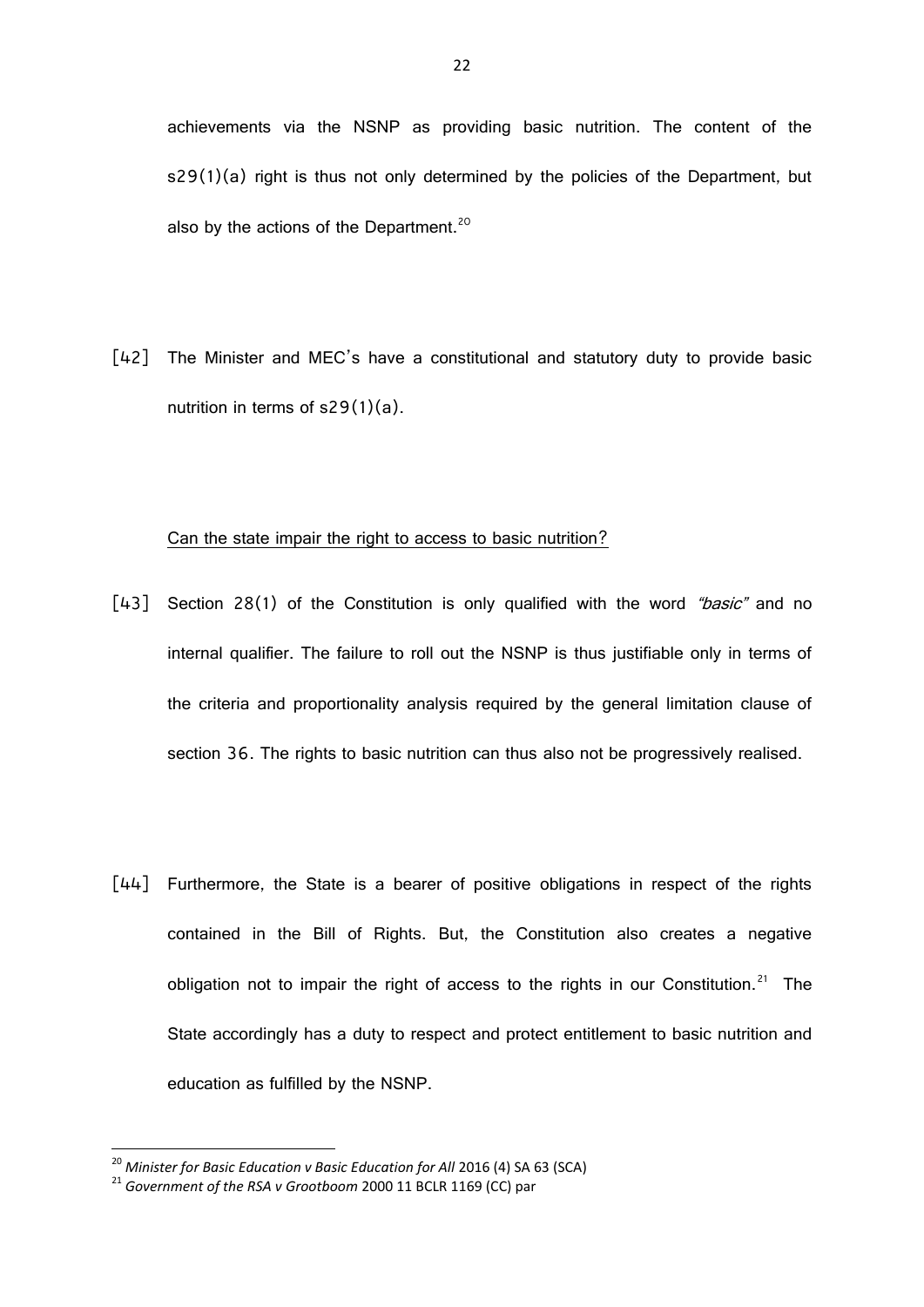- [45] The Court applied the negative obligation to protect in the right to basic education in the matter of **Governing Body of the Juma Masjid Primary School and Others v Essay NO and Others (Centre for Child Law and Another as Amici Curiae 2011 (8) BCLR 761 (CC).** The breach of this obligation "occurs directly when there is a failure to respect the right, or indirectly, when there is a failure to prevent the direct infringement of the right by another or a failure to respect the existing protection of the right by taking measures that diminish that protection.<sup>122</sup> The Court further found that in diminishing an existing right there is an infringement of the obligation to respect, protect, promote and fulfil the rights in the Bill of Rights contained in section 7(2) of the Constitution.
- [46] The Minister and MEC's cannot take away the pre-existing right of basic nutrition of at least a meal a day during school terms.<sup>23</sup> Any deliberate retrogressive measure needs to be fully justified upon careful consideration with reference to the totality "of the rights provided for in the Covenant and in the context of the full use of the maximum available resources." 24

<sup>22</sup> paras 57 & 58

<sup>23</sup> *Law Society of South Africa & Others v President of the Republic of South Africa & Others* 2019 (3) SA 30 (CC) <sup>24</sup> Grootboom at para [45] quoting from the United Nations Committee on Social and Economic Rights General Comment 3, para 9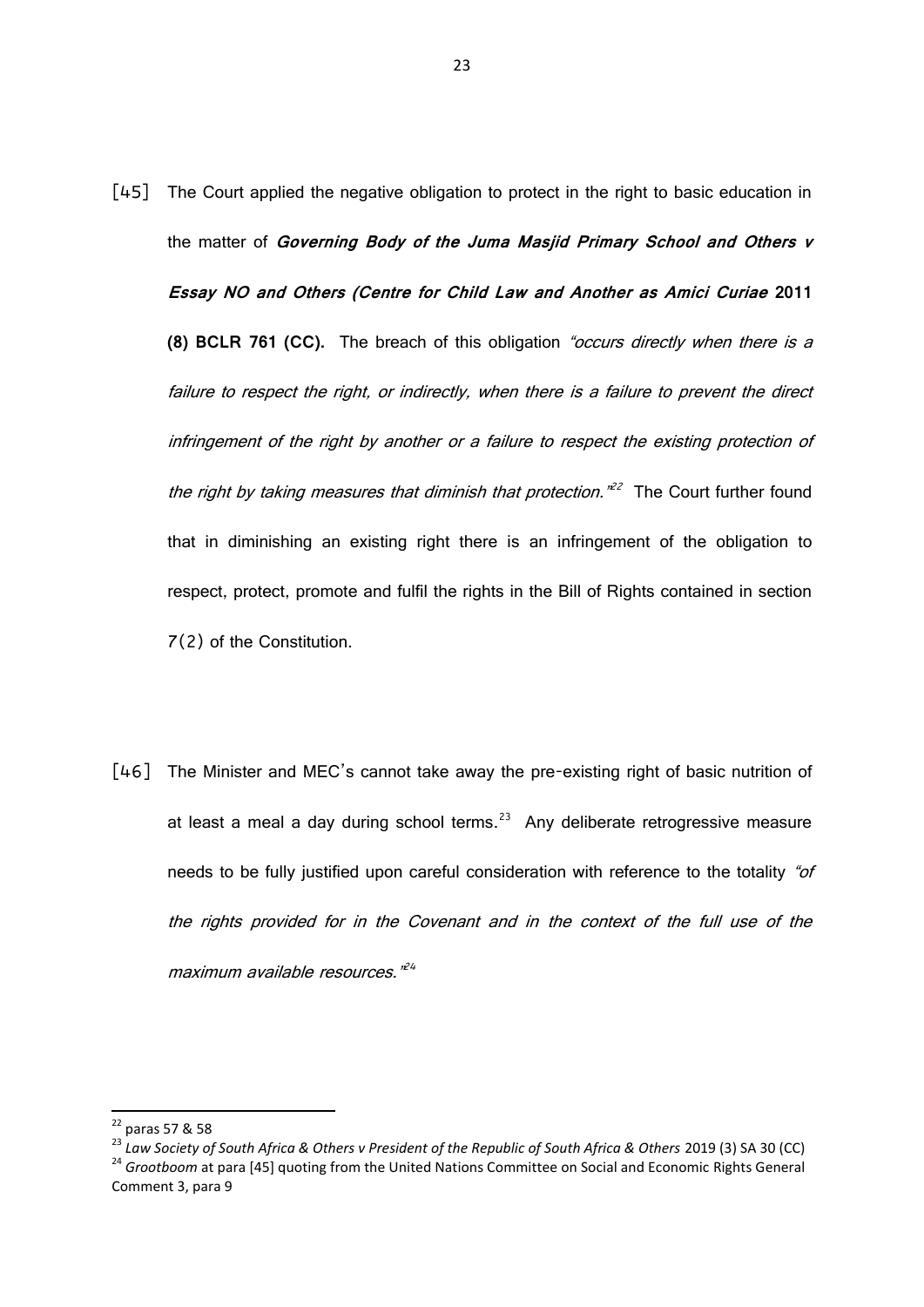- [47] The learners thus have an entitlement to receive basic nutrition which they have always received in terms of the NSNP. The Department, as part of the State, accepted the obligation to provide meals to learners who need the nutrition and benefit from the programme. By discontinuing the NSNP the State is depriving the learners of this right to nutrition.
- [48] The learners may not be deprived of such right unless there is compelling justification. The Minister and MEC's proffered no justification whatsoever. The Department did submit that they suspended the programme because the Conditional Grant does not permit the provision of meals other than when schools are open. Whether this could constitute justification is not for this Court to decide because this application only addresses the situation when the schools were opened on 8 June 2020. No justification has been proffered for not rolling out the NSNP from 8 June 2020.
- [49] It would seem that the Minister and MEC's seek "justification" on them not having a primary obligation to provide basic nutrition. The applicants have never suggested or argued that the Minister and MEC's must feed the children "morning, noon and night" as set out in the Department's answering affidavit. The applicants and the amicus curiae both acknowledge that parents have a duty to maintain and care for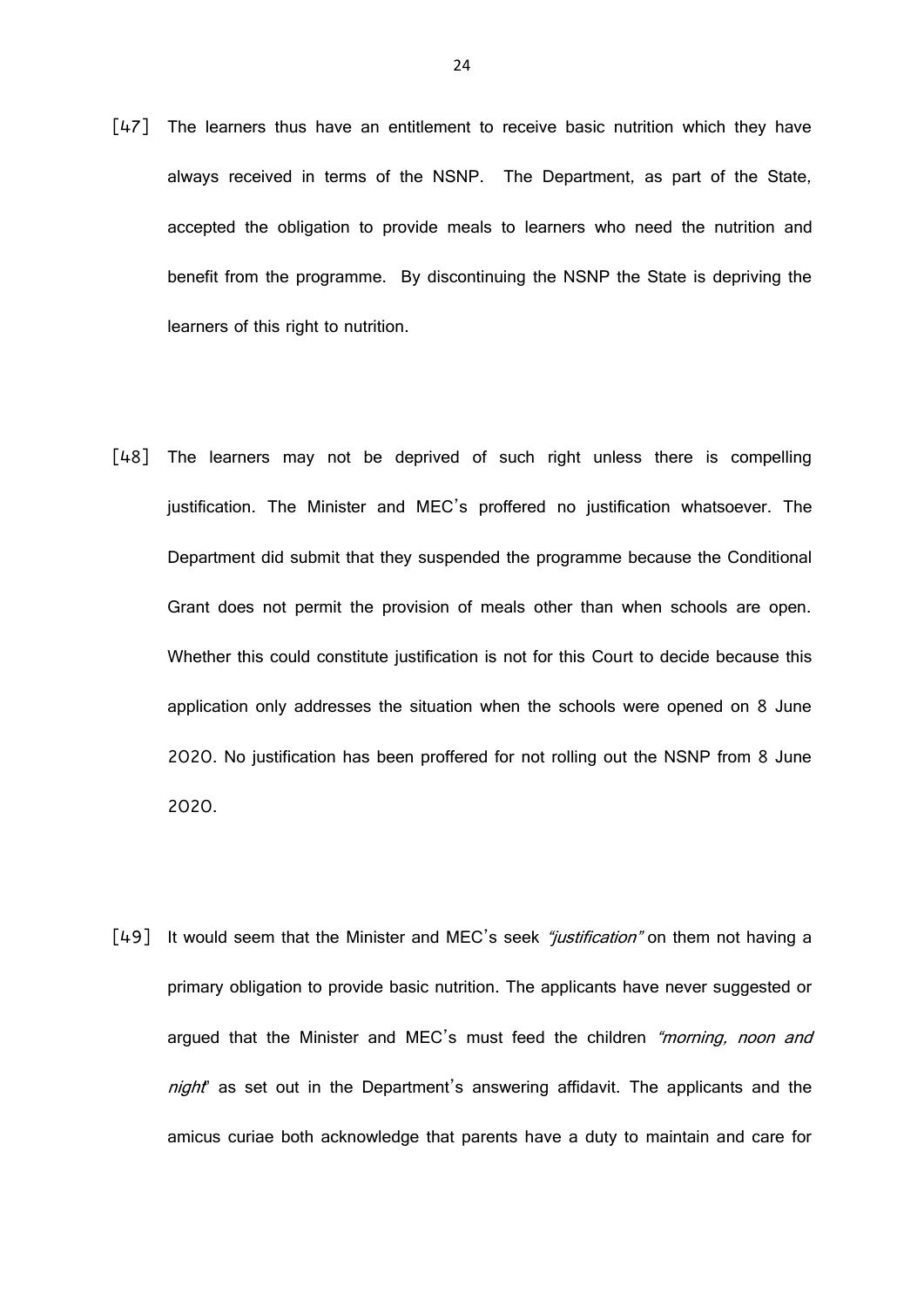their children, but that the state has a duty to provide appropriate care in the absence of parental or family care as a supplementary duty. The Minister and MEC's have done so by providing one nutritious meal a day to poor learners, i.e. to learners whose parents cannot provide sufficient nutrition to their children. Suspension of the programme left this duty unfulfilled. As a matter of fact; the relevant children have been receiving at least one nutritious meal a day during school terms, as a matter of law; the Minister has through the NSNP fulfilled this right to provide basic nutrition.

- [50] This argument is thus on the facts untenable; only certain learners are receiving help from the NSNP, those whose parents' cannot provide the basic nutrition. These parents could not before lockdown provide for their children and as painfully demonstrated in the affidavits most certainly cannot in lockdown take the right to provide basic nutrition back.
- [51] This argument is also flawed in law. The Constitution does not contemplate that children whose parents cannot afford to feed them should be left to starve or must be removed from their parents. The Constitution envisages that section 28 of the Constitution will protect those children. In the *Grootboom*-matter the Constitutional Court did find that  $s28(1)(c)$  ensures that children are properly cared for by their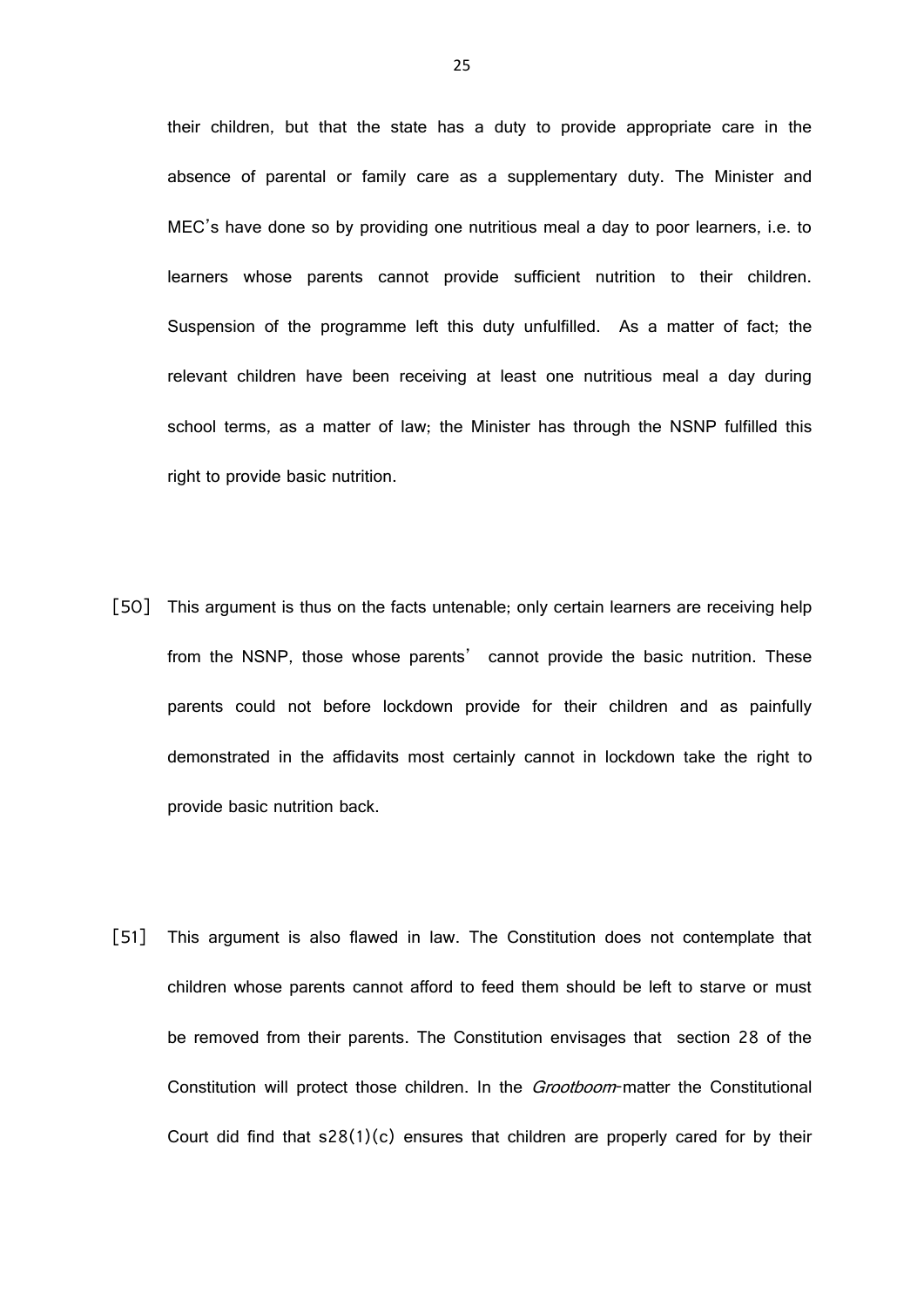parents and parents cannot shirk their parental responsibilities. But what is to happen when parents cannot provide basic nutrition to a child?

[52] The State remains responsible to provide families with other socio-economic rights to enable them to provide for their children. This is exactly what the State did with NSNP. In **Minister of Health & Others v Treatment Action Campaign & Others 25** the Court held: "The State is obliged to ensure that children are accorded the protection contemplated by section 28 that arises when the implementation of the right to parental or family care is lacking. Here we are concerned with children born in public hospitals and clinics to mothers who are for the most part indigent or unable to gain access to private medical treatment which is beyond their means. They and their children are in the main dependent upon the State to make health care services available to them." This finding is endorsed in **Centre for Child Law <sup>v</sup> Minister of Home Affairs 26** : "this suggests that the State is under a direct duty to ensure basic socio-economic provision for children who lack family care, as do unaccompanied foreign children. There is thus an active duty on the State to provide those children with the rights and protection set out in section 28."<sup>27</sup>

<sup>&</sup>lt;sup>25</sup> 2002 (5) SA 721 (CC)

 $2622(5)$  2005 (6) SA 50 (T)

<sup>27</sup> *Centre for Child Law v Minister of Home Affairs supra* para [17]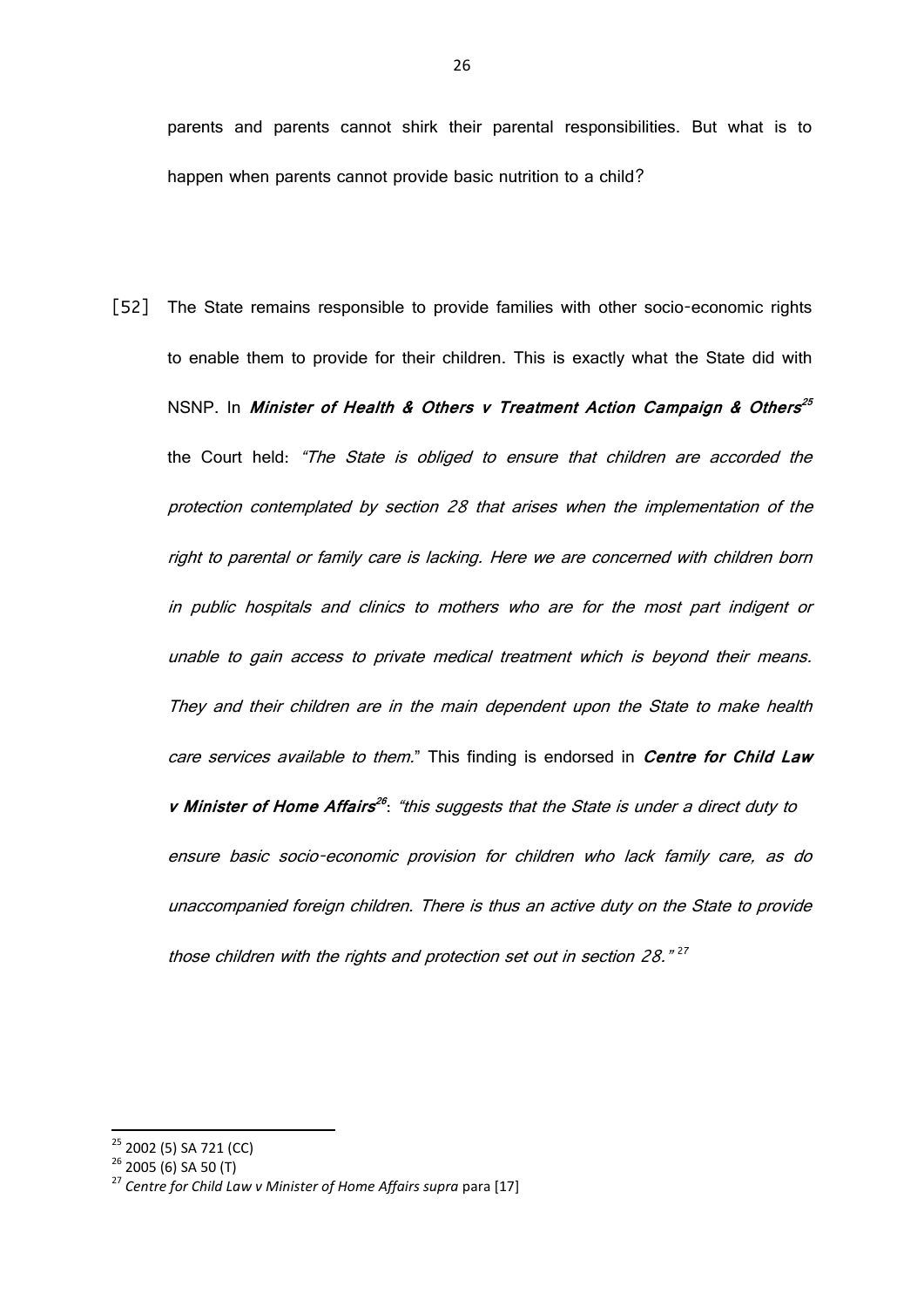- [53] The injunction in section 39(1) of the Constitution also applies. When interpreting provisions in the Bill of Rights this Court should "promote the values that underlie an open and democratic society based on human dignity, equality and freedom." If there was no duty on the Department to provide nutrition when the parents cannot provide the children with basic nutrition, the children face starvation. A more undignified scenario than starvation of a child is unimaginable. The morality of a society is gauged by how it treats it children. Interpreting the Bill of Rights promoting human dignity, equality and freedom can never allow for the hunger of a child and a constitutional compliant interpretation is simply that the Department must in a secondary role roll out the NSNP, as it has been doing.
- [54] The children's right in s28 of the Constitution are not subject to internal limitation such as the availability of resources or progressive realization.<sup>28</sup> These rights are unqualified and immediate with the only limitation under s36 of the Constitution. The NSNP cannot be rolled out grade by grade.
- [55] The Minister's does not justify why from 8 June 2020 it was reasonable not to roll out the NSNP to all the learners. It is common cause that the funding of the programme is not in issue. In the papers there is no averment that it is logistically impossible; in fact, the averment is that they are rolling out the NSNP. The NSNP

<sup>28</sup> *Centre for Child Law v MEC for Education* 2008 (1) SA 223 (T)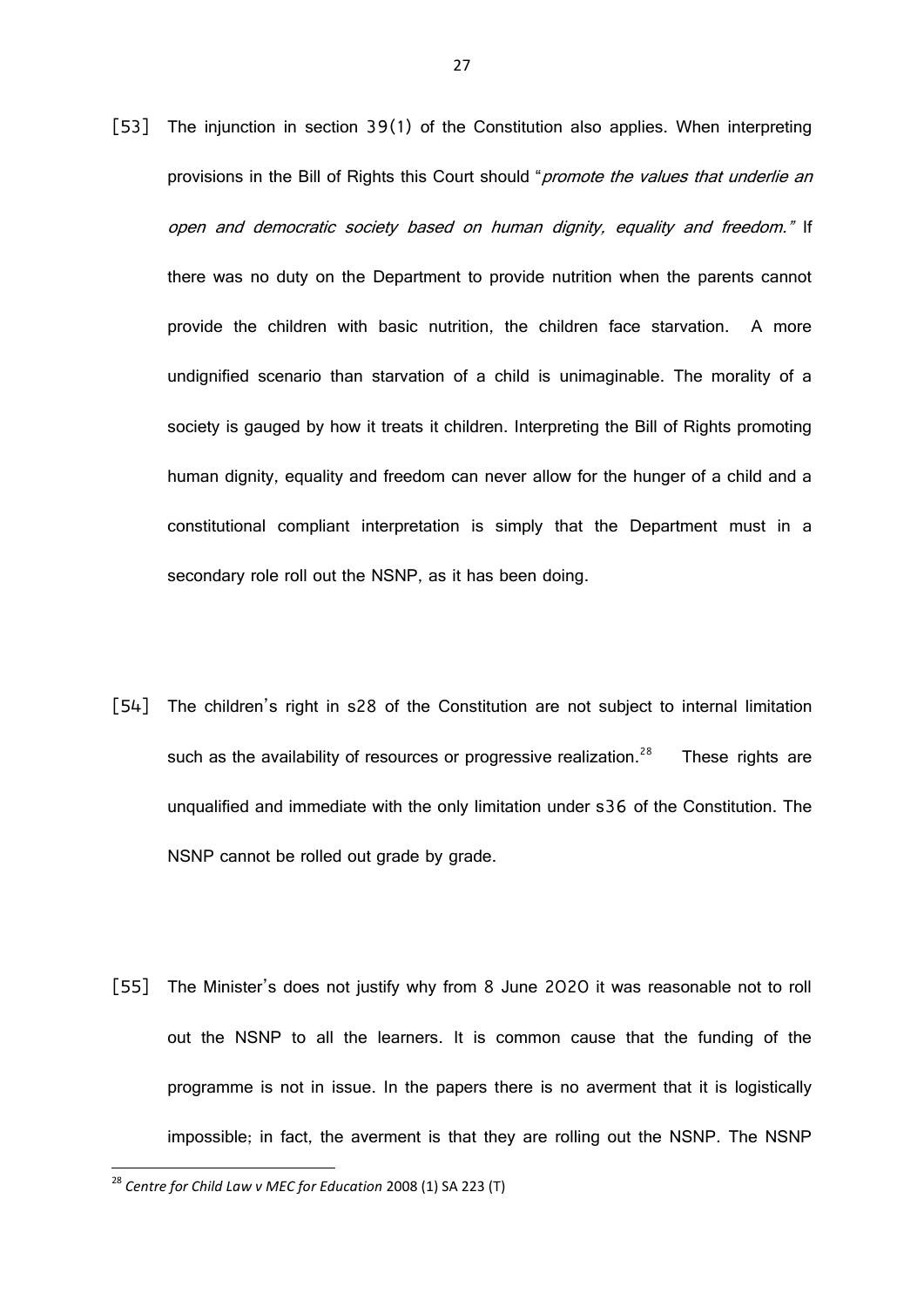not being executed deprives indigent children of a basic right, food, and simply could not be justified. The Constitution has at its core to resolve the inequality created under apartheid and to create a society based on the values of human dignity, equality and freedom. Education was one of the sectors were inequality was paramount and needed serious redress. The Constitutional Court has remarked "today, the lasting effects of the educational segregation of apartheid are discernable in the systemic problems of inadequate facilities and the discrepancy in the level of basic education for the majority of learners.<sup>129</sup> The NSNP saw the light with the reconstruction programme because education was characterized by vast differences in race and class.

[56] The State itself accepts that the NSNP gives effect to section 9(2) of the Constitution, but section 9(2) does not entitle the state to confer benefits which it can retract at will. The Constitutional Court has affirmed in the **Minister of Finance and Another v Van Heerden 2004 (6) SA 121 (CC)** at para 30 that the measures taken under section  $9(2)$  are "integral to the reach of our equality protection." The provisions of section  $9(1)$  and section  $9(2)$  are complementary; to ensure "full and equal enjoyment of all rights. "<sup>30</sup>

1

<sup>29</sup> *Juma Musjid* matter para 42

<sup>30</sup> *Van Heerden* para 30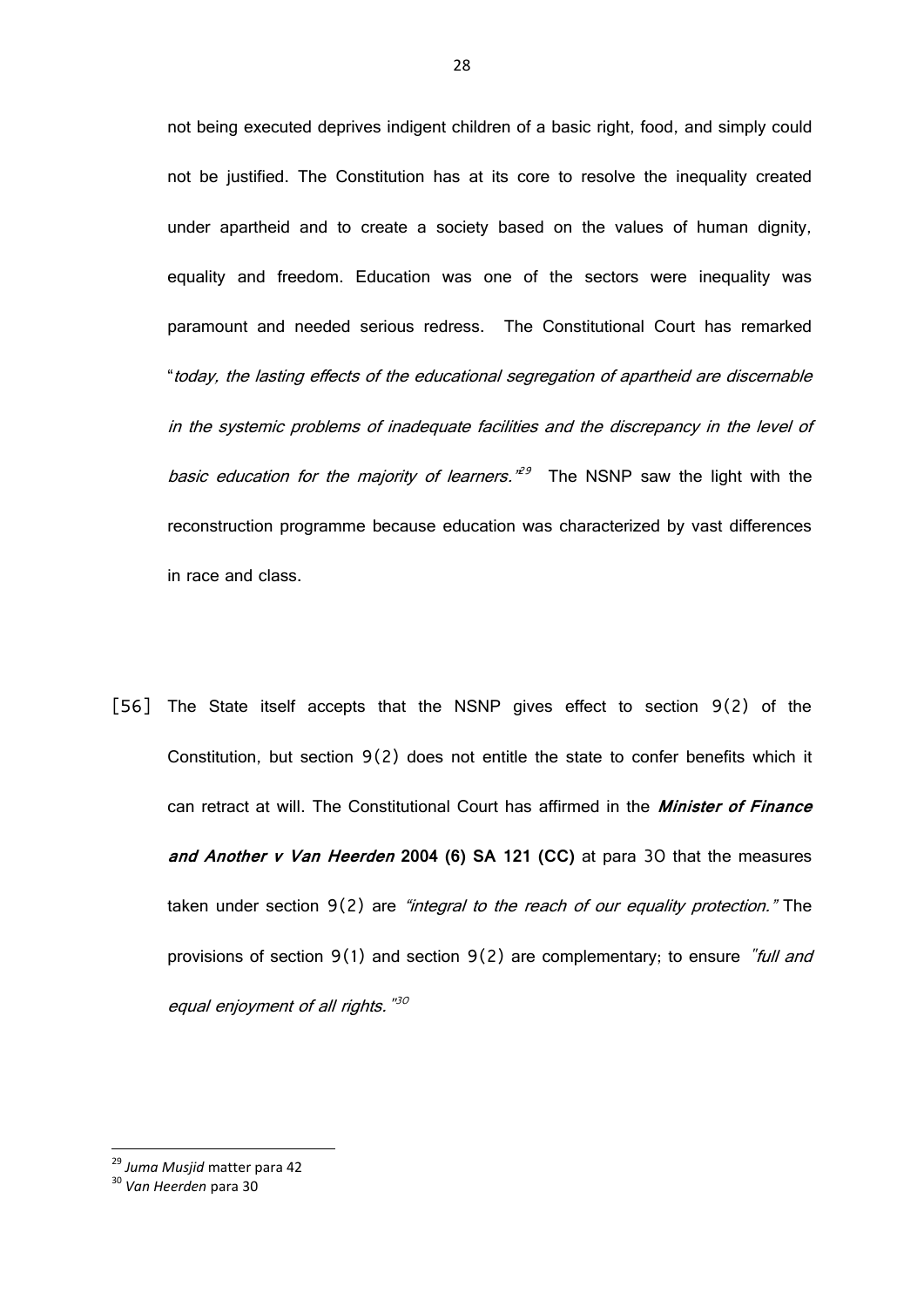- [57] The CRC Committee in General Comment no 19 sets out that the obligation imposed on States by article 4 to realize children's economic, social and cultural rights to the maximum extent means that States should not take deliberate retrogressive measures in relation to economic, social and cultural rights. In times of economic crisis, regressive measures may only be considered after assessing all other options and ensuring that children are the last to be affected, especially children in vulnerable situations. Internationally thus retrogressive steps, can only be taken when all other options have been considered.
- [58] The only step taken by the Department, after the suspension of the NSNP, not before, was to work with the Department of Social Development to target needy learners as part of the Disaster and Social Relief Programme. The suppliers and offers of assistance to the Department were re-directed to the department of Social Development. The Minister and MEC's provide no information as to how many learners in fact received food. The Seekings Report makes it clear that in fact a very small percentage of learners did receive any food. The Director General confirms that there was a growing concern that this step the Department took would not reach all needy learners and therefore they took care to ensure that the NSNP would be rolled out with effect from 1 June 2020 when the schools were planned to open.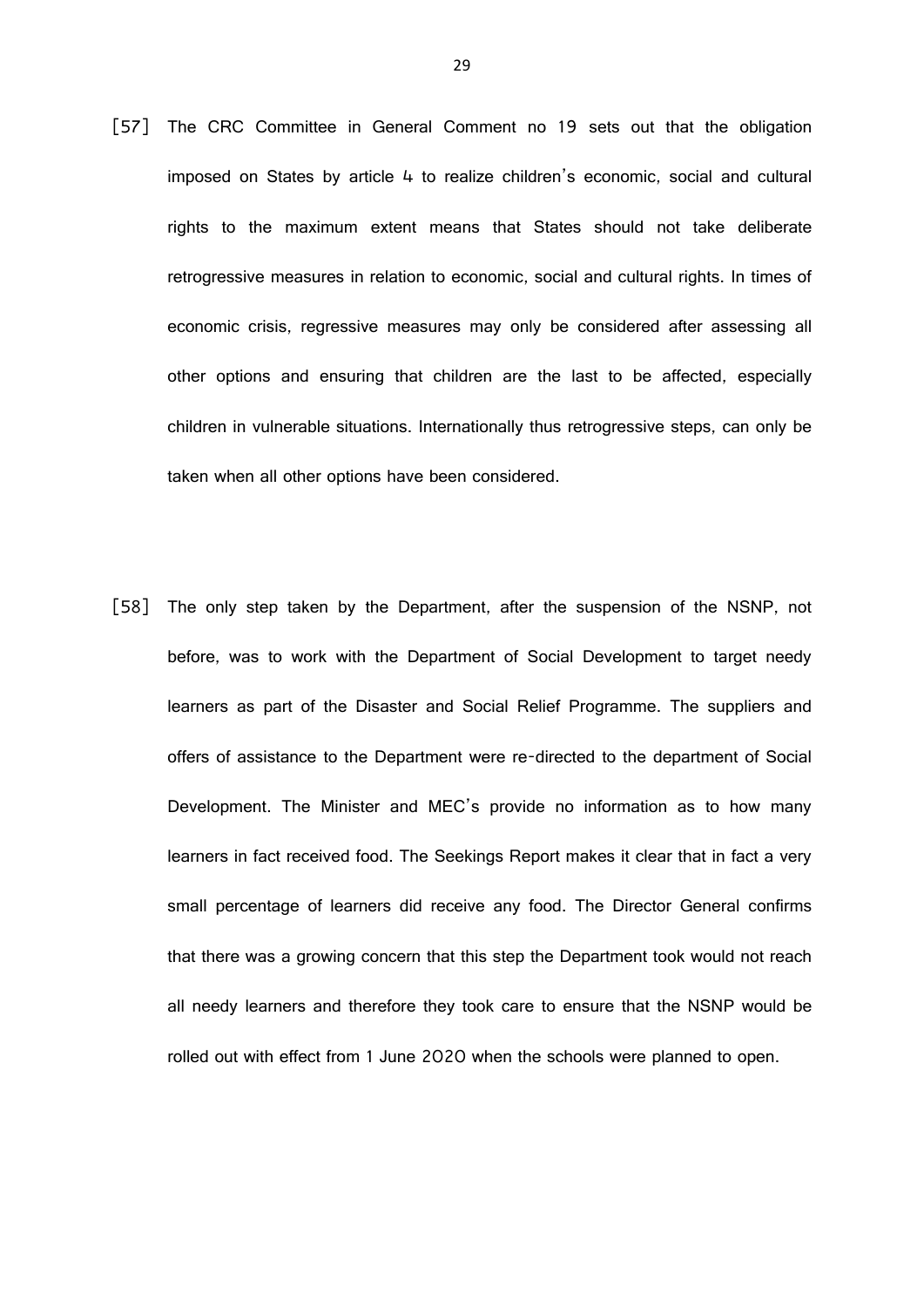- [59] Not only could there be no regression, but if the "sudden emergency" of the lockdown, as argued, justified regression in not rolling out the NSNP, the steps the Department took did not ensure that children in vulnerable situations were the last to be effected. The lockdown may have been due to a virus and not per se an economic crisis as referred to in comment 19, but one would be hard-pressed to argue that this principle is not applicable in these crisis times resulting in an economic crisis.
- [60] The Minister and MEC's have thus not complied with their constitutional and statutory duties.

# Was the NSNP rolled out from 8 June 2020?

- [61] The short answer to this question is; no. The facts set out hereunder illustrates this fact.
- [62] This Court accepts that the COVID19 pandemic caused severe unknown crises never before having to be dealt with by the Department. I am also sympathetic to Government officials whom are working long strenuous hours to solve these crises.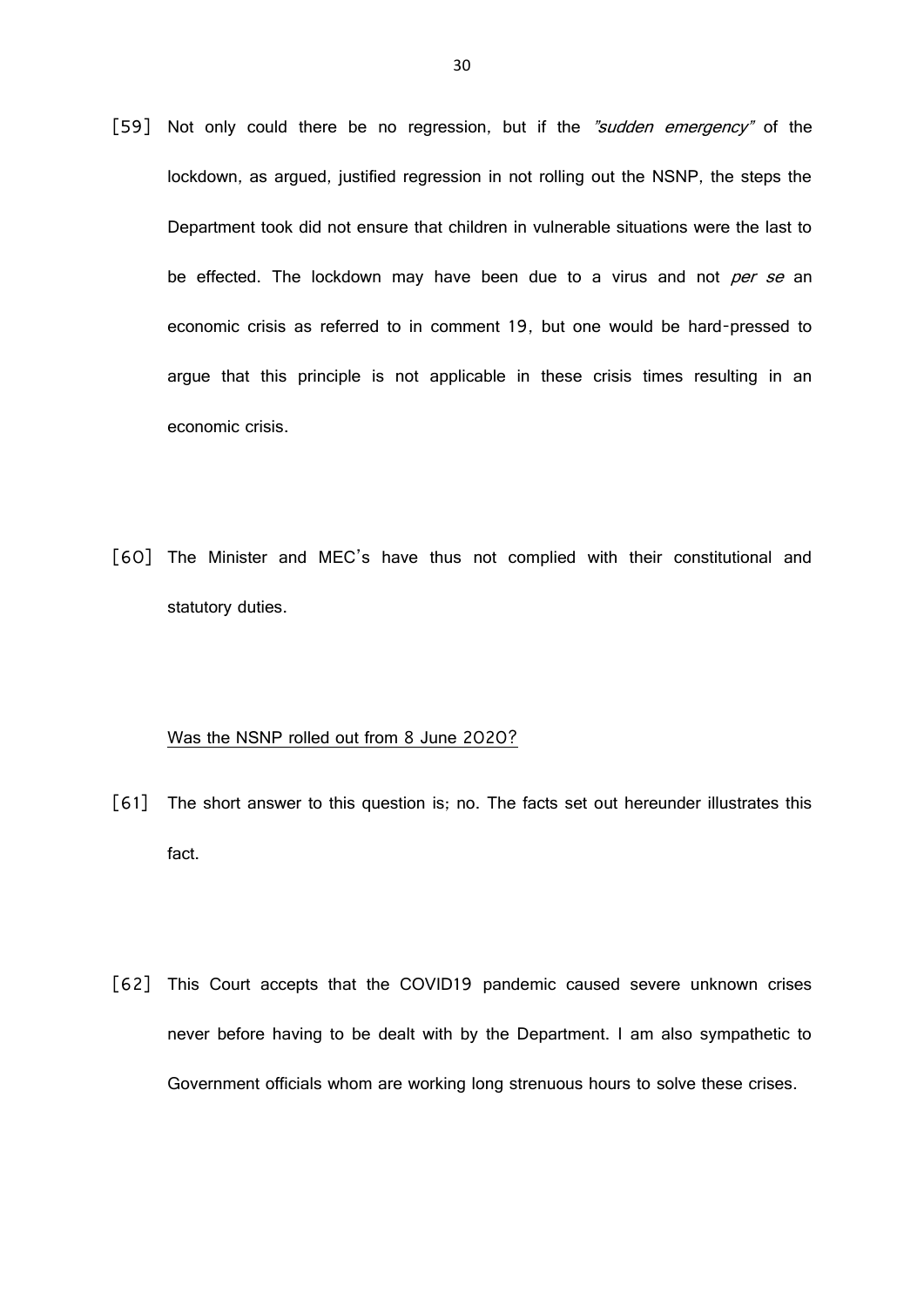- [63] The Department sets out their defence as follows: "... that ever since 18 March 2020 we in the Basic Education Sector have used our best endeavours, within the scope and ambit of the resources available to us, to put reasonable measures in place for the continuance of the NSNP - we are in fact doing precisely that which the Applicants want us to do and we have been doing so without judicial supervision under a structural interdict."<sup>31</sup>
- [64] The schools closed on 18 March 2020 due the COVID-19 pandemic.
- [65] On 29 April 2020 the DG made a representation to the National Coronavirus Command Council on the Basic Education sector plan and stated that meals for all learners would be procured as soon as the date for the reopening of the schools was announced.
- [66] On 23 March 2020 there was a joint meeting to address food security for the beneficiaries under the NSNP. One of the reasons for the meeting was due to the numerous calls received by the Department to consider extending the provision of food to learners during the lockdown as schools were closed. The formalised partners of the NSNP, as well as many other donators stepped up to the plate and

 $31$  Par 11 of the AA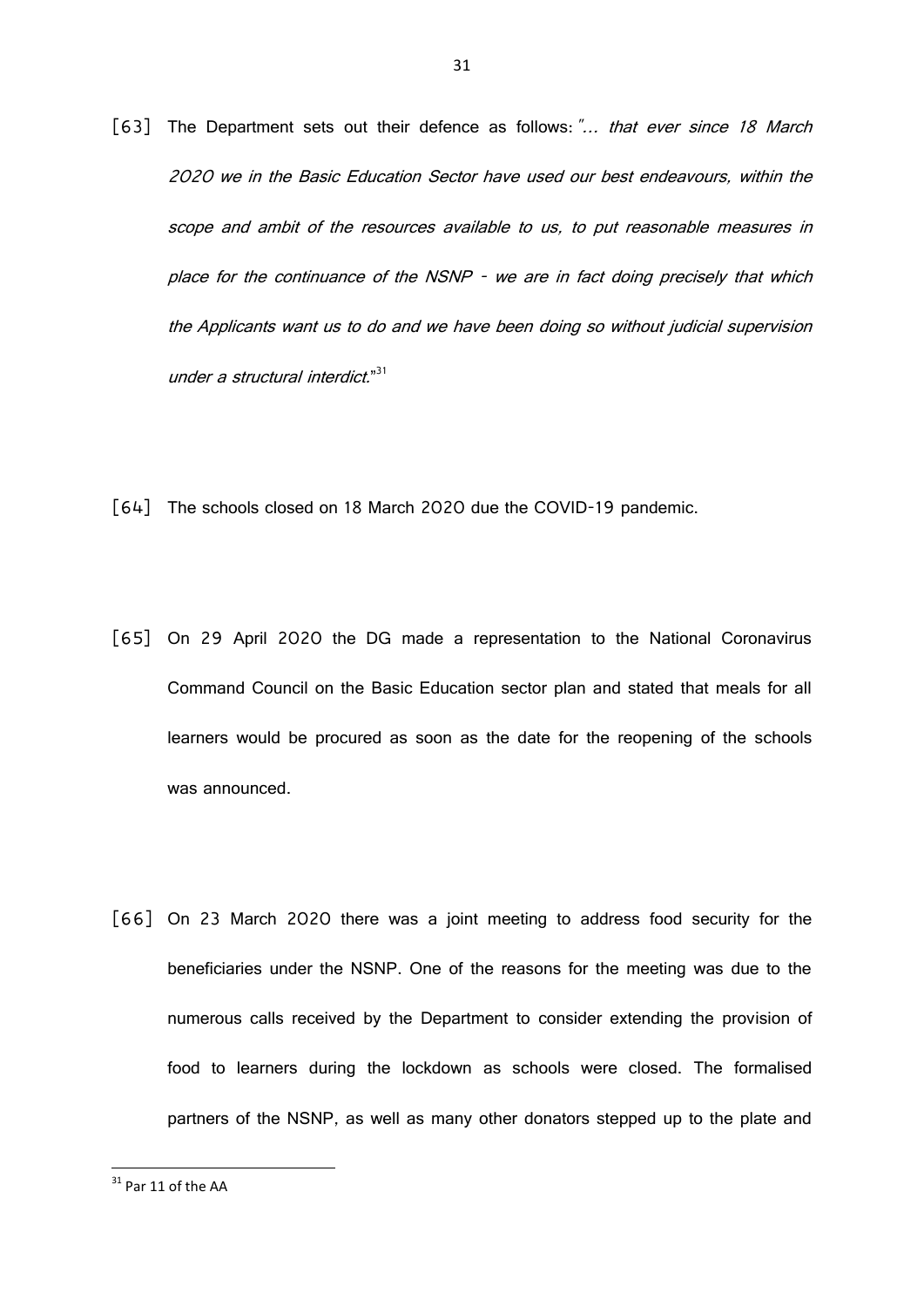32

donated in many ways, handsomely so. But this Department then left distribution of food to learners in the hands of the Department of Social Development.

- [67] On 29 April 2020 the DG on behalf of the Department made a presentation to the National Coronavirus Command Council on the Basic Education Sector Plan. The slides of all the Provinces state that "meals for the learners would be procured as soon as the date of the reopening for the schools is announced."<sup>32</sup>
- [68] On 11 May 2020 the Minister responded to a letter from the Applicants informing the Applicants that the NSNP would resume once the schools reopened.
- [69] On 19 May 2020 the Minister addressed a media briefing and announced that the schools would reopen on 1 June 2020, starting with grade 7 and grade 12. It was highlighted that the NSNP will be reopened for all learners when the schools open for grades 7 and 12. On the same date the Minister wrote to the Human Rights Commission informing it that the NSNP would be extended to all learners, not only grades 7 and 12 when the schools reopened.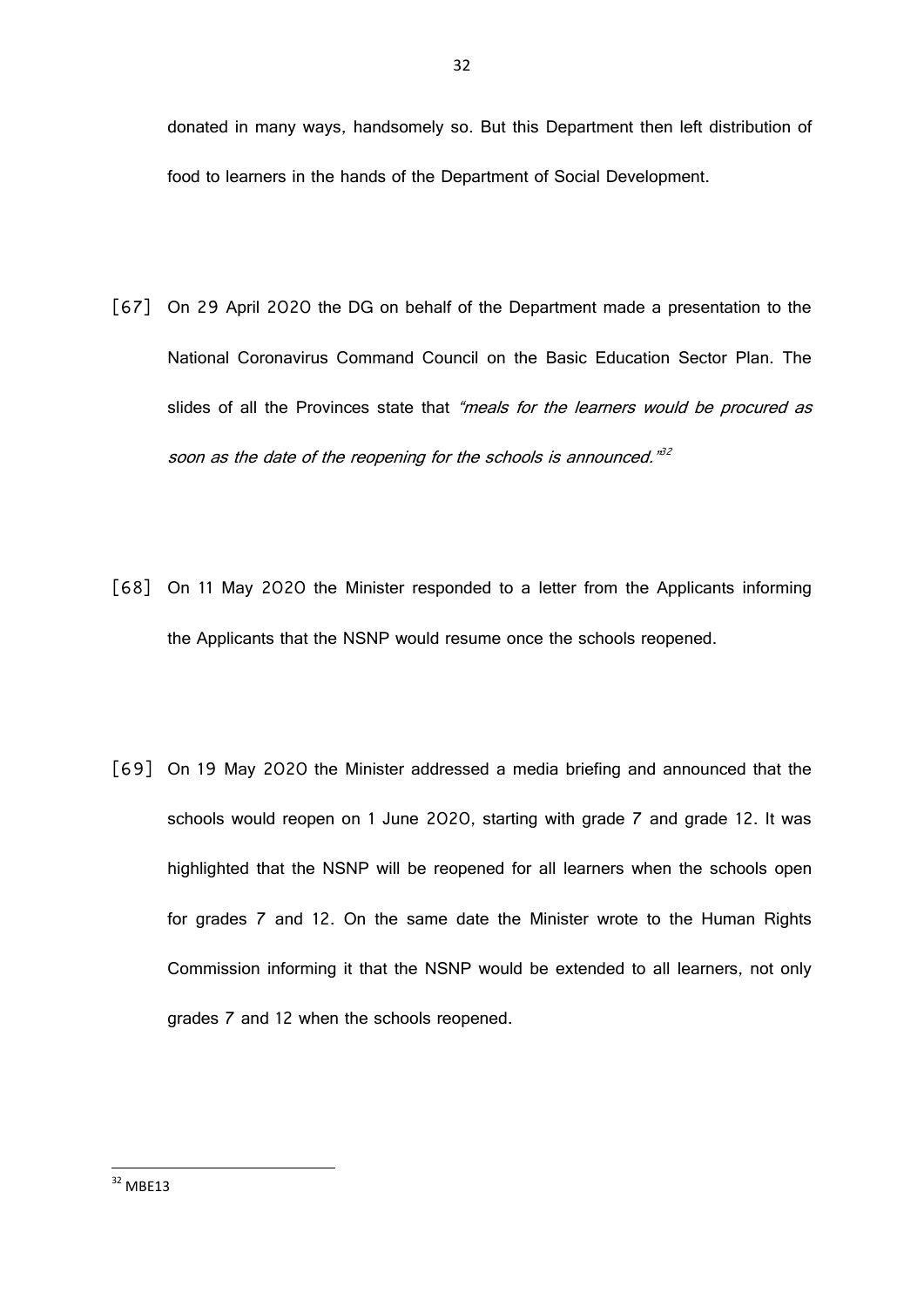[70] The reopening of the schools was then postponed to the  $8<sup>th</sup>$  of June 2020. With regards to the NSNP the following was stated:

> "The Nutrition Programme will be reopened for all learners when Grades 12 and 7 are introduced to schools on 1 June 2020. All food handlers will be supplied with the required personal protective equipment including gloves, aprons and cloth masks. These have already been procured by provinces as part of a basic health and hygiene package."<sup>33</sup>

- [71] On 21 May 2020 the Provinces were provided with a "Menu Quantity Calculator." This would enable the schools to very easily calculate the quantities of food to be prepared based on the schools estimate of the numbers of learners eating or collecting the meals. There was by then also plans in place pertaining to schools having to develop a time-table for feeding learners. The schools must utilise the funds transferred to them for also children who are not phased-in to prepare food parcels for collection by the learners or parents at the school in staggered collections.
- [72] On 26 May 2020 the Department in a media statement confirmed that the NSNP would be rolled out for the benefit of all the learners.

**<sup>.</sup>**  $33$  MBE15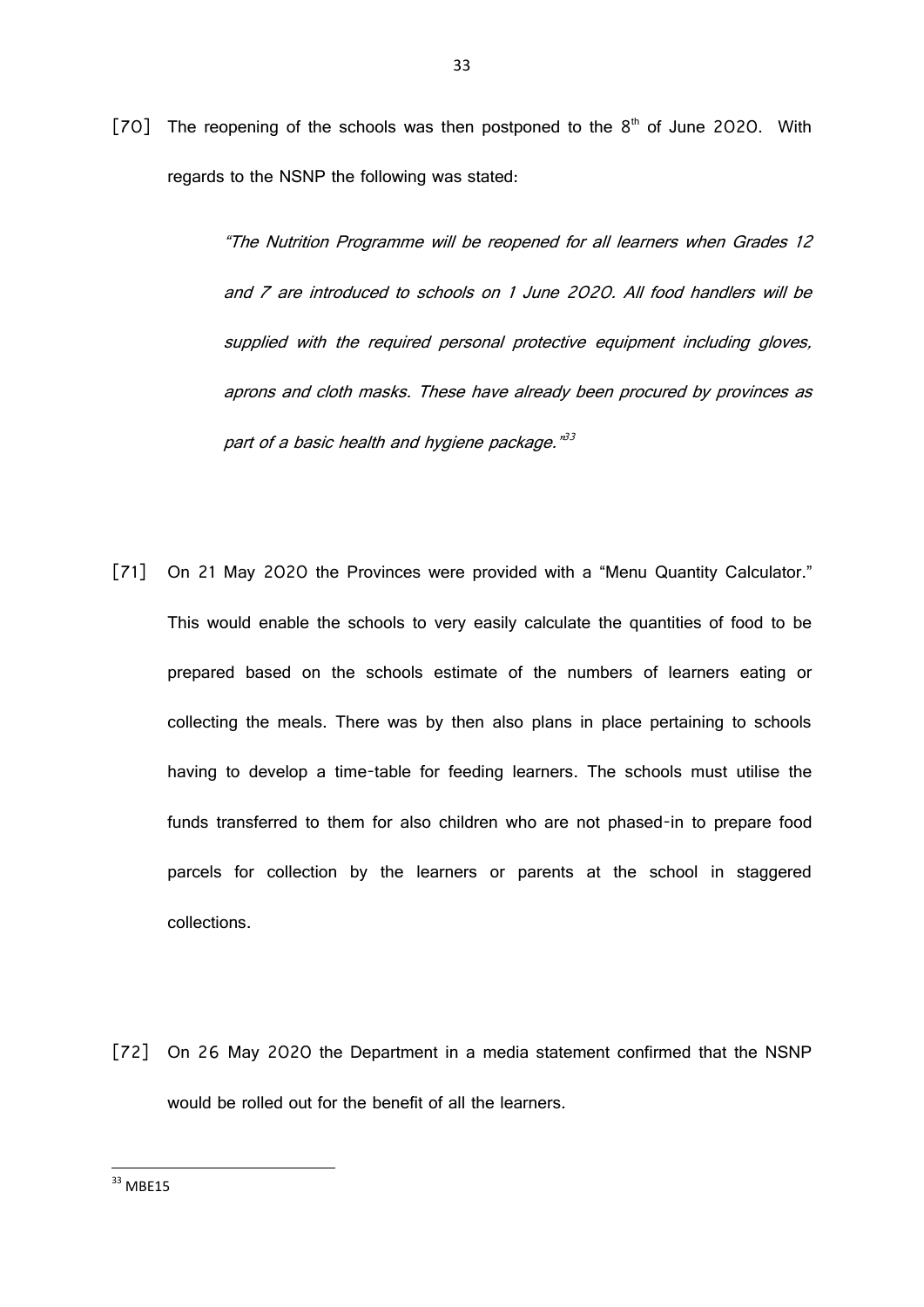[73] Then on 1 June 2020 the Minister held a press conference with regards to the schools now opening only on 8 June 2020. Pertaining to the NSNP the Minister said the following:

> "... we need to urgently start providing nutrition not only to learners that have returned. So for these learners that are returning there are plans, we have trained the school nutrition team that prepares food on new and different ways of preparing under the health requirements so we will provide nutrition to the grades that are phased in. **We would have wished also even to provide nutrition for grades that we have not phased in. But I had requested the sector and the MEC[s} to say maybe we need to wait a little. Get ourselves to acclimatize to the new environment, manage that which we are struggling to get right before we can introduce new programmes. So there is intention to start the nutrition but we are able to manage this new environment we find ourselves in before we can get into more programmes. But we have the intentions to do that.**" [my emphasis]

[74] On 2 June 2020 the applicants wrote to the Minister and the Department seeking clarity on the roll out of the NSNP and an undertaking that the NSNP would be rolled out to all learners when the schools open as undertaken previously.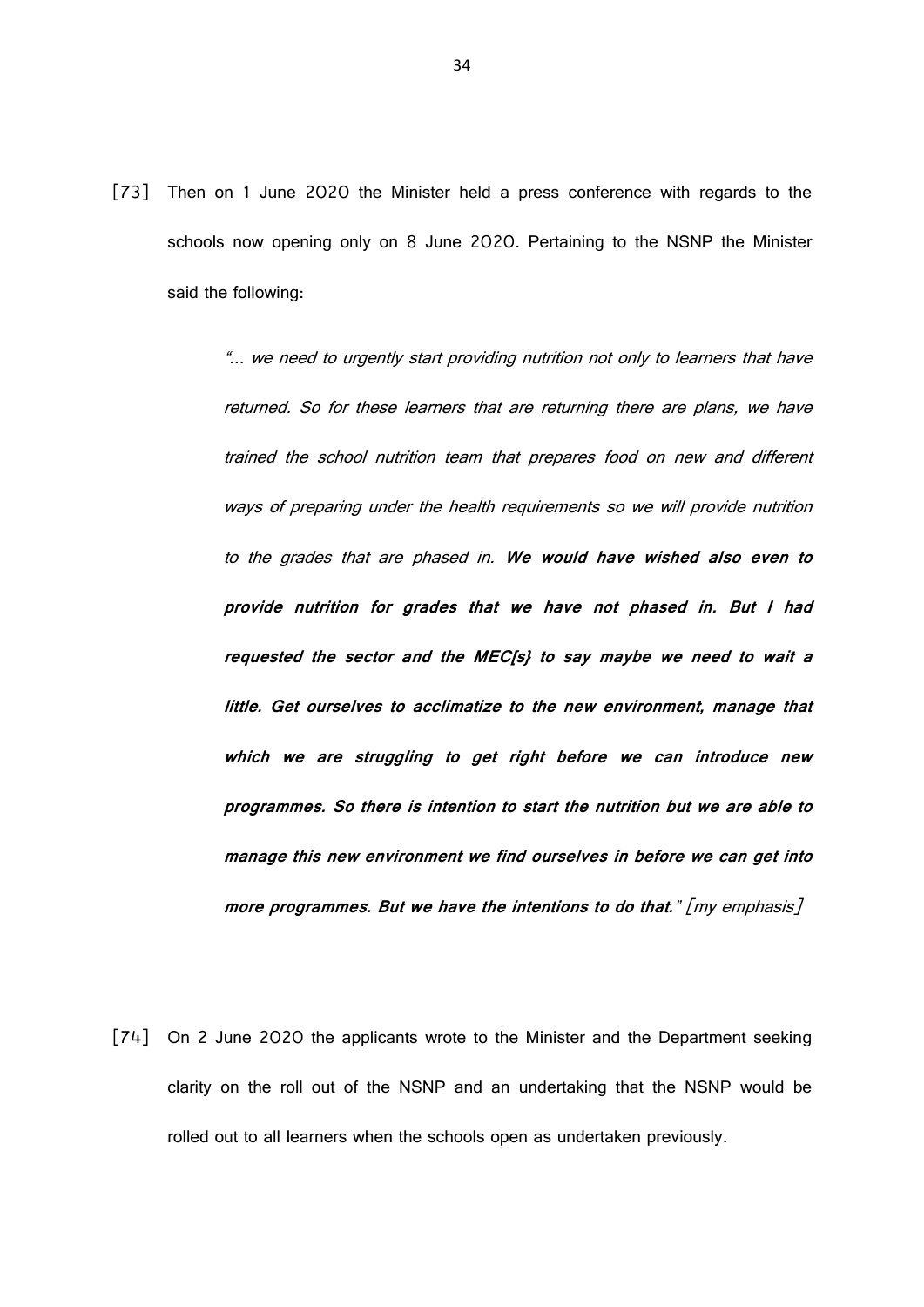- [75] On 7 June 2020 the answer to this letter is: "When schools re-open, meals for the National School Nutrition Programme will be provided to learners in a phased-in approach."
- [76] On 8 June 2020 the schools reopened for grades 7 and 12 and most of those learners have received meals, however none of the other grades have received meals.
- [77] On 12 June 2020 the applicants issued and served this application. The parties agreed that the Minister and MEC's would file their answering affidavits by 22 June 2020.
- [78] On 19 June 2020 the DG wrote to the Head of the Gauteng Department of Education as follows:

"On Friday 12 June 2020, the Department and the Provincial Departments had been served with this application, challenging the decision of the Minister that the NSNP would only be rolled out to learners currently attending Grades 7 and 12, and would be rolled out later to other learners as they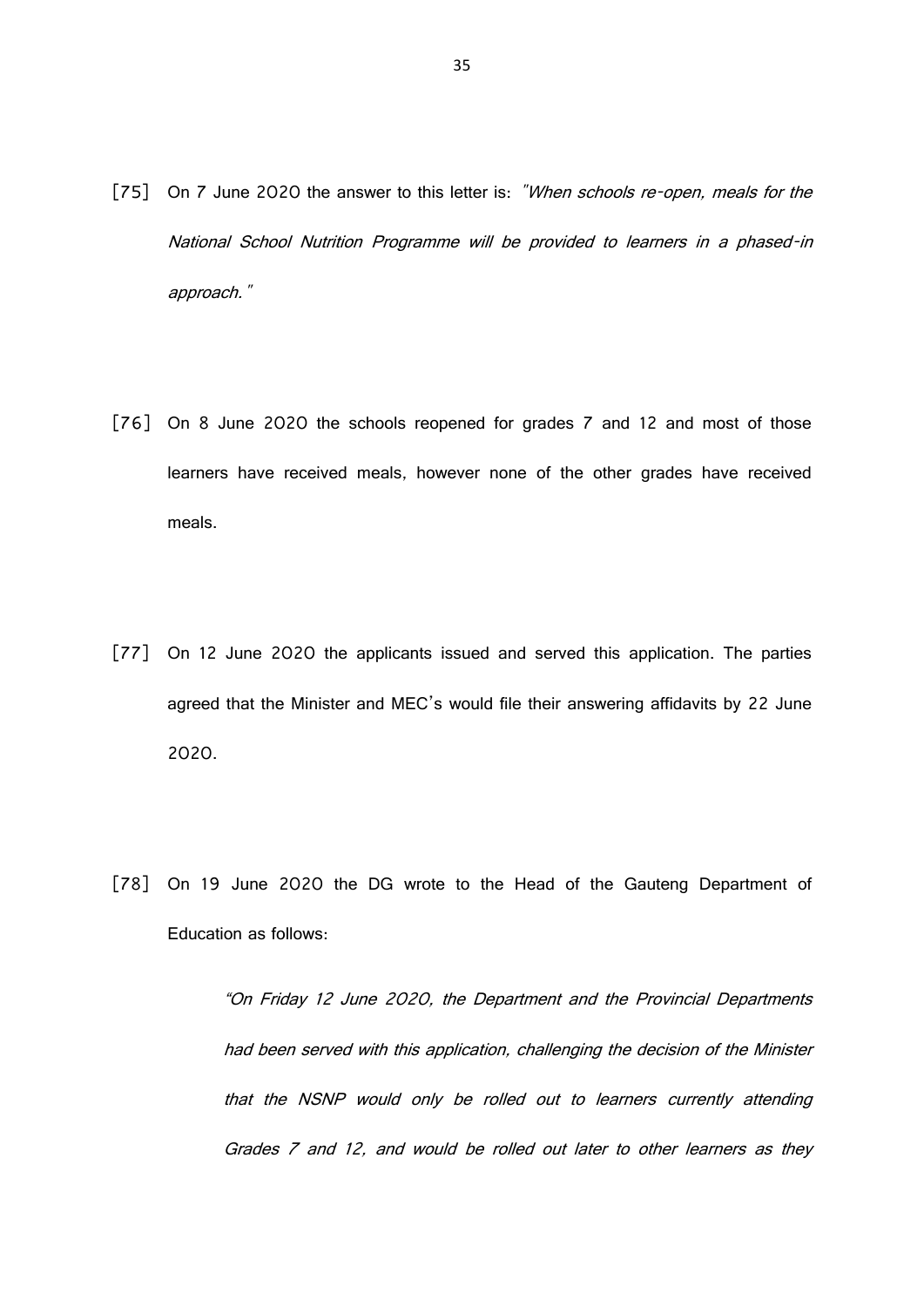were phased in. The applicants had requested the court to grant an order that the NSNP be rolled out to all learners notwithstanding whether they are currently in school.

The legal basis for the application was the right to nutrition and basic education. The applicants alleged that these rights of learners were being infringed by the decision that the NSNP be phased-in and not immediately available to all learners.

At a virtual meeting on 14 June 2020 with senior officials responsible for the NSNP, the plans in progress on feeding learners had been presented. Thereafter, agreement was reached to submit "refined "plans to resume feeding all learners, including those not yet attending school using various options as per the template provided ….

In the court papers submitted to Counsel, all provinces were required to start feeding all learners with effect from 22 June 2020. "Any later date will force the department to report to the court on a fortnightly basis. $\vec{r}^4$ 

[79] It is denied that the Minister on 1 June 2020 did an about-turn about the rolling out of the NSNP. The explanation is that the Minister did not change any principles pertaining to the rolling out of the NSNP, only the practicalities. The approach was

**<sup>.</sup>**  $34$  RA14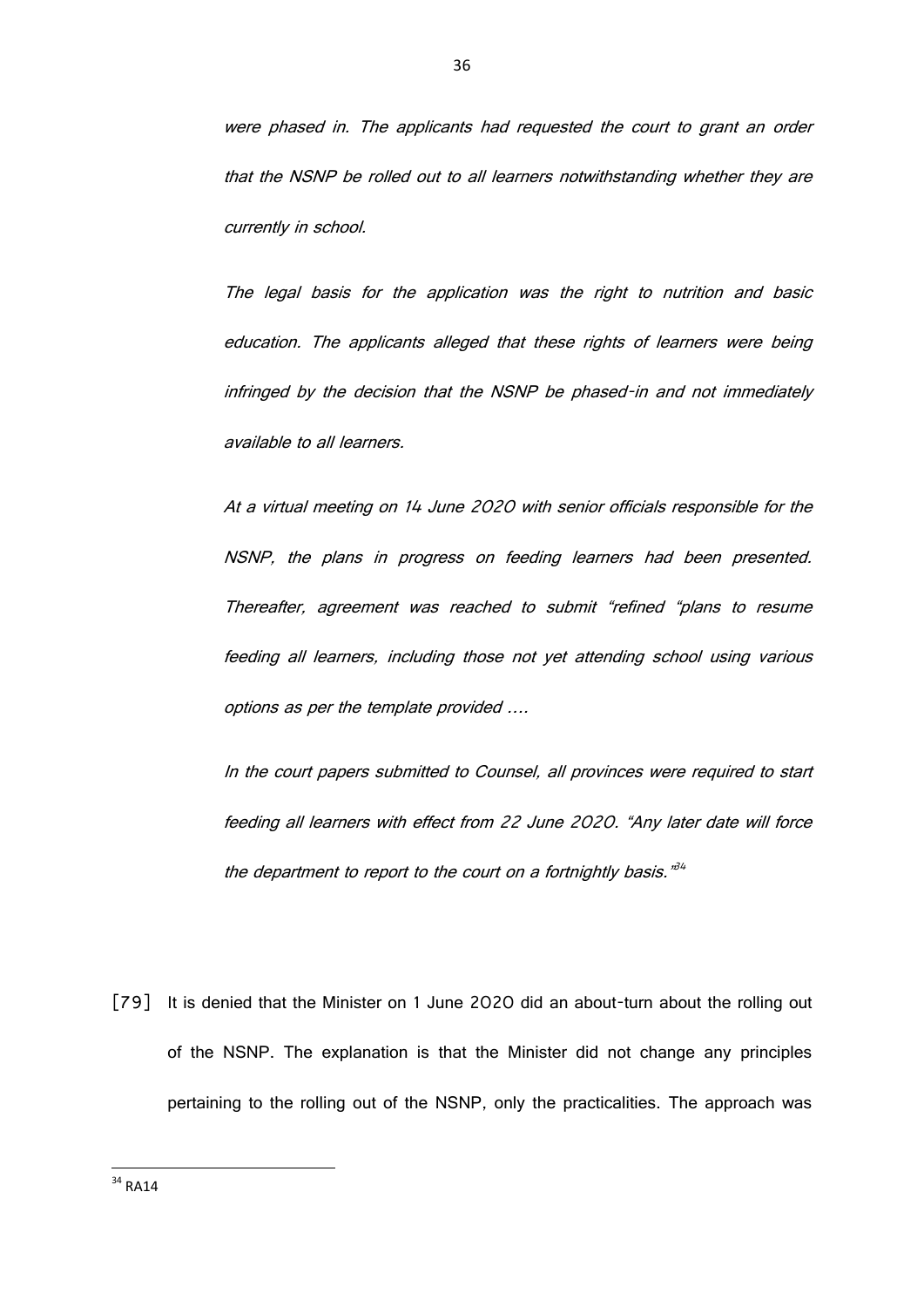now a phased in approach, but the principle stayed the same that it would be rolled out to all learners whether at school or not.

- [80] This submission is clearly untenable; despite many public and written undertakings that the NSNP would be rolled out to learners, whether attending school or not, when the schools opened, the NSNP was not rolled out to all learners not yet attending schools. In fact, this non rolling out to the other learners is common cause and this Court is troubled that such a defence is presented. The undertaking was not that it would be rolled out in phases to all learners when the schools reopened, but immediately when the schools reopened. There is accordingly no material dispute of fact.
- [81] Upon analysis of the defence that, they are using their best endeavours to put reasonable measures in place for the continuance of the NSNP, they admit that they have not rolled out the NSNP as they undertook. Yet, there is a persistence that:

"we are in fact doing precisely that which the Applicants want us to do and we have been doing so without judicial supervision under a structural interdict."<sup>35</sup> Making such a statement under oath when the common cause facts show the contrary, is surprising and disturbing.

 $35$  as quoted above; par 11 of the AA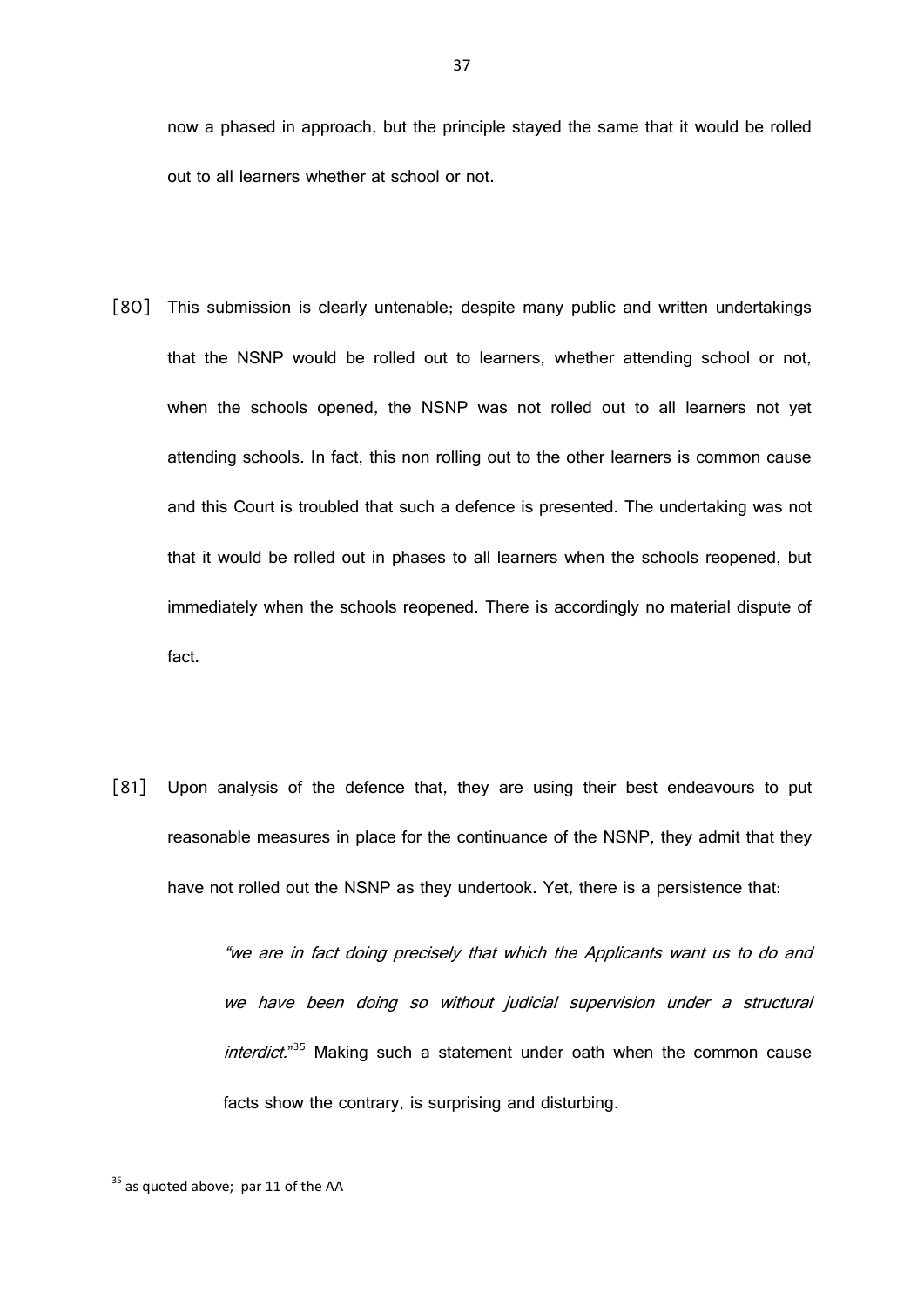## Remedy

# Declaratory relief

- [82] I am satisfied that declaratory relief must be granted in this matter because the dispute as to whether the Minister and MEC's have a constitutional duty requires same. If a constitutional or statutory duty has been found to exist, then the noncompliance with that duty also needs to be declared.
- [83] The *Amicus* requested that prayers 2 and 3 of the order as set out by the applicants be amended to include the reference to the relevant rights. This is a sound suggestion.
- $[84]$  Such declaratory relief can be granted in terms of s  $172(1)(a)$  &(b) of the Constitution and also in terms of s38 of the Constitution.<sup>36</sup>

 $\overline{\phantom{a}}$ 

<sup>36</sup> *Section 172: Powers of courts in constitutional matters.*

*<sup>( 1)</sup> When deciding a constitutional matter within its power, a court -*

*<sup>(</sup>a) must declare that any law or conduct that is inconsistent with the Constitution is invalid to the extent of its inconsistency; and*

*<sup>(</sup>b) may make any order that is just and equitable, including -*

*<sup>(</sup>i) an order limiting the retrospective effect of the declaration of invalidity;*

*<sup>(</sup>ii) an order suspending the declaration of invalidity for any period and on any conditions, to allow the competent authority to correct the defect.* 

*<sup>(2)</sup> (a) The Supreme Court of Appeal, a High Court or a court of similar status may make an order concerning the constitutional validity of an Act of Parliament, a provincial Act or any conduct of the President, but an order of constitutional invalidity has no force unless it is confirmed by the Constitutional Court.*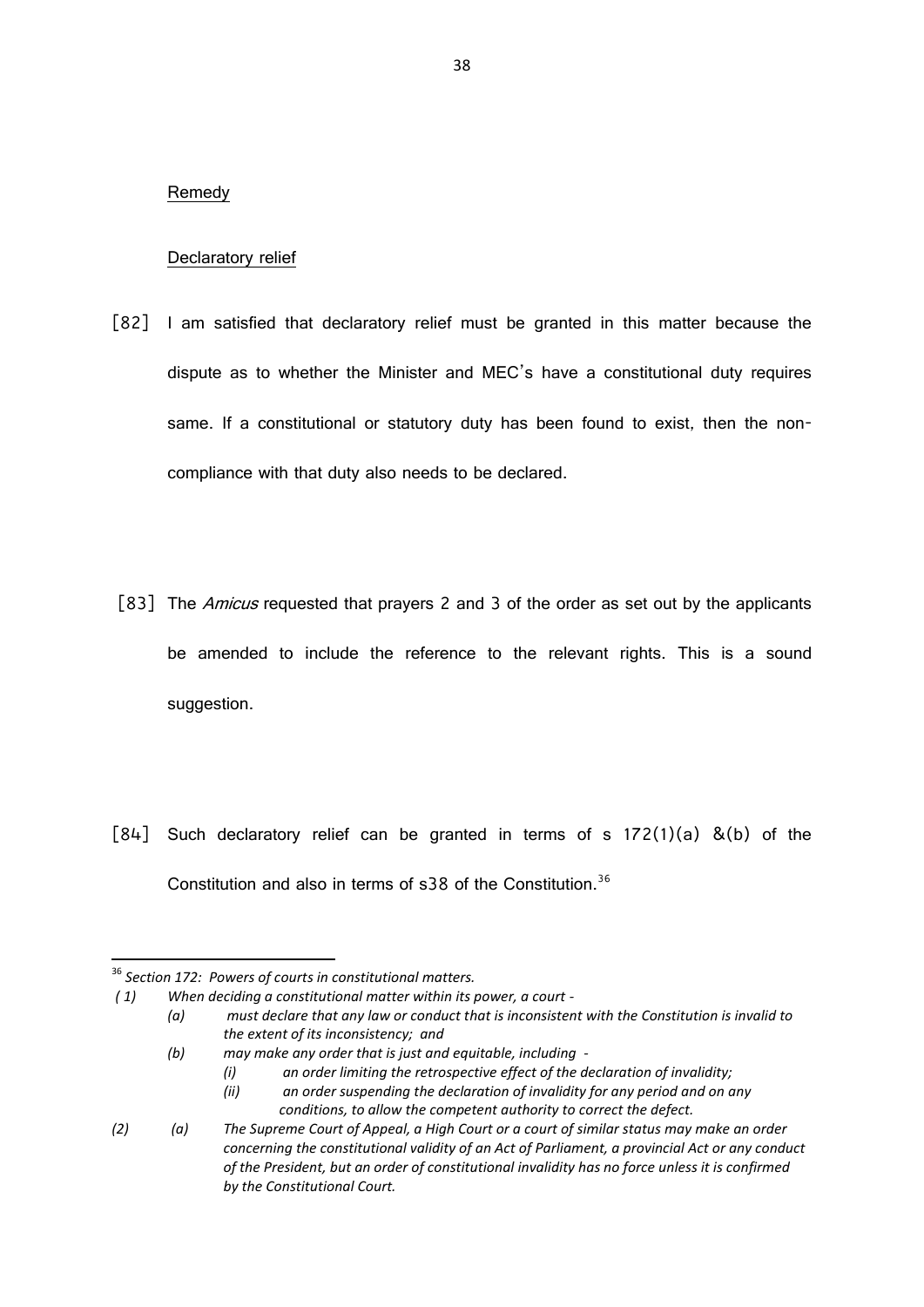## Supervisory interdict

[85] The applicants have proved that a right in the Bill of Rights has been infringed. In terms of sections 172 and 38 of the Constitution This Court must this grant relief that is just and equitable or appropriate.  $37$ 

# [86] In **Ngomane & Others v City of Johannesburg Metropolitan Municipality & Another 2020 (1) SA 52 (SCA)** the Court found as follows:

"This finding entitles the applicants to appropriate relief for violation of their fundamental rights as envisaged in section 38 of the Constitution. As to what constitutes 'appropriate relief', the Constitutional Court said in Fose 'it is left to the Courts to decide what would be appropriate relief that is required to

- *(c) National legislation must provide for the referral of an order of constitutional invalidity to the Constitutional Court.*
- *(d) Any person or organ of state with a sufficient interest may appeal, or apply, directly to the Constitutional Court to confirm or vary an order of constitutional invalidity by a court in terms of this subsection.*

*Section 38: Enforcement of Rights*

 $\overline{\phantom{a}}$ 

*Anyone listed in this section has the right to approach a competent court, alleging that a right in the Bill of Rights has been infringed or threatened, and the court may grant appropriate relief, including a declaration of rights. The persons who may approach a court are -*

*(a) anyone acting in their own interest;*

*(b) anyone acting on behalf of another person who cannot act in their own name;*

*(c) anyone acting as a member of, or in the interest of, a group or class of persons;*

*(d) anyone acting in the public interest; and*

*(e) an association acting in the interest of its members.*

<sup>37</sup> Sections 172 and 38 of the Constitution; *Corruption Watch NPC & Others v President of the Republic of South Africa* 2018 (10) BCLR 1179 (CC)

*<sup>(</sup>b) A court which makes an order of constitutional invalidity may grant a temporary interdict or other temporary relief to a party, or may adjourn the proceedings, pending a decision of the Constitutional Court on the validity of that Act or conduct.*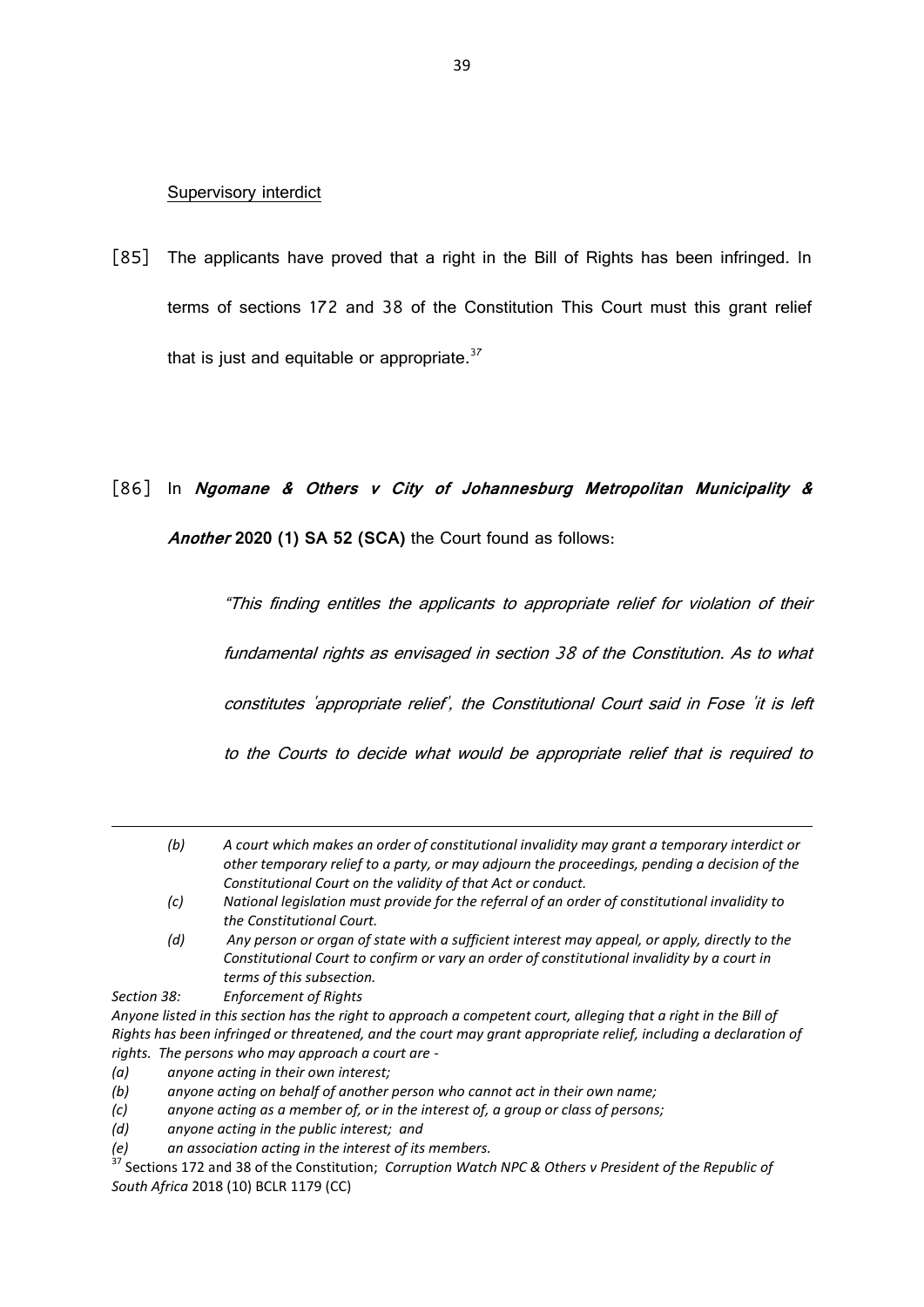protect and enforce the Constitution. Depending on the circumstances of each case the relief may be a declaration of rights, an interdict, a mandamus or such other relief as may be required to ensure that he rights enshrined in the Constitution are protected and enforced. If it is necessary to do so, the Courts may even have to fashion new remedies to secure the protection and enforcement of these all-important rights.'"

[87] Courts are wary to overreach and structural interdicts are not granted willy-nilly.<sup>38</sup> The foundation of this reluctance is that Courts accept that Court Orders will be adhered to. Having said that, there are matters that require suervisory interdicts. In **Mwelase v Director-General for the Department of Rural Development and Land Reform 2019 (6) SA 597 (CC)** the Constitutional Court found:

> $[46]$  ... The courts and government are not at odds about fulfilling the aspirations of the Constitution. Nor does the separation of powers imply a rigid or static conception of strictly demarcated functional roles. The different branches of constitutional power share a commitment to the Constitution's vision of justice ,dignity and equality That is our common goal. The three branches of government are engaged in a shared enterprise of fulfilling practical constitutional promises to the country's most vulnerable..

<sup>38</sup> *Mzalasi NO and Others v Ochogwu and Another* 2020 (3) SA 83 (SCA) par 13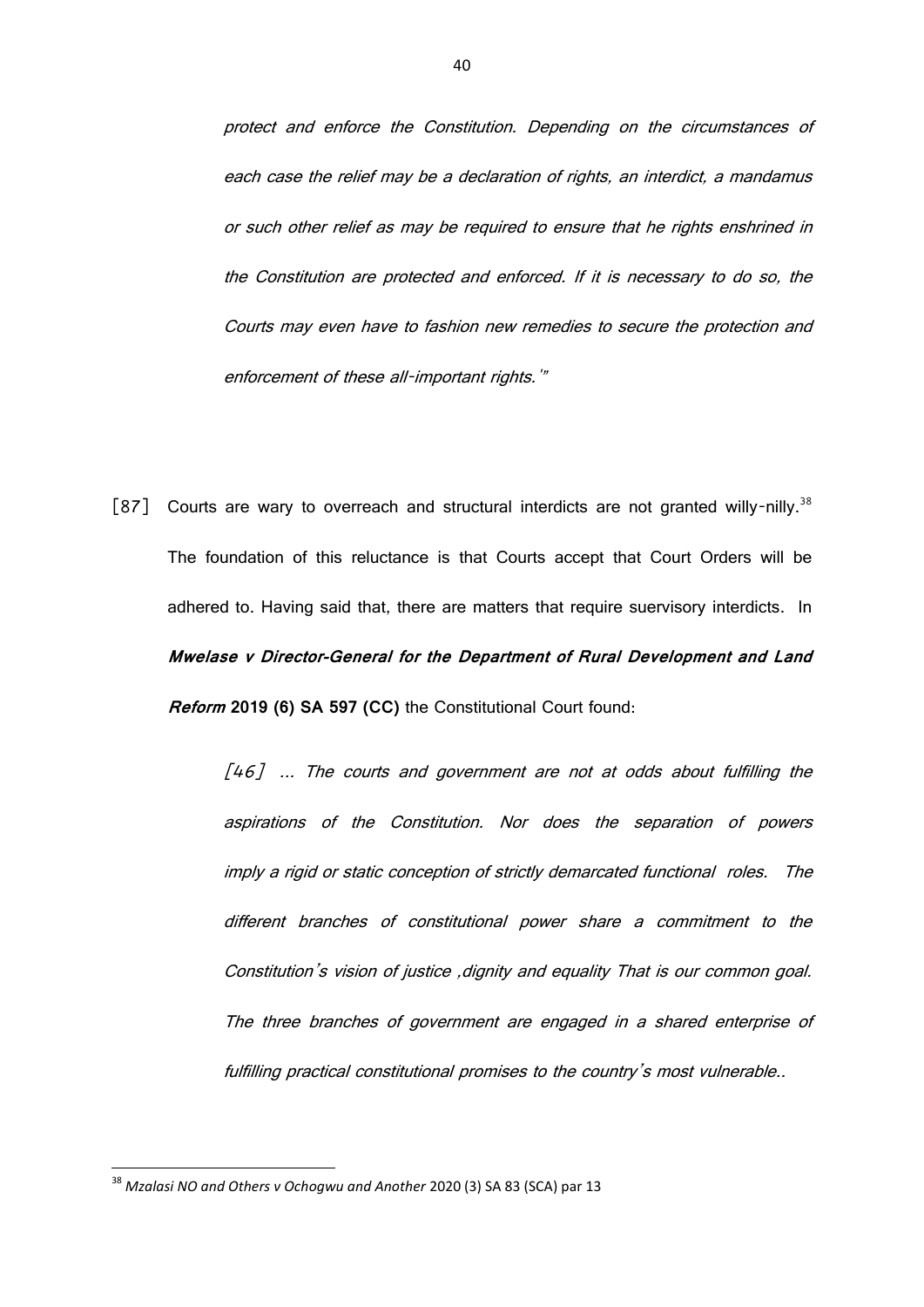[48] In cases that cry out for effective relief, tagging a function as administrative or executive, in contradistinction to judicial, though always important, need not always be decisive. For it is in crises in governmental delivery, and not any judicial wish to exercise power, that has required the courts to explore the limits of separation of powers jurisprudence. When egregious infringements have occurred, the courts have had little choice in their duty to provide effective relief. That was so in Black Sash I, and it is the case here. In both, the most vulnerable and most marginalised have suffered from the insufficiency of governmental delivery.

[49] The vulnerability of those who suffer most from these failures underscores how important it is for courts to craft effective, just and equitable remedies, as the Constitution requires them to do. In case of extreme rights infringement, the ultimate boundary lies at court control of the remedial process. If this requires the temporary, supervised oversight of administration where the bureaucracy has been shown to be unable to perform, then there is little choice: it must be done."

[88] Is this a matter where a supervisory interdict would be appropriate and/or just and equitable?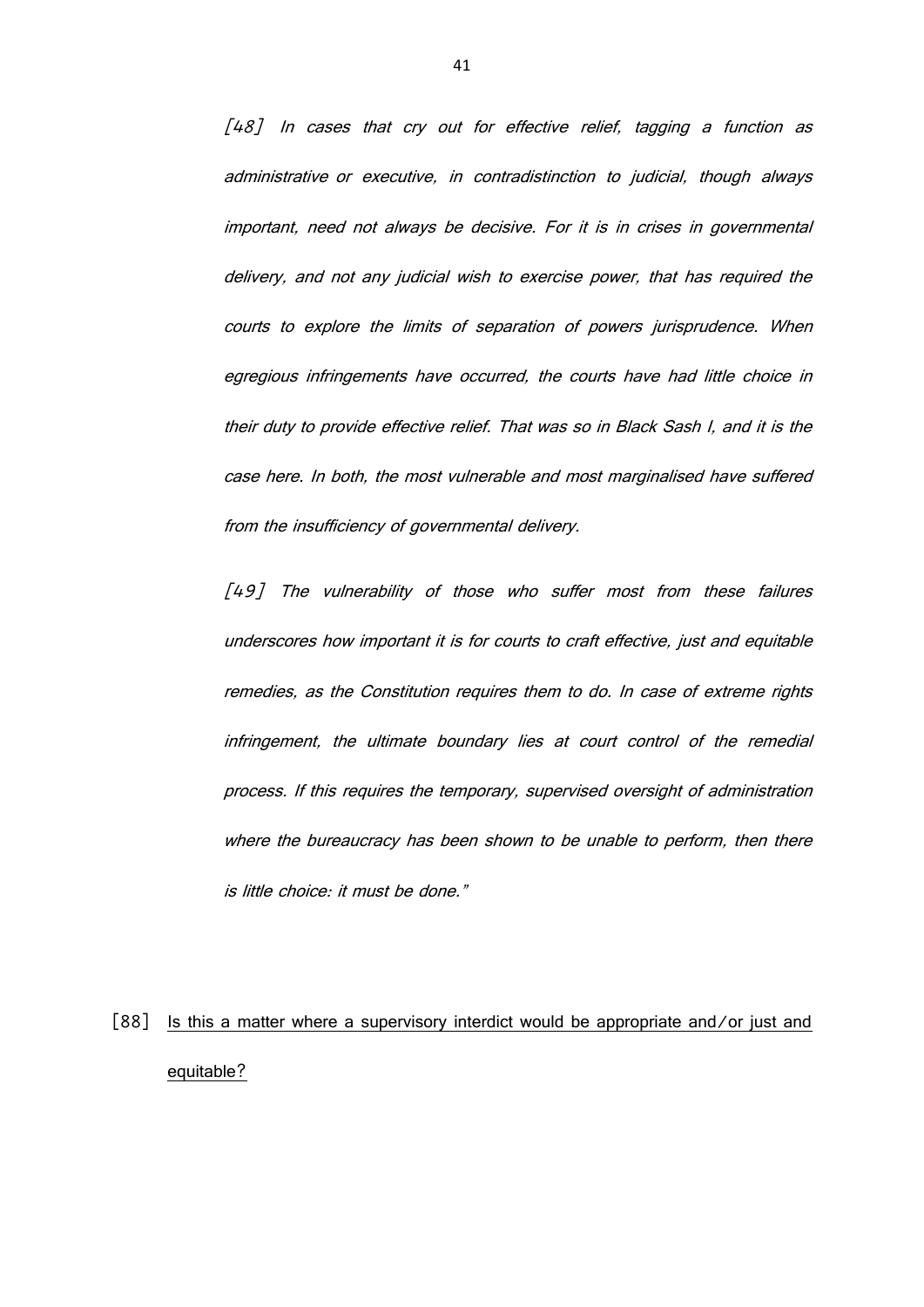- 88.1 The submission on behalf of the applicants that the Department has played fast and loose with the facts is correct, in fact, rendering the defence meritless. The chronology of the common cause facts speaks for itself; this urgent application was the cause of a flurry of activity in the Department to roll out the NSNP as undertaken, which was eerily absent when the schools opened with the NSNP not rolled out to all the learners. The fact that only court papers spurred on activity to feed hungry children, leaves doubt with this Court whether on its own, the Department will perform. Continued breach by the Minister and MEC's will leave millions of children hungry through the cold winter and as long as lockdown lasts. Hunger is not an issue of charity, but one of justice.
- 88.2 Children are categorically vulnerable, poor hungry children are exceptionally vulnerable. The degree of the violation of the constitutional rights are thus egregious.
- 88.3 There is administrative chaos and confusion in the provinces requiring supervision of the Court. I highlight some of it.
	- 88.3.1 In the Free State a circular was only sent to school principals on 17 June 2020 requesting the development of plans for the roll-out of the NSNP to all grades to commence on 22 June 2020. SADTU in response objected to the short period because there was no time to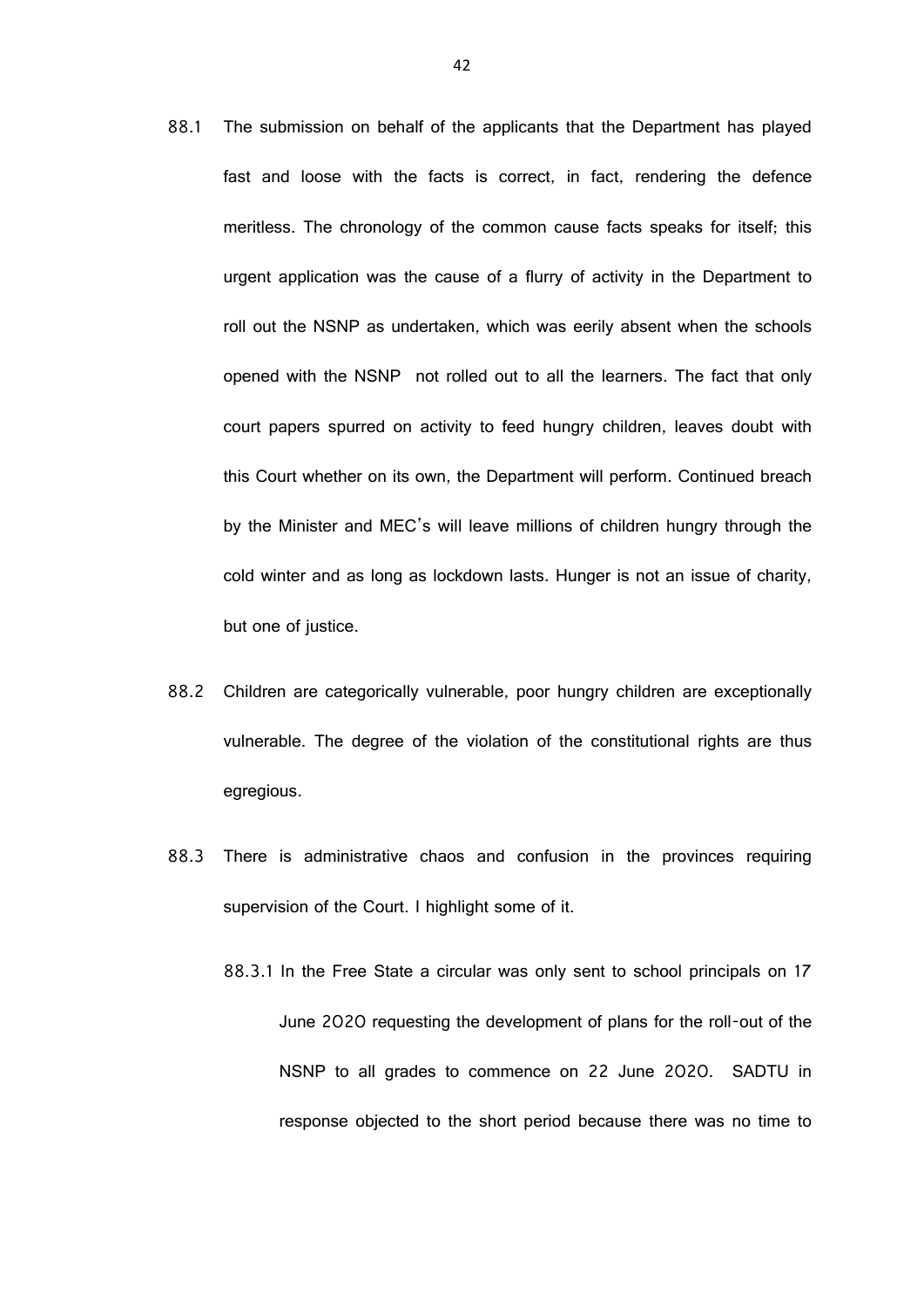plan before the implementation date. No facts were provided by the applicants that in fact there was a roll-out on 22 June 2020.

- 88.3.2 In KwaZulu-Natal an initial circular was sent out to provide meals to all learners under the NSNP once schools reopened. On 5 June 2020 this circular was withdrawn with a circular indicating that the NSNP would only be provided to returning grades. On 15 June 2020 this circular was withdrawn with a circular that on 17 June 2020 food would be delivered.
- 88.3.3 In Limpopo similarly an initial circular to schools limited the roll-out of the NSNP to only returning grades. The target date was 22 June 2020. This circular was withdrawn and the second applicant set out that it does not even receive sufficient weekly rations to provide for learners in Grades 7 and 12 for a full week, let alone all learners.
- 88.3.4 In the Eastern Cape, with reference to the applicants before Court, the province stated that the NSNP will be provided to all learners. Schools were instructed on 17 June 2020 to roll-out the NSNP by 22 June 2020.
- 88.3.5The best illustration is captured in what transpired in Gauteng. The Director: School Nutrition of the Gauteng Provincial Department of Education sent a circular to the District Coordinators of the NSNP on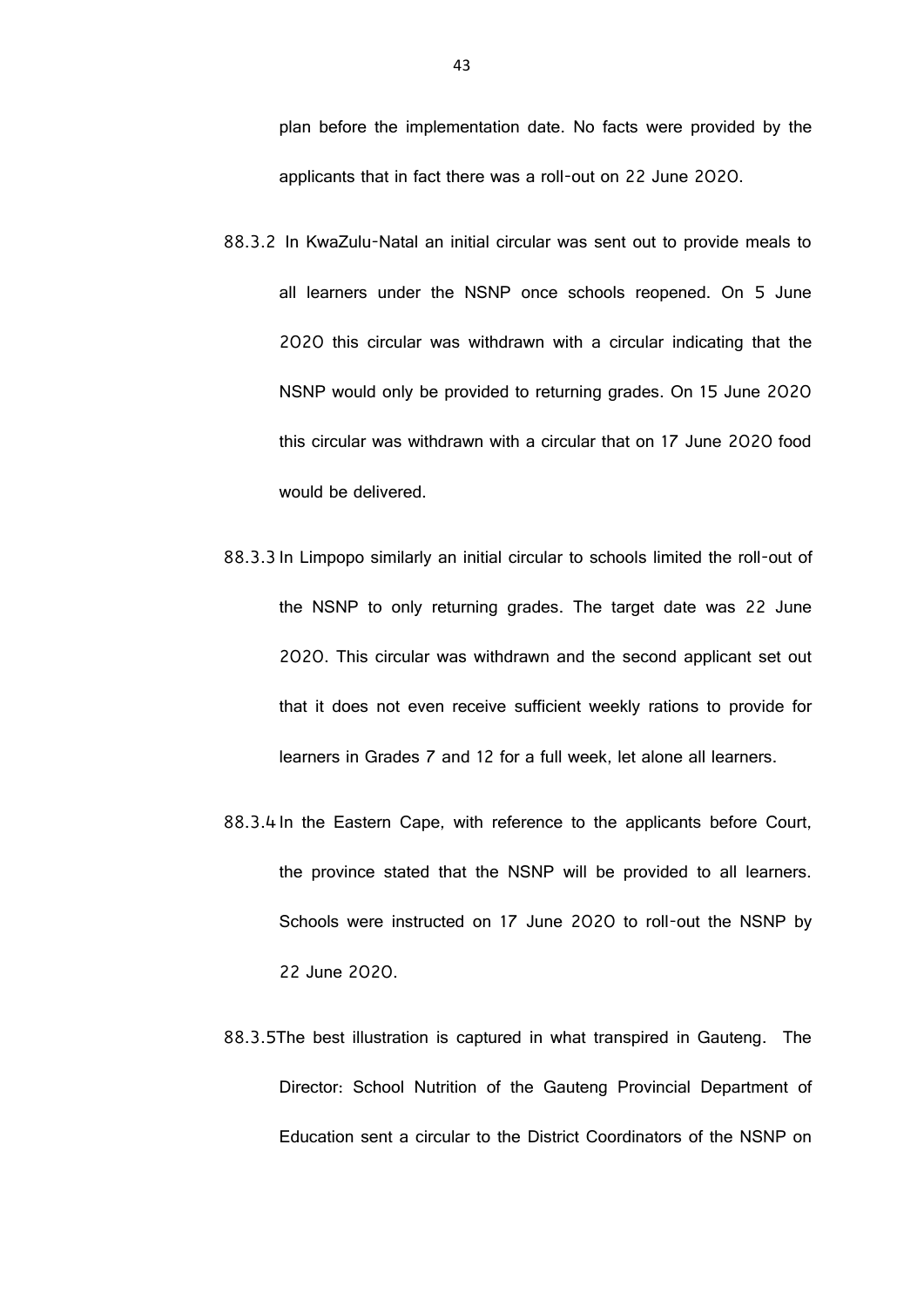22 June 2020 with a heeding: "Feeding Learners in All Grades." This circular refers to a meeting held that morning, i.e 22 June 2020, stating that the Department "intends implementing this project as of 22 June 2020."

Once again the chronology of the common fact show that this application prompted activity from the Department. The activity is however in many instances without rhyme and reason, chaotic and unachievable.

- [89] A structural interdict is a means to craft an effective, just and equitable remedy to ensure performance.
- [90] The response to the remedy for a structural interdict is that the Minister and MEC's are not acting *mala fide*, have to cope with a constant state of flux and are in fact making plans. The Court was requested to take judicial notice of the Government gazetted dates whereby the grades will be phased in and the NSNP will be rolled out which would render a supervisory interdict unnecessary.
- [91] This Court accepts that the Minister and MEC's are not acting mala fide. But, nothing in these objections to the remedy, as crafted by the applicants, can sway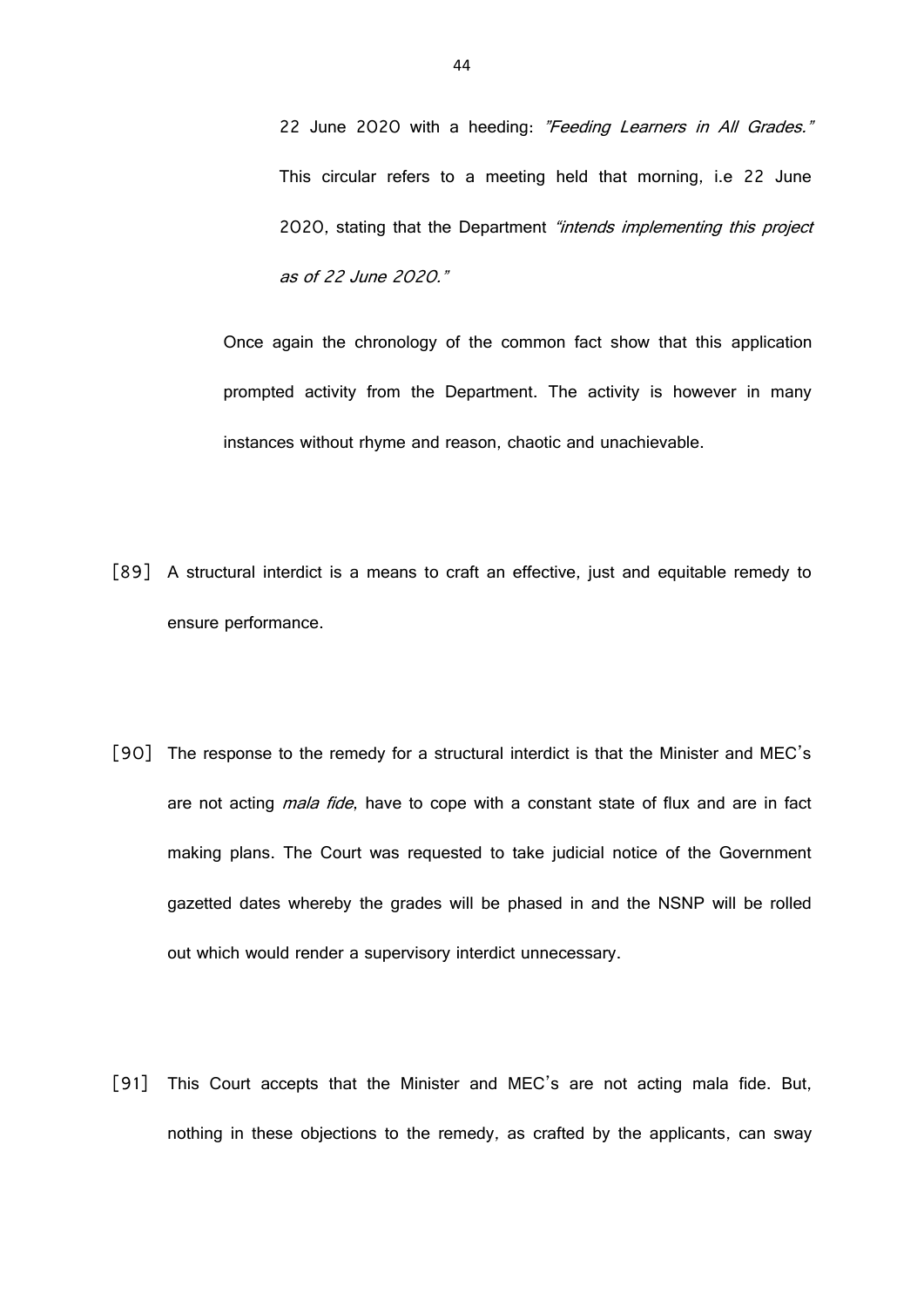this Court to not grant a supervisory interdict. The Minister and MEC's on their own papers had close to 3 months to make plans and yet, the roll-out of the programme is not close to fulfilment. It must be remembered that this is not a new programme, but one of 26 years strong. It is so that with COVID-19 safety procedures need to be formalised, but this was done. The collection and delivery of the food to learners not yet attending school may require new practicalities, but this court has utmost faith in principals, governing bodies, and mostly mothers of hungry children to devise plans to collect or deliver food to feed their hungry children.

## Affidavits filed after the matter was heard and before judgment was granted.

- [92] The applicants' filed an affidavit seeking the leave of the Court to submit information that is relevant and germane to the matter, but which only came to their attention during the afternoon of 2 July 2020; the day of the hearing, after oral argument. In court the defence to the structural interdict was that on 6 July 2020, as gazetted on 29 June 2020, the majority of the learners will return to school and then receive their meals through the NSNP. The remaining leaners will return to school on 3 August 2020. On this ground the structural interdict would serve no purpose.
- [93] However on the afternoon of the hearing, after the hearing, the Minister announced, despite the Gazette, that only three grades in all provinces will resume class on 6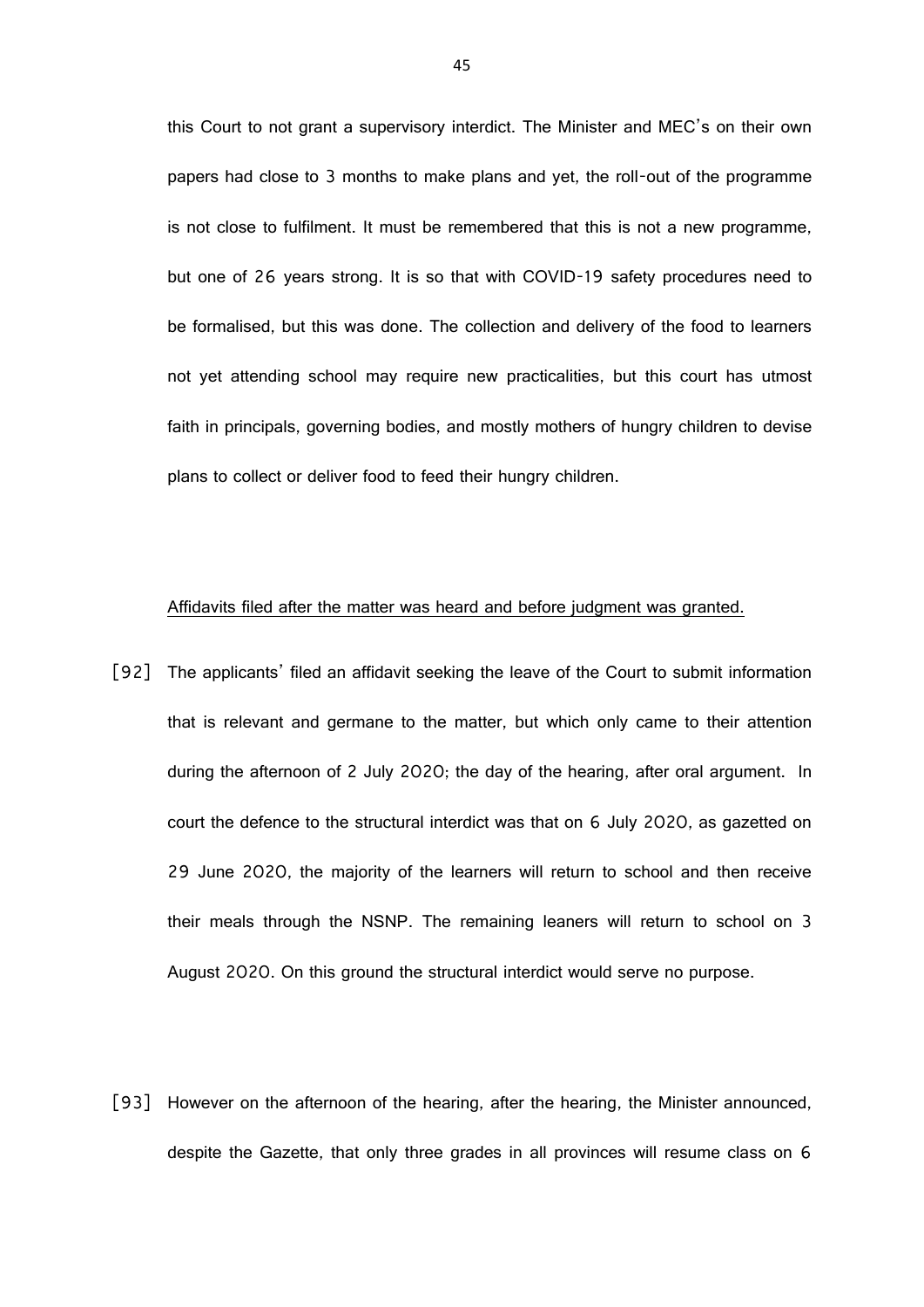July 2020; grades 6,11 and R. No announcement was made about the other grades, only that it would be phased in.

- [94] On 8 July 2020 the Respondent's attorney wrote a letter that they do not object to this supplementary affidavit of the applicants. In light of this supplementary affidavit they are in the process of preparing an update on the roll-out of the NSNP to date on learners that have not returned to schools and will present same to the Court.
- [95] The applicants replied to this letter that they would object to any attempt to introduce new evidence which purports to show how many learners who have not returned to school are now receiving meals under the NSNP.
- [96] The evidence contained in the applicants' supplementary affidavit is directly relevant and only became available on the same date as the hearing, but after the hearing. There is no cognisable prejudice to the respondents and the administration of justice will not be prejudiced. This evidence is admitted.
- [97] On 16 July 2020, 14 days after the hearing, and a day before this Court proposed to hand down judgment, the respondents filed their signed supplementary affidavit. It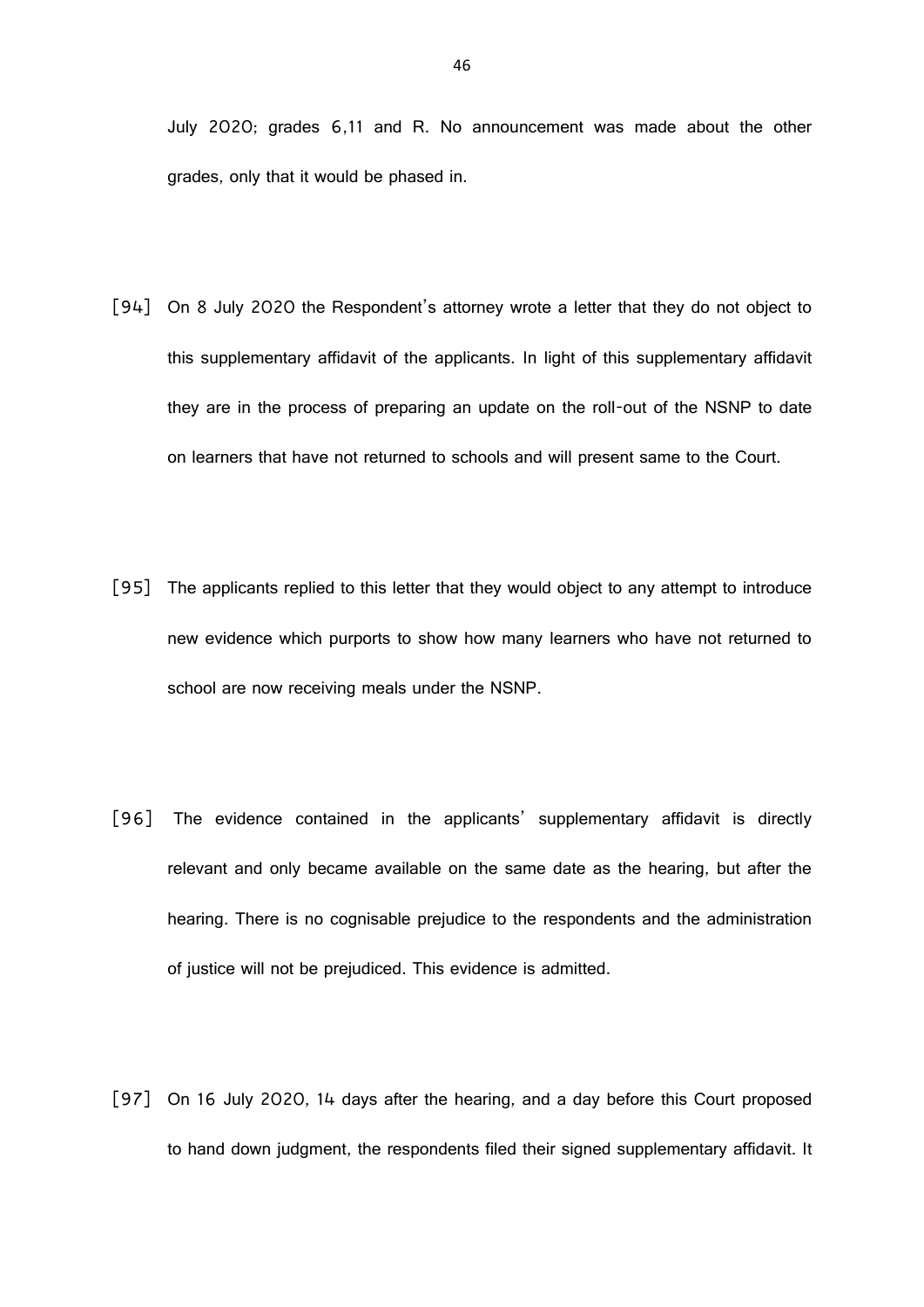now sets out how many participating schools in each province are providing meals to learners. This updated roll-out information is presented to sway the court that the structural interdict is unnecessary. It sets out it would be fair to both sides and is in the public interest for the Court to exercise its discretion to admit this evidence.

- [98] The applicants then filed a supplementary replying affidavit. The applicants object to the information in the respondents' affidavit as impermissible and inadmissible. Not only does this affidavit constitute hearsay evidence with no corroboration, but it contains evidence from the Western Cape who the state-attorney does not represent. But, the evidence contained in the affidavit shows that 2 weeks after the hearing close to 6 million leaners are still not receiving food. Under oath 7 of the provinces representatives in the confirmatory affidavits stated that by 22 June 2020 all learners will receive food. The supplementary affidavit now filed by the respondents makes it clear that by 22 June 2020 close to 6 million learners still have no food rolled-out, and their statements was an untruth. It was submitted this Court cannot rely on their undertakings.
- [99] Filing affidavits after the hearing and before judgment is unusual and will only be entertained when good reasons are presented as to why this evidence could not have been presented during the hearing. Reserving a right to present further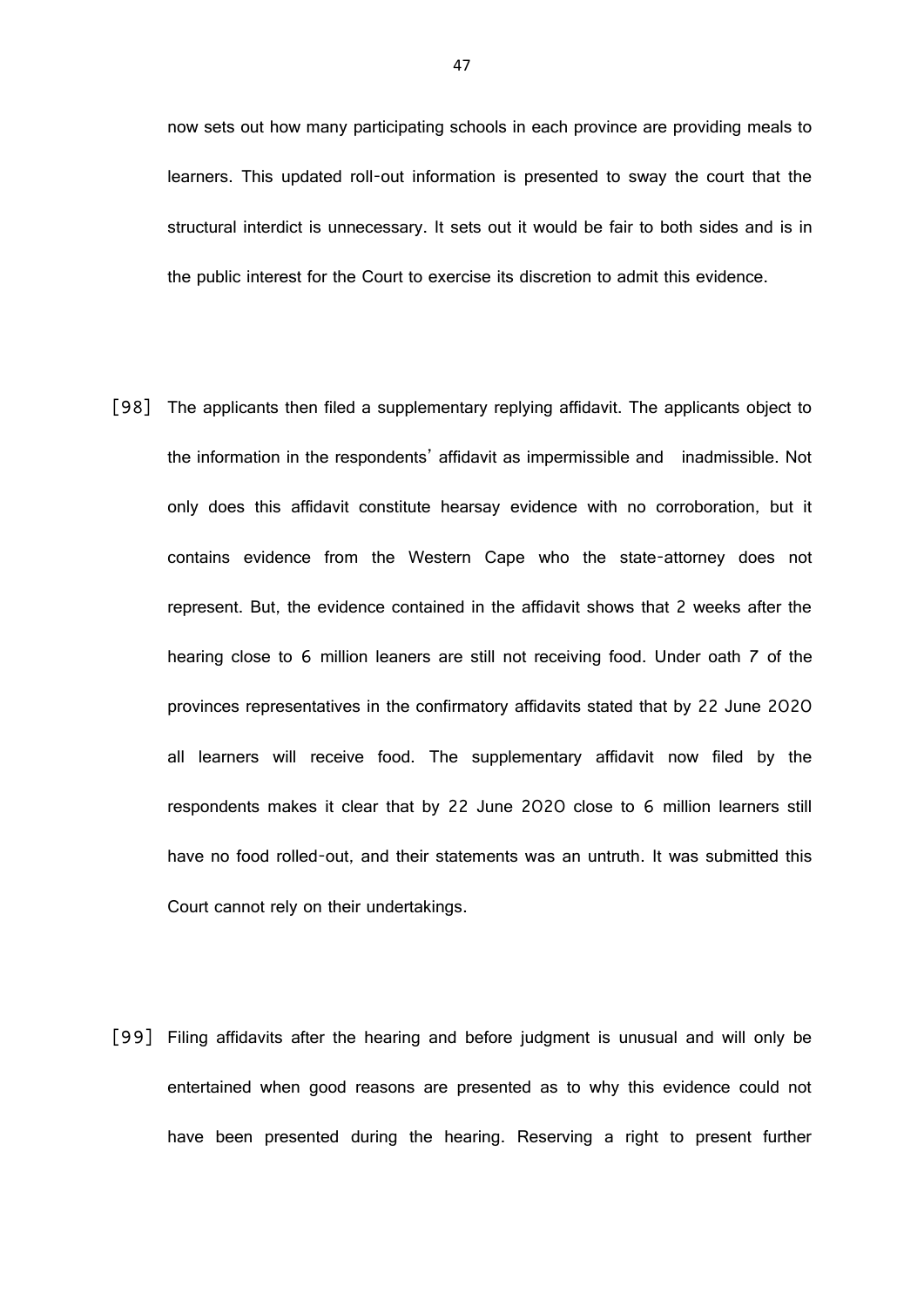evidence is not a good reason. If due to time constraints the evidence could not have been presented at the hearing, a postponement could have been sought. Not in the papers, nor in oral evidence was there any indication or complaint that they did not have enough time to collate this specific evidence.

- [100] The evidence does indeed constitute impermissible evidence. It is new evidence, after the fact evidence, uncorroborated and not from personal knowledge. It should not be allowed.
- [101] But, even if the evidence is allowed, the evidence presented does not work in the favour of the respondents. On 14 July 2020, let alone 22 June 2020, as stated under oath, the NSNP has not been rolled out to all the learners. The evidence shows that the undertakings given were not complied with. With this extreme rights infringement, the ultimate boundary lies at court control of the remedial process. The Court has little choice but to grant a temporary supervisory interdict.

#### Costs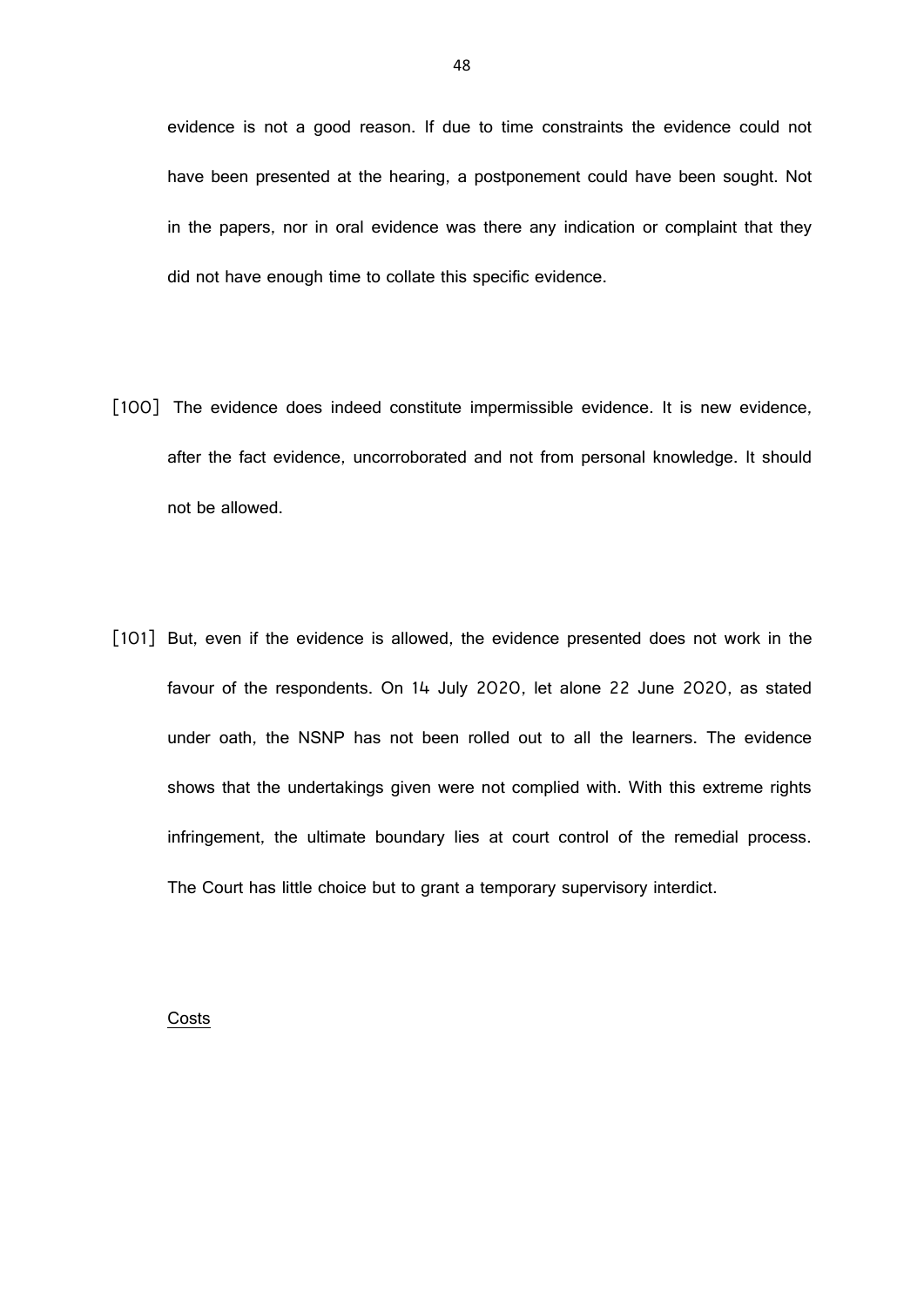- [102] There is no need to deviate from the general rule that the costs must follow the result. The application's urgency and issues involved render the costs of three counsel just and equitable.
- [103] I accordingly make the following order:
	- 103.1 This application is dealt with as a matter of urgency in terms of Rule 6(5)(12) and the forms and service provided for in the Rule are dispensed with;
	- 103.2 It is declared that all qualifying learners, regardless of whether or not they have resumed classes at their respective schools, are entitled to receive a daily meal as provided for under the National School Nutrition Programme (NSNP).
	- 103.3 It is declared that the First Respondent (the Minister) is under a constitutional and statutory duty to ensure that the NSNP provides a daily meal to all qualifying learners, to ensure the proper exercise of the rights of learners to education and to enhance their learning capacity, whether they are attending school or studying away from school as a result of the Covid-19 pandemic.

103.4 It is declared that the Minister is in breach of that duty.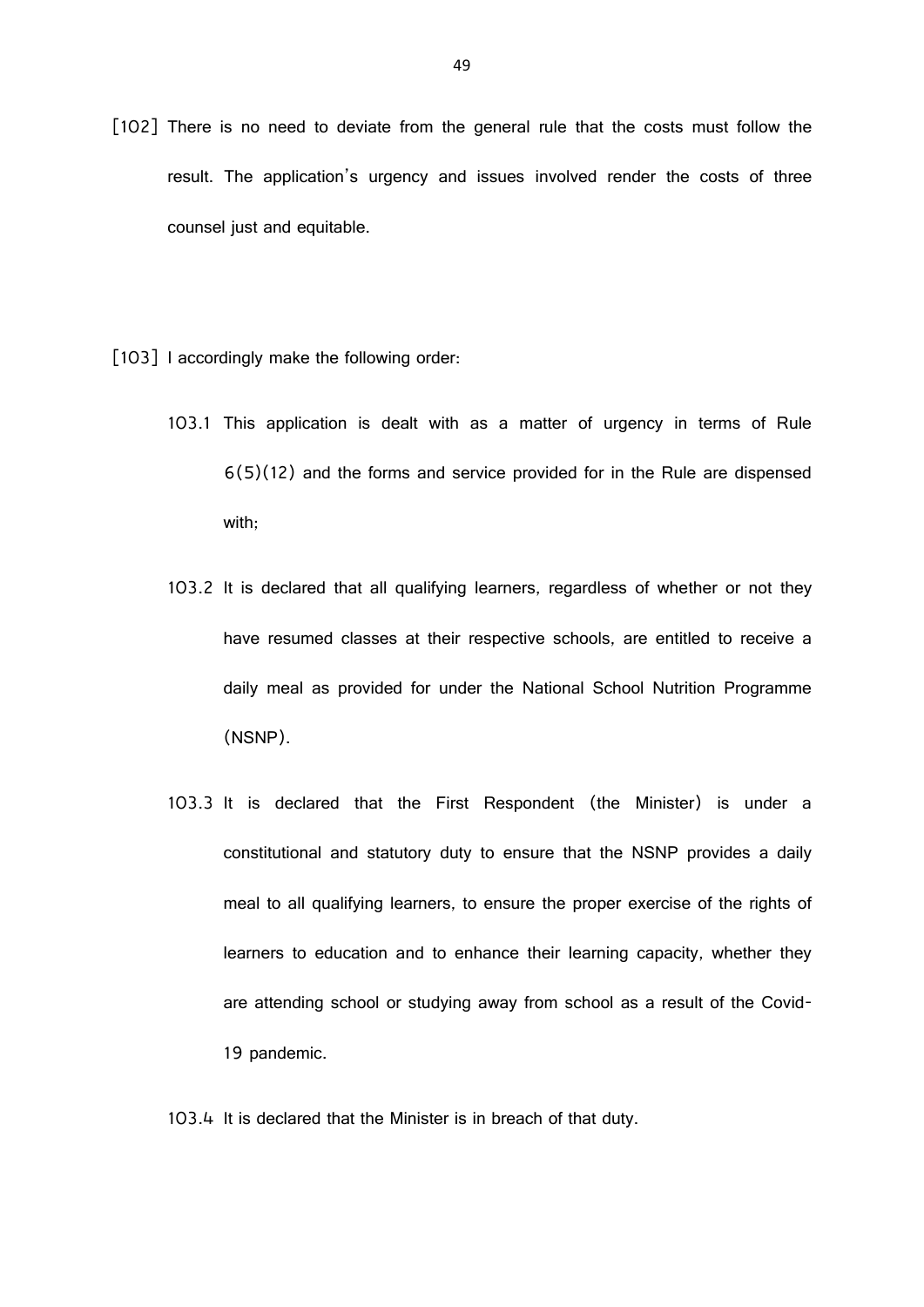- 103.5 The Minister is ordered without delay to ensure that the NSNP is implemented in such a manner that it provides a daily meal to all qualifying learners, to ensure the proper exercise of the rights of learners to education and to enhance their learning capacity, whether they are attending school or studying away from school as a result of the Covid-19 pandemic.
- 103.6 It is declared that the Second to Ninth Respondents (the MECs) are under a constitutional and statutory duty to implement the NSNP in their respective provinces in such a manner that it provides a daily meal to all qualifying learners, whether they are attending school or studying away from school as a result of the Covid-19 pandemic.
- 103.7 It is declared that the MECs are in breach of that duty.
- 103.8 The MECs are ordered forthwith to implement the NSNP in their respective provinces in such a manner that it provides a daily meal to all qualifying learners whether they are attending school or studying away from school as a result of the Covid-19 pandemic.
- 103.9 The Minister is ordered within 10 days to file at this Court under oath, and provide to the applicants, a plan and programme which she will implement without delay so as to ensure that the MECs carry out without delay their duties referred to above, and which address the following matters: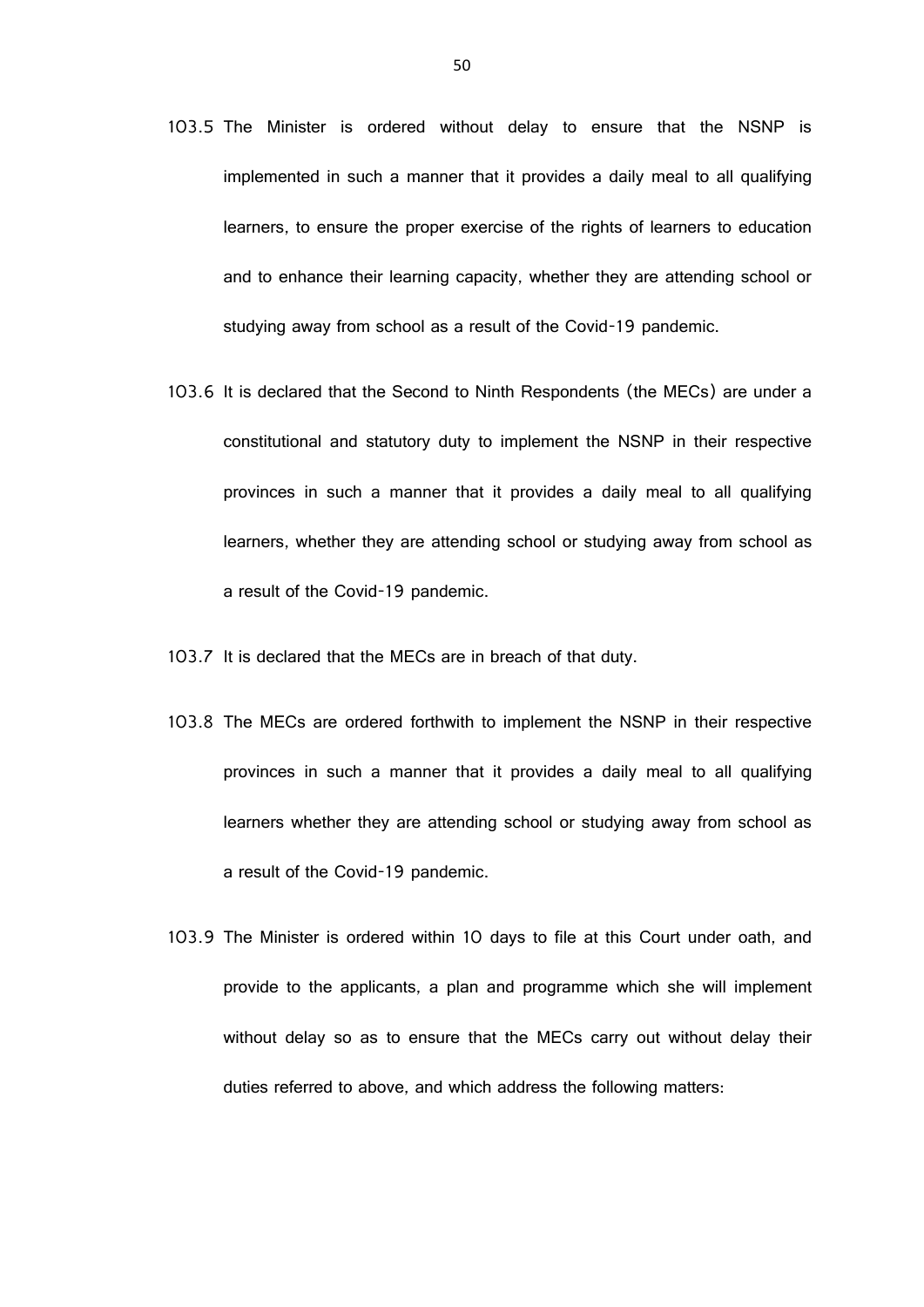- 103.9.1 What steps she has taken to ensure that the MECs continue to provide food to all qualifying learners during the State of Disaster without delay;
- 103.9.2 What further steps she will take in that regard;
- 103.9.3 When she will take each such step.
- 103.10The Minister is ordered to file reports with this Court under oath, and provide copies to the applicants, every fifteen days from the date of this order until the order is discharged by this Court, setting out the steps she has taken to give effect to this order, when she took such steps, what the results of those steps have been, what further steps she will take, and when she will take each such step.
- 103.11 The MECs are each ordered within 10 days to file at this Court under oath, and provide a copy to the applicants, a plan and programme which they will implement without delay so as to comply with their duties referred to above, and which address the following matters:
	- 103.11.1 In respect of each school under their jurisdiction, when all of the qualifying learners will receive a daily meal under the NSNP, whether they are attending school or studying away from school as a result of the Covid-19 pandemic;
	- 103.11.2 What steps they have taken to achieve that;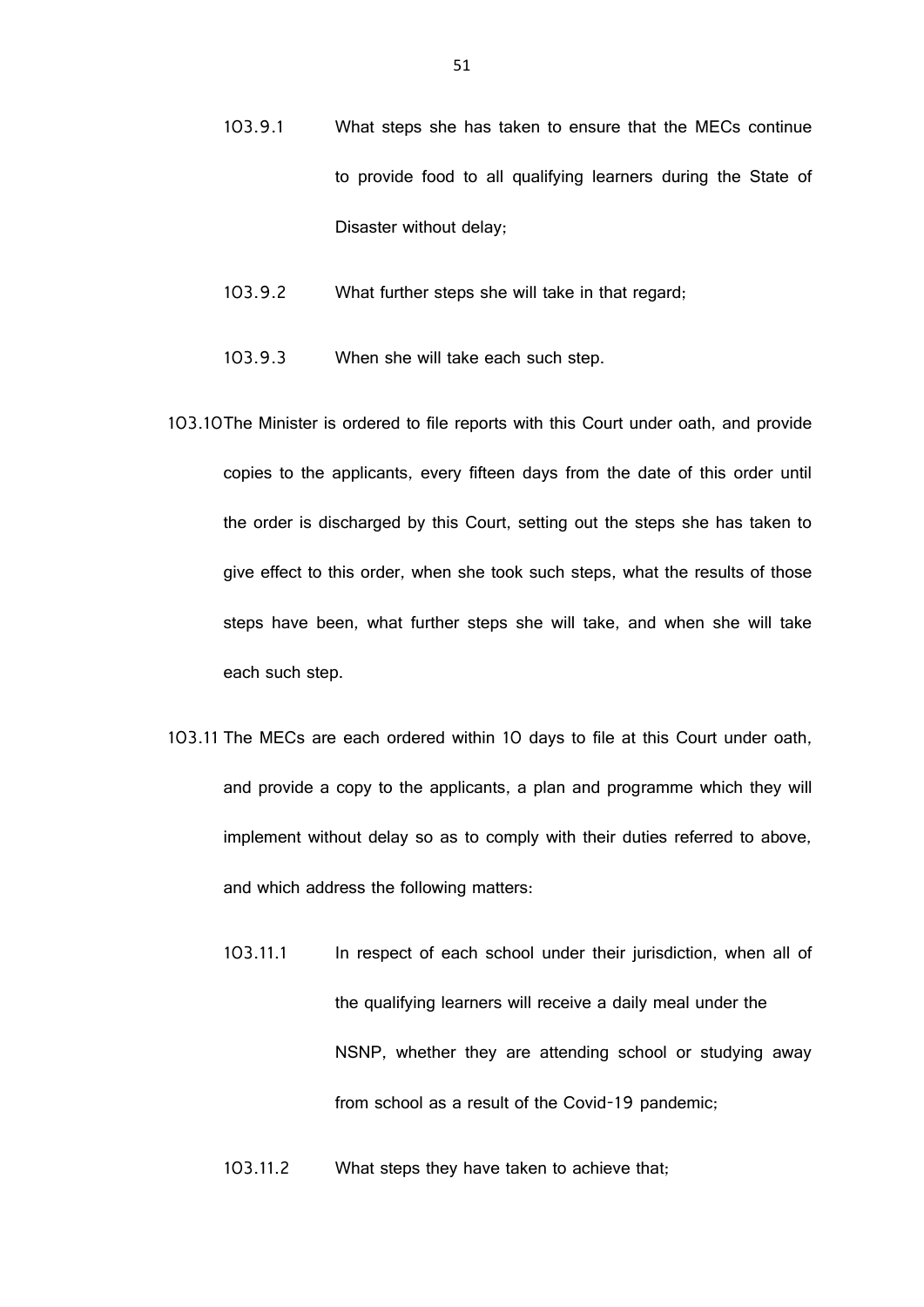- 103.11.3 What further steps they will take to implement that plan and programme; and
- 103.11.4 When they will take each such step.
- 103.12The MECs are ordered to file reports under oath with this Court, and to provide copies to the applicants, every fifteen days from the date of this order until the order is discharged by this Court, setting out the steps they have taken to implement the plan and programme, when they took such steps, and how many learners in each district in their area of jurisdiction are receiving, and how many are not receiving, a daily meal in terms of the NSNP.
- 103.13The Applicants may set this matter down for further hearing or hearings by the Court, on these papers and the reports filed in terms of this order, supplemented to the extent necessary:
	- 103.13.1 for a determination of whether the plans and programmes referred to above comply with the duties of the Minister or the MEC concerned as declared or set out in this order;
	- 103.13.2 for a determination of whether the Minister or an MEC has complied with the order of this Court and/or with his/her duties as declared or set out in this order;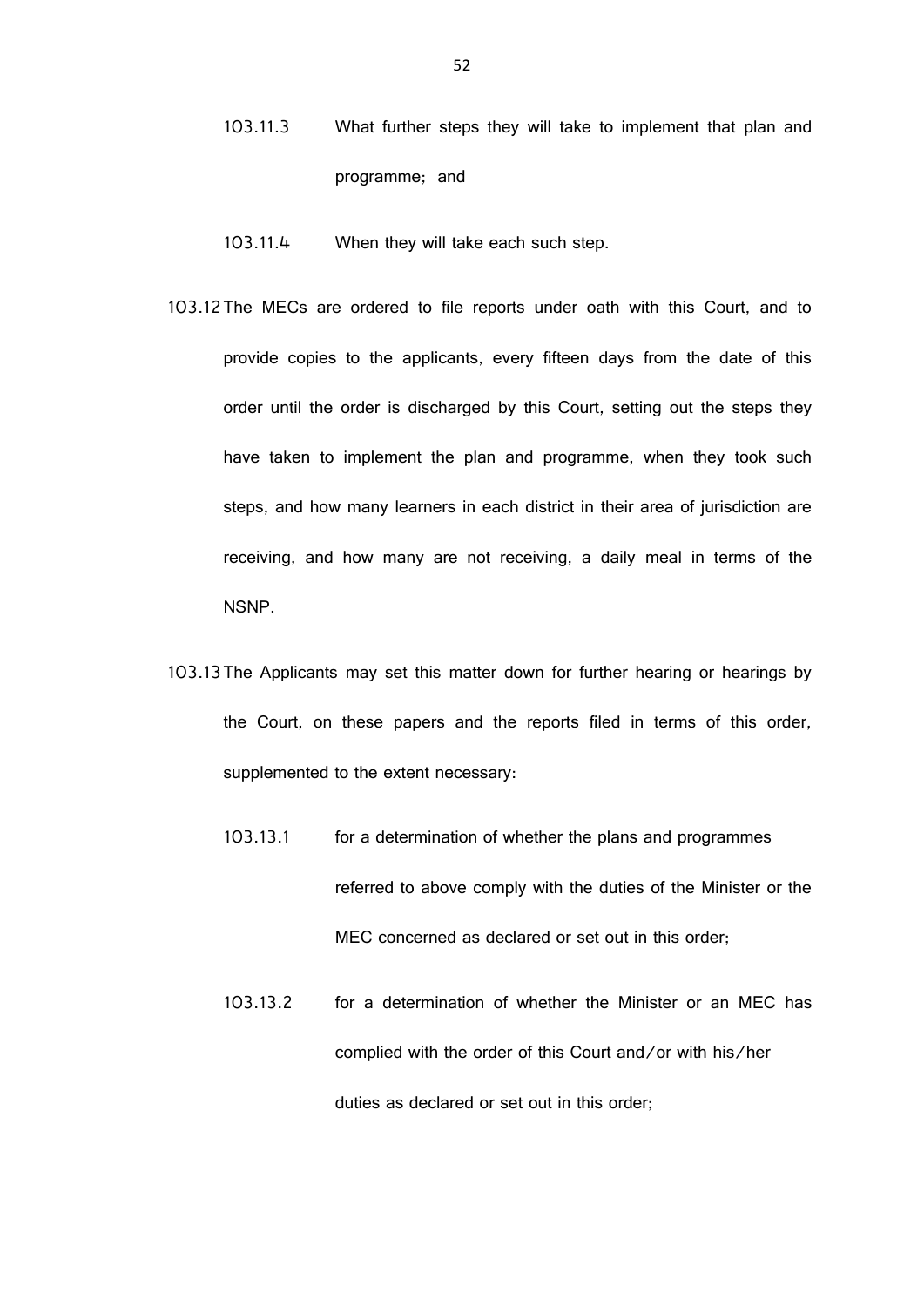- 103.13.3 for further or alternative relief to ensure that the Minister and the MECs comply with their duties as declared or set out in this order.
- 103.14The first to ninth respondents are ordered to pay the costs of this application, including the costs of three counsel.

S. Potterill

**S. POTTERILL**

**ACTING DEPUTY JUDGE-PRESIDENT**

**GAUTENG DIVISION, PRETORIA**

**\_\_\_\_\_\_\_\_\_\_\_\_\_\_\_\_\_\_\_\_\_\_\_\_\_\_\_\_\_\_**